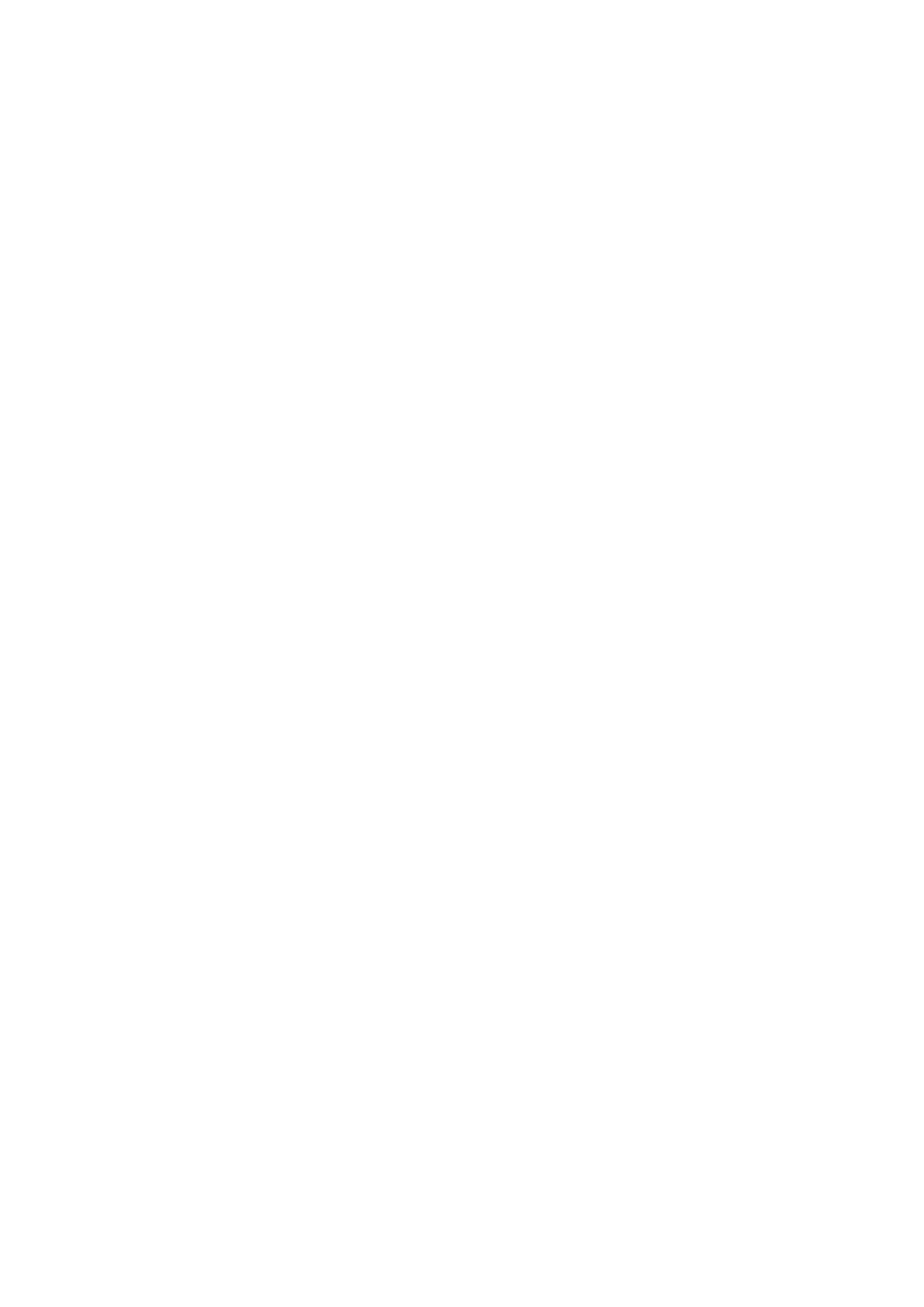# **Contents**

| $\mathbf{1}$   |                   |                |
|----------------|-------------------|----------------|
|                |                   | $\overline{2}$ |
|                |                   | $\mathbf{2}$   |
| $\mathbf{2}$   |                   | $\overline{3}$ |
| 3              |                   | 7              |
| 4              |                   |                |
| 5              |                   |                |
|                | <b>Appendices</b> |                |
| 1              |                   |                |
| $\mathbf 2$    |                   |                |
| 3              |                   |                |
| <b>Tables</b>  |                   |                |
| 1              |                   |                |
| $\overline{2}$ |                   |                |
| 3              |                   |                |
| 4              |                   |                |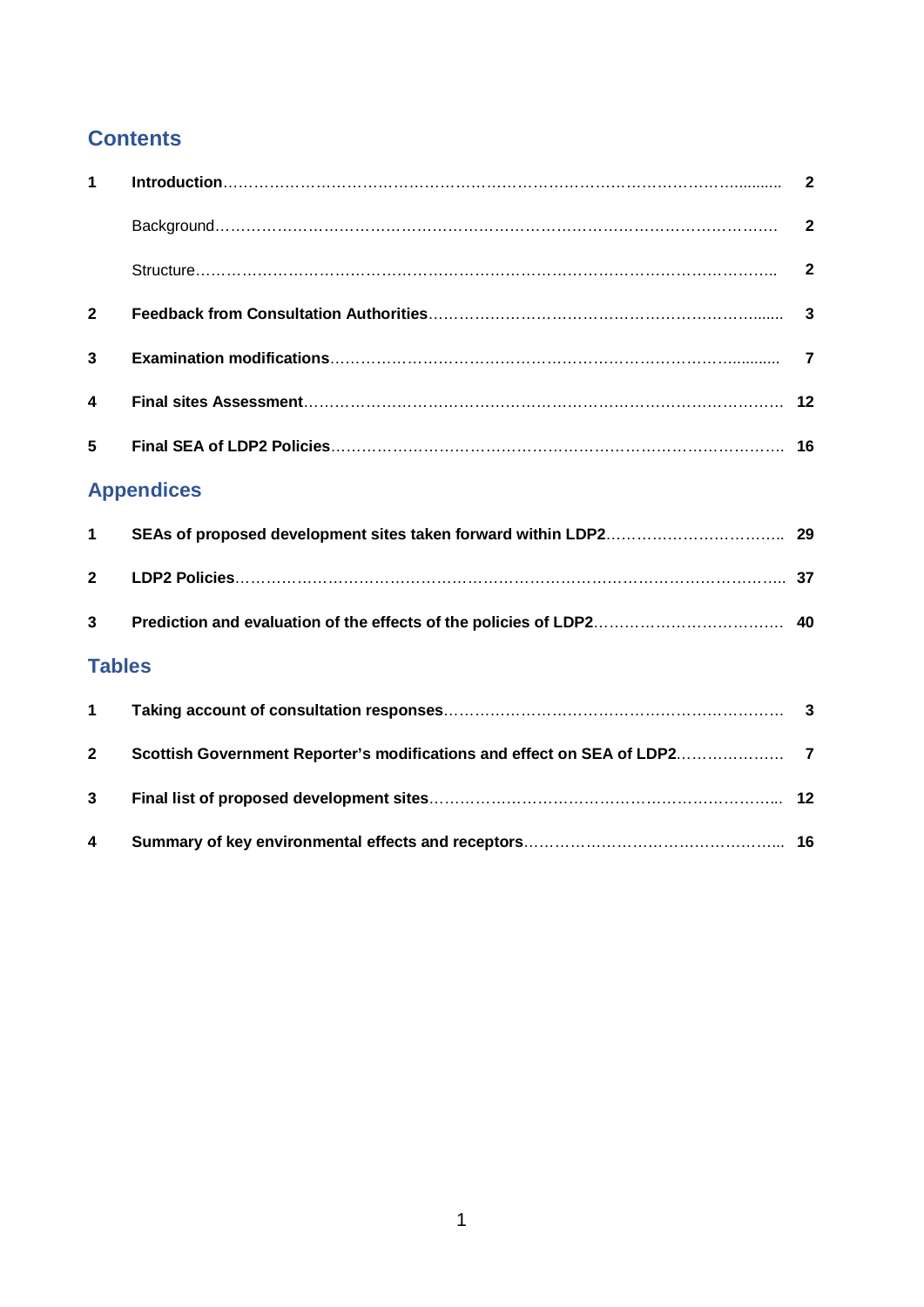### **1. Introduction**

#### **Background**

1.1 The Town and Country Planning (Scotland) Act, 1997 as amended by the Planning etc. (Scotland) Act, 2006 requires South Lanarkshire Council to prepare a Local Development Plan. The second South Lanarkshire Local Development Plan (LDP2) for the area sets out detailed proposals and policies to guide development and decision making on planning applications. The preparation of LDP2 has been informed by a Strategic Environmental Assessment (SEA).

1.2 An Environment Report was prepared at the Main Issues Report stage of the development of LDP2. At Proposed Plan stage of LDP2 an Environment Report Annex was prepared and submitted to the Consultation Authorities in accordance with the requirements of the European Community (EC) SEA Directive (2001/42/EC) and the Environmental Assessment (Scotland) Act 2005 (the SEA Act). The ER and its Annex illustrates the SEA process and identifies all potential significant environmental effects (both positive and negative) associated with LDP2.

1.3 The purpose of the SEA is to assess how LDP2 might affect the environment and to consider how environmental impacts can be avoided, reduced, mitigated, or in the case of positive effects, enhanced.

1.4 The Environmental Report and its Annex were prepared to assist decision-makers, the Consultation Authorities (CAs), the public and other stakeholders to understand the likely significant impacts associated with LDP2 and to identify the measures taken to prevent, reduce and offset such effects. They were previously made available to the public and the CAs as part of a public consultation exercise as statutorily required.

1.5 LDP2 was submitted to the Directorate for Planning and Environmental Appeals (DPEA) for examination on 1 October 2019. The Examination Report for LDP2 was received by the Council on 13 August 2020. This made a number of changes to the wording of the text and policies and also removed two sites and added one site. However, this additional site has already been subject to SEA.

1.6 The Council has also undertaken a Habitats Regulations Appraisal (HRA) of LDP2, including proposed development sites and land use policies. This has been updated to take account of the changes made by the DPEA. The HRA concluded that there will be no adverse effect on the integrity of any Natura 2000 site.

#### **Structure of the Report**

1.6 The purpose of the Final Updated Environmental Report is to set out the final SEA assessment findings. These will be submitted to Scottish Ministers for consideration along with the final LDP2 and other relevant documents prior to adoption. These findings will be subsequently submitted to the Consultation Authorities via the Scottish Government's SEA Gateway within the SEA Post Adoption Statement for LDP2. It is anticipated that this will take place in the summer of 2021.

1.7 **Section 2** of this Report sets out the feedback on the Environment Report Annex received from the Consultation Authorities and how this has been considered. The modifications from the Examination are set out in **Section 3** alongside commentary as to how each modification has implications for the SEA.

1.9 **Section 4** depicts the final SEA of all sites considered during the SEA process which take account of feedback from the statutory Consultation Authorities and also from the Examination process. This brings into one place all the site assessments by site reference number for ease of use. The final assessment of LDP2 policies is set out in **Section 5**.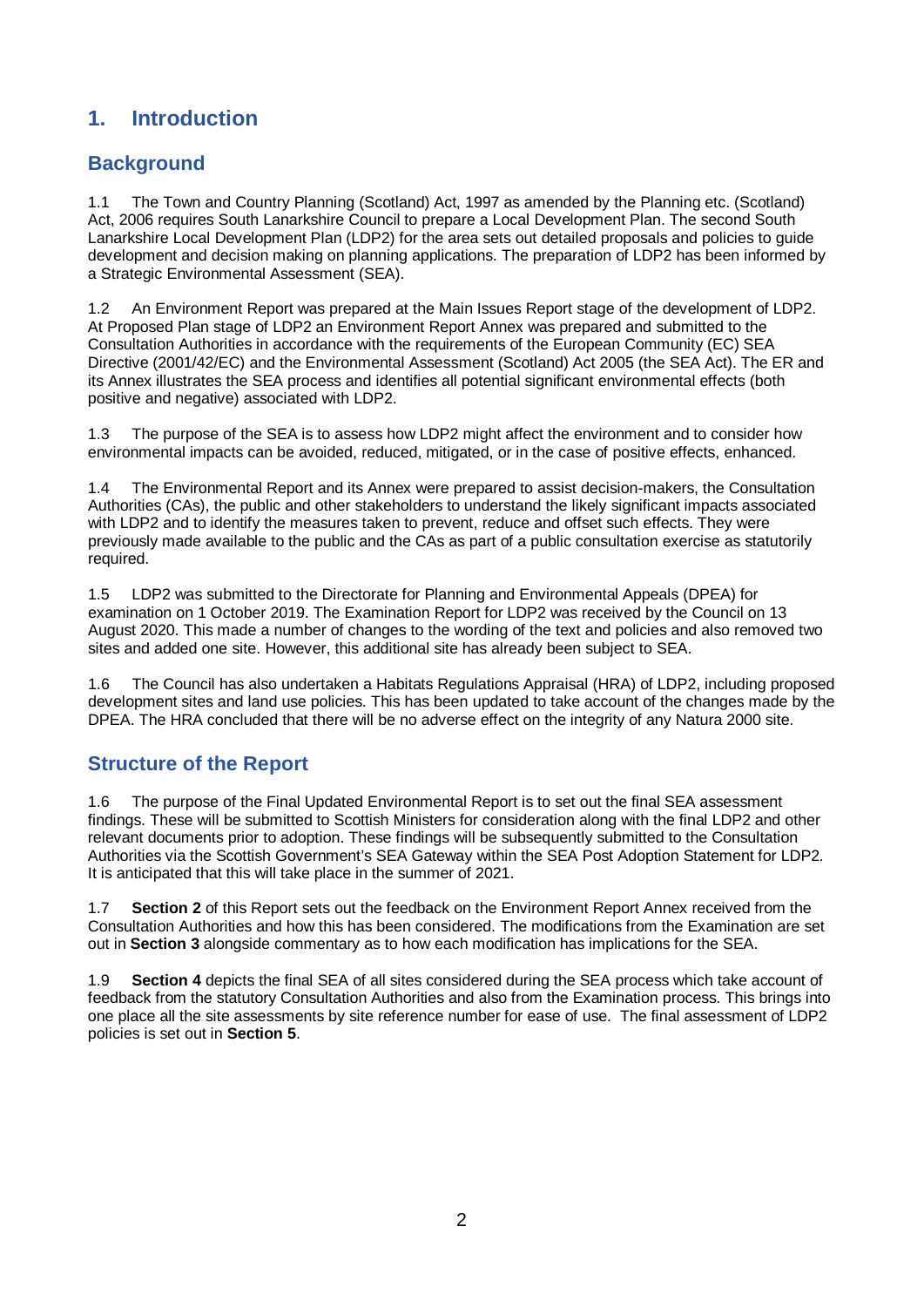# **2. Feedback from Consultation Authorities**

2.1 As part of the SEA process both the Proposed LDP2 and the Environmental Report Annex were subject to public consultation between 24 July 2018 and 21 September 2018. The Environmental Report Annex was submitted to the statutory Consultation Authorities through the Scottish Government's SEA Gateway. Responses to this part of the consultation process were received from the SEA Gateway on 20 September 2018. **Table 1** sets out the responses received from the Consultation Authorities and other stakeholders and how their views and comments were considered.

| <b>Summary of comments</b>                                                                                                                                                                                                                                                                                                                                                                                                                                                                                                                                | How the comment was<br>taken into consideration                                                                                                                                                                                                                                                                                                                                                                     |
|-----------------------------------------------------------------------------------------------------------------------------------------------------------------------------------------------------------------------------------------------------------------------------------------------------------------------------------------------------------------------------------------------------------------------------------------------------------------------------------------------------------------------------------------------------------|---------------------------------------------------------------------------------------------------------------------------------------------------------------------------------------------------------------------------------------------------------------------------------------------------------------------------------------------------------------------------------------------------------------------|
| <b>Scottish Natural Heritage (SNH)</b>                                                                                                                                                                                                                                                                                                                                                                                                                                                                                                                    |                                                                                                                                                                                                                                                                                                                                                                                                                     |
| <b>Consideration of previous comments</b><br>We commented on the Environmental Report (ER) for the LDP2 Main<br>Issues Report (MIR) on 10 May 2017. We agreed that the<br>environmental issues/concerns and key trends had been correctly<br>identified and the assessment of significant effects on the environment<br>had been carried out satisfactorily. However, we made comments on<br>some sites identified for potential development or change.                                                                                                   | Noted, please see below.                                                                                                                                                                                                                                                                                                                                                                                            |
| We note the consideration that has been given to these comments, as<br>contained in Appendix 1 of the ER Annex. However, we also note that<br>no alterations have been to the ER Annex. Given the Council's<br>responses in Appendix 1, particularly in respect of the Glassford Road,<br>Strathaven site, we are unclear as to whether this is an oversight or<br>not.                                                                                                                                                                                   | The wording for these sites was<br>changed in Appendix 6 of the ER<br>Annex - sites taken forward for<br>development in LDP 2 - to reflect<br>SNH comments where the<br>council considered this<br>appropriate. Some of the<br>landscape comments were<br>unresolved issues and were<br>addressed through the LDP<br>Examination. Any wording<br>changes to LDP as a result of<br>this are listed in Table 2 below. |
| Re-assessment of potential and legacy development sites<br>We note the re-assessment that has been undertaken of all potential<br>development sites following the previous ER consultation (Appendix<br>3), the assessment of sites brought forward since publication of the<br>MIR (Appendix 4) and the assessment of legacy sites from the current<br>South Lanarkshire LDP (Appendix 5). We welcome that this exercise<br>has informed the identification of the proposed development sites<br>included in the proposed LDP2 (Table 5 and Appendix 6). | Noted.                                                                                                                                                                                                                                                                                                                                                                                                              |
| While we are generally in agreement with the assessment presented in<br>Appendix 6, we would especially note that:<br>To mitigate local landscape and visual impacts, we consider<br>$\blacksquare$<br>specific and/or more robust developer requirements are required in<br>relation to the sites at East Overton (Strathaven), Peel Road<br>(Thorntonhall), Blairbeth Fernbrae Avenue 1 and 2 and Poneil<br>SEIL.                                                                                                                                       | The landscape comments made<br>in respect of the SEA for these<br>sites were unresolved LDP2<br>issues and were, therefore,<br>addressed through the LDP<br>Examination. Any wording<br>changes to LDP2 as a result of<br>this are listed in Table 2 below.                                                                                                                                                         |

**Table 1**. Taking account of consultation responses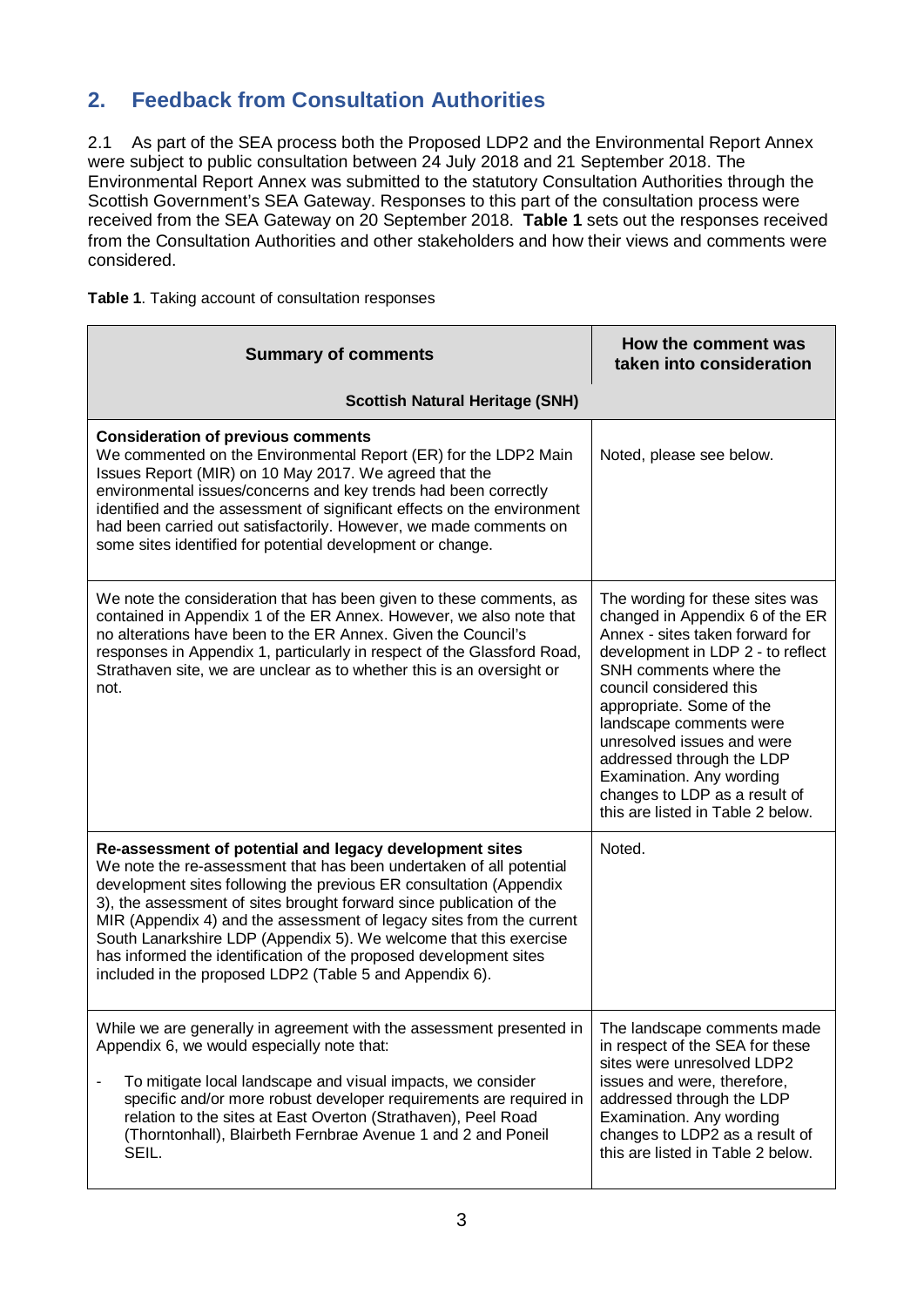| <b>Summary of comments</b>                                                                                                                                                                                                                                                                                                                                                                                                                                                                                                                                                                                                                                                                                                                                                                                                                                                                                                                                                                                                                  | How the comment was<br>taken into consideration                                                                                                                                                                                                                                                                                                                                                                                                                                               |  |
|---------------------------------------------------------------------------------------------------------------------------------------------------------------------------------------------------------------------------------------------------------------------------------------------------------------------------------------------------------------------------------------------------------------------------------------------------------------------------------------------------------------------------------------------------------------------------------------------------------------------------------------------------------------------------------------------------------------------------------------------------------------------------------------------------------------------------------------------------------------------------------------------------------------------------------------------------------------------------------------------------------------------------------------------|-----------------------------------------------------------------------------------------------------------------------------------------------------------------------------------------------------------------------------------------------------------------------------------------------------------------------------------------------------------------------------------------------------------------------------------------------------------------------------------------------|--|
| It remains our view that development of the site West of Redwood<br>$\overline{\phantom{a}}$<br>Drive, East Kilbride for housing would have an adverse impact on<br>local landscape character and the landscape setting of the existing<br>settlement and A726.                                                                                                                                                                                                                                                                                                                                                                                                                                                                                                                                                                                                                                                                                                                                                                             | Please note that the sites at Peel<br>Road, Thorntonhall and<br>Blairbeth Fernbrae Avenue site 1<br>were both deleted from the LDP<br>by the Reporter.                                                                                                                                                                                                                                                                                                                                        |  |
| We consider that the likely local landscape and visual impacts<br>associated with the development of the Glassford Road,<br>Strathaven site will be challenging to mitigate. We have therefore<br>recommended removal of this site in our response to the LDP2.                                                                                                                                                                                                                                                                                                                                                                                                                                                                                                                                                                                                                                                                                                                                                                             |                                                                                                                                                                                                                                                                                                                                                                                                                                                                                               |  |
| Our response to the LDP2 contains further comment on these matters.                                                                                                                                                                                                                                                                                                                                                                                                                                                                                                                                                                                                                                                                                                                                                                                                                                                                                                                                                                         |                                                                                                                                                                                                                                                                                                                                                                                                                                                                                               |  |
| <b>Assessment of LDP2 policies</b><br>We note the assessments and commentary set out in Tables 7 and 8<br>and the more detailed assessment matrix provided in Appendix 7. We<br>are generally in agreement with the assessments presented.                                                                                                                                                                                                                                                                                                                                                                                                                                                                                                                                                                                                                                                                                                                                                                                                  | Noted.                                                                                                                                                                                                                                                                                                                                                                                                                                                                                        |  |
| <b>Monitoring</b><br>We note that a draft action programme has been prepared as part of<br>the measures to support South Lanarkshire Council identify the<br>environmental issues (either positive or negative) associated with<br>implementation of LDP2. We further note that the final action<br>programme will consider any appropriate comments received through<br>the consultation process. Whilst we are not identified as a lead<br>partner/delivery organisation against any of the proposals contained in<br>the action programme, we would like to state our willingness to advise<br>partners, as early a stage as possible in development of a proposal, to<br>help promote and enhance the conservation of the natural heritage<br>and mitigate any adverse impacts.                                                                                                                                                                                                                                                         | Noted. We welcome your input.                                                                                                                                                                                                                                                                                                                                                                                                                                                                 |  |
| <b>Historic Environment Scotland (HES)</b>                                                                                                                                                                                                                                                                                                                                                                                                                                                                                                                                                                                                                                                                                                                                                                                                                                                                                                                                                                                                  |                                                                                                                                                                                                                                                                                                                                                                                                                                                                                               |  |
| <b>General comments</b><br>We welcome the clarity with which you have set out the way in which<br>the assessment has developed since the MIR consultation, including<br>the updated assessments provided at Appendix 4.                                                                                                                                                                                                                                                                                                                                                                                                                                                                                                                                                                                                                                                                                                                                                                                                                     | Noted. Thank you for the kind<br>comments.                                                                                                                                                                                                                                                                                                                                                                                                                                                    |  |
| <b>Assessment of Park and Ride sites</b><br>Table 4 sets out an initial assessment of the potential locations for new<br>park and ride facilities. Because the reporting of effects does not<br>appear to be comprehensive, does not include mitigation and has not<br>utilised the assessment matrix used elsewhere in the assessment, it is<br>not clear whether the assessment followed the methodology set out in<br>Section 3 of the ER. We understand from Chapter 7 of the Proposed<br>Plan (Volume 1) that a Park and Ride Strategy is being prepared<br>which identifies a number of options to increase park and ride<br>provision. These options include potential extensions to existing park<br>and ride facilities alongside new provision. The outcome of the<br>consultation exercise on the park and Ride Strategy will not be known<br>until later in 2018 at which time specific sites will be identified. In view<br>of this, you should consider SEA requirements in relation to the Park<br>and Ride Strategy itself. | The Park and Ride Strategy has<br>been finalised and covers the<br>period from 2018 - 2027. The<br>potential locations for new and<br>extended facilities were<br>considered both in terms of the<br>LDP and also for the Park and<br>Ride Strategy itself. As these<br>medium to long term actions are<br>further developed, all<br>environmental considerations<br>will be taken into account, and<br>where appropriate, mitigation<br>and enhancement measures<br>identified and actioned. |  |
| <b>Proposed Local Nature Reserves</b><br>Several of the proposed local nature reserves include heritage assets<br>within their boundary, or are in vicinity of heritage assets. Whilst we                                                                                                                                                                                                                                                                                                                                                                                                                                                                                                                                                                                                                                                                                                                                                                                                                                                   | This will be addressed in the<br>preparation of the appropriate                                                                                                                                                                                                                                                                                                                                                                                                                               |  |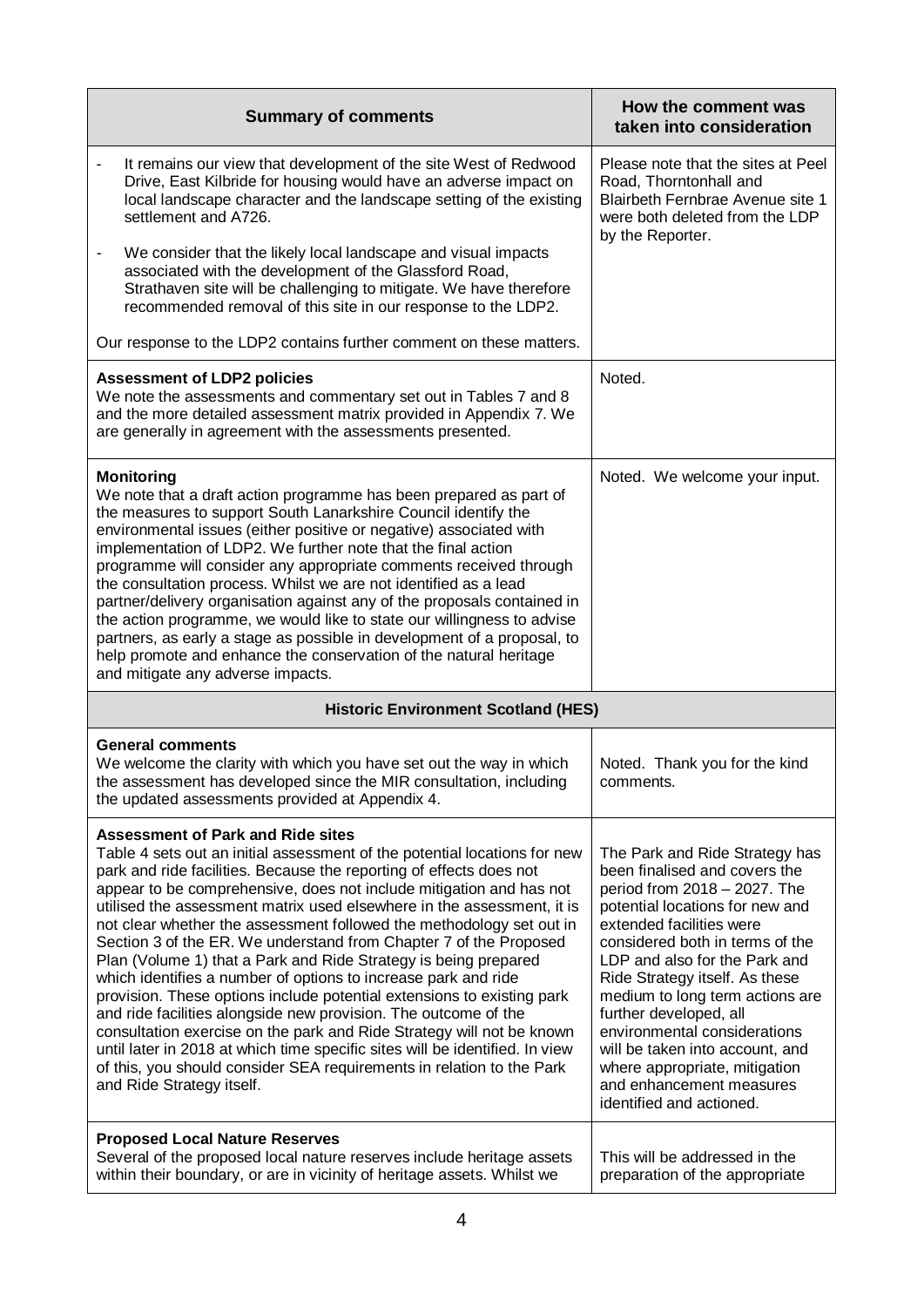| <b>Summary of comments</b>                                                                                                                                                                                                                                                                                                                                                                                                                                                                                                                                                                                                                                                                                                                                                                                                                                                                                                                                                        | How the comment was<br>taken into consideration                    |
|-----------------------------------------------------------------------------------------------------------------------------------------------------------------------------------------------------------------------------------------------------------------------------------------------------------------------------------------------------------------------------------------------------------------------------------------------------------------------------------------------------------------------------------------------------------------------------------------------------------------------------------------------------------------------------------------------------------------------------------------------------------------------------------------------------------------------------------------------------------------------------------------------------------------------------------------------------------------------------------|--------------------------------------------------------------------|
| agree with the findings of the assessment which generally predict<br>positive effects for the historic environment as a result of this, we also<br>consider that there is potential for some negative effects through<br>decision making which focuses on the natural environment values of<br>the sites, but which does not also consider historic environment<br>impacts. In view of this, we suggest that the proposed planning<br>guidance provide appropriate advice to mitigate this risk.                                                                                                                                                                                                                                                                                                                                                                                                                                                                                  | management plan and<br>subsequent supporting planning<br>guidance. |
| <b>Scottish Environment Protection Agency (SEPA)</b>                                                                                                                                                                                                                                                                                                                                                                                                                                                                                                                                                                                                                                                                                                                                                                                                                                                                                                                              |                                                                    |
| <b>General comments</b><br>We have reviewed the ER and would make the following comments.<br>We acknowledge that the ER has included a table in Appendix 1 to<br>describe how the comments made by the consultation authorities at<br>the scoping stage and on the interim ER had been taken into account<br>through the SEA.                                                                                                                                                                                                                                                                                                                                                                                                                                                                                                                                                                                                                                                     | Noted.                                                             |
| <b>Policies</b><br>We previously highlighted that it may be beneficial to review the<br>existing policies that were to be carried forward from the previous plan<br>and we note that this advice has been followed and that these policies<br>have been reassessed and the findings have been set out in the ER.<br>We acknowledge that all of the 19 policies to be included in LDP2<br>have been assessed against the SEA objectives and the findings are<br>contained in Appendix 7.                                                                                                                                                                                                                                                                                                                                                                                                                                                                                           | Noted.                                                             |
| How has the SEA informed the LDP2 Proposed Plan?<br>We welcome the commentary included in this section to describe how<br>the plan has been modified as a consequence of the SEA. We support<br>the recommendations made and note that these have been<br>accommodated in the plan and it is our view that this has strengthened<br>the plan. We particularly support and acknowledge the further works<br>that have been undertaken in response to the consultation responses<br>received at the previous stage of the plan process. The works<br>undertaken specifically considered the likely environmental effects that<br>LDP2 may have and how these would be addressed by the Council. It<br>is acknowledged that this subsequently led to a number of changes to<br>LDP2, in particular the raising of the importance of the environment in<br>the spatial strategy as well as highlighting a series of mitigation and<br>enhancement measures for further consideration. | Noted. We welcome your<br>comments.                                |
| <b>SEA of Site Allocations</b><br>We note the inclusion and assessment of the sites being considered in<br>the Council's 'Park and Ride Strategy' in Table 4 and the statement<br>that the preferred options for these facilities will be decided in due<br>course.                                                                                                                                                                                                                                                                                                                                                                                                                                                                                                                                                                                                                                                                                                               | Noted.                                                             |
| We recognise that all the potential development sites identified in the<br>MIR have been subject to further assessment (Appendix 6) and where<br>this exercise resulted in a revised assessment of the site these<br>changes are presented in Appendix 3. It is also noted above since the<br>publication of the MIR further development sites have been proposed<br>and these sites, as detailed in Appendix 4, have been subject to the<br>same assessment. We also accept that the legacy sites from SLLDP<br>have also been assessed and these findings are set out in Appendix 5.                                                                                                                                                                                                                                                                                                                                                                                            |                                                                    |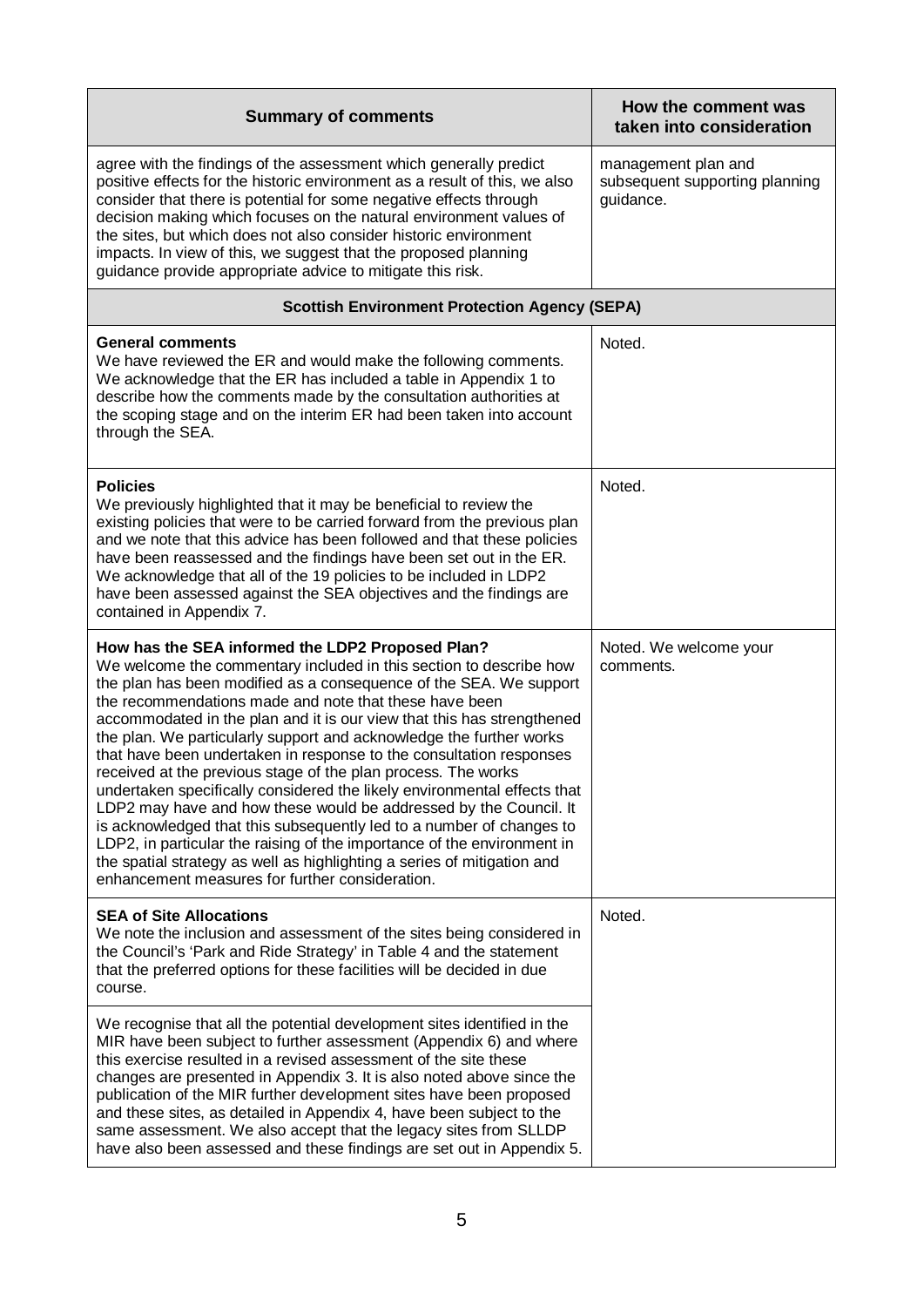| <b>Summary of comments</b>                                                                                                                                                                                                                                                                                                                                                                                                                                                                                                                                                                                                                                                                                                                                   | How the comment was<br>taken into consideration                                                            |
|--------------------------------------------------------------------------------------------------------------------------------------------------------------------------------------------------------------------------------------------------------------------------------------------------------------------------------------------------------------------------------------------------------------------------------------------------------------------------------------------------------------------------------------------------------------------------------------------------------------------------------------------------------------------------------------------------------------------------------------------------------------|------------------------------------------------------------------------------------------------------------|
| We welcome these assessments have resulted in specific developer<br>requirements relating to flood risk, infrastructure provision and air<br>quality for a number of the sites. We support the range of mitigation<br>and enhancement recommendations set out in the assessments and<br>on Page 18, Section 4.6 of the ER.                                                                                                                                                                                                                                                                                                                                                                                                                                   | Noted.                                                                                                     |
| On completion of this exercise the Council duly identified the sites they<br>are intending to include in the Proposed LDP2 and these have been<br>included in Table 5.                                                                                                                                                                                                                                                                                                                                                                                                                                                                                                                                                                                       | Noted.                                                                                                     |
| Notwithstanding the above comments we would highlight that the<br>assessment of the proposed mixed use site at 'Duchess Road,<br>Rutherglen - Reference MIR 143' states that air quality is potentially a<br>negative environmental effect at the site, and it is within an AQMA. We<br>note however that no measures are included on how these potential<br>detrimental impacts could be addressed and/or mitigated.                                                                                                                                                                                                                                                                                                                                        | An air quality assessment<br>requirement included in<br>appendix 3 of the LDP<br>development requirements. |
| <b>Conclusions, SEA Next Steps and Monitoring</b><br>We welcome the monitoring proposals set out in the ER especially the<br>link that is intended between this and the LDP2 Action Programme.<br>We recommend reference is made to our SEA guidance documents<br>available on our website for further options and indicators which will<br>support the monitoring of the environmental effects of the plan.                                                                                                                                                                                                                                                                                                                                                 | Noted.                                                                                                     |
| <b>East Mains Community Council, East Kilbride</b>                                                                                                                                                                                                                                                                                                                                                                                                                                                                                                                                                                                                                                                                                                           |                                                                                                            |
| With regard to Environmental Report Annex objective - Improve<br>human health and Community wellbeing; We request that the<br>published findings from Glasgow and Edinburgh University are noted -<br>'Do 'environmental bads' such as alcohol, fast food, tobacco and<br>gambling outlets cluster and co-locate in deprived areas in Glasgow<br>city, Scotland.' Macdonald L, Olsen J, Shorrtt N. (Journal of<br>Epidemiology and Community Health 2018. We have reviewed the ER<br>and would make the following comments. We acknowledge that the<br>ER has included a table in Appendix 1 to describe how the comments<br>made by the consultation authorities at the scoping stage and on the<br>interim ER had been taken into account through the SEA. | Noted.                                                                                                     |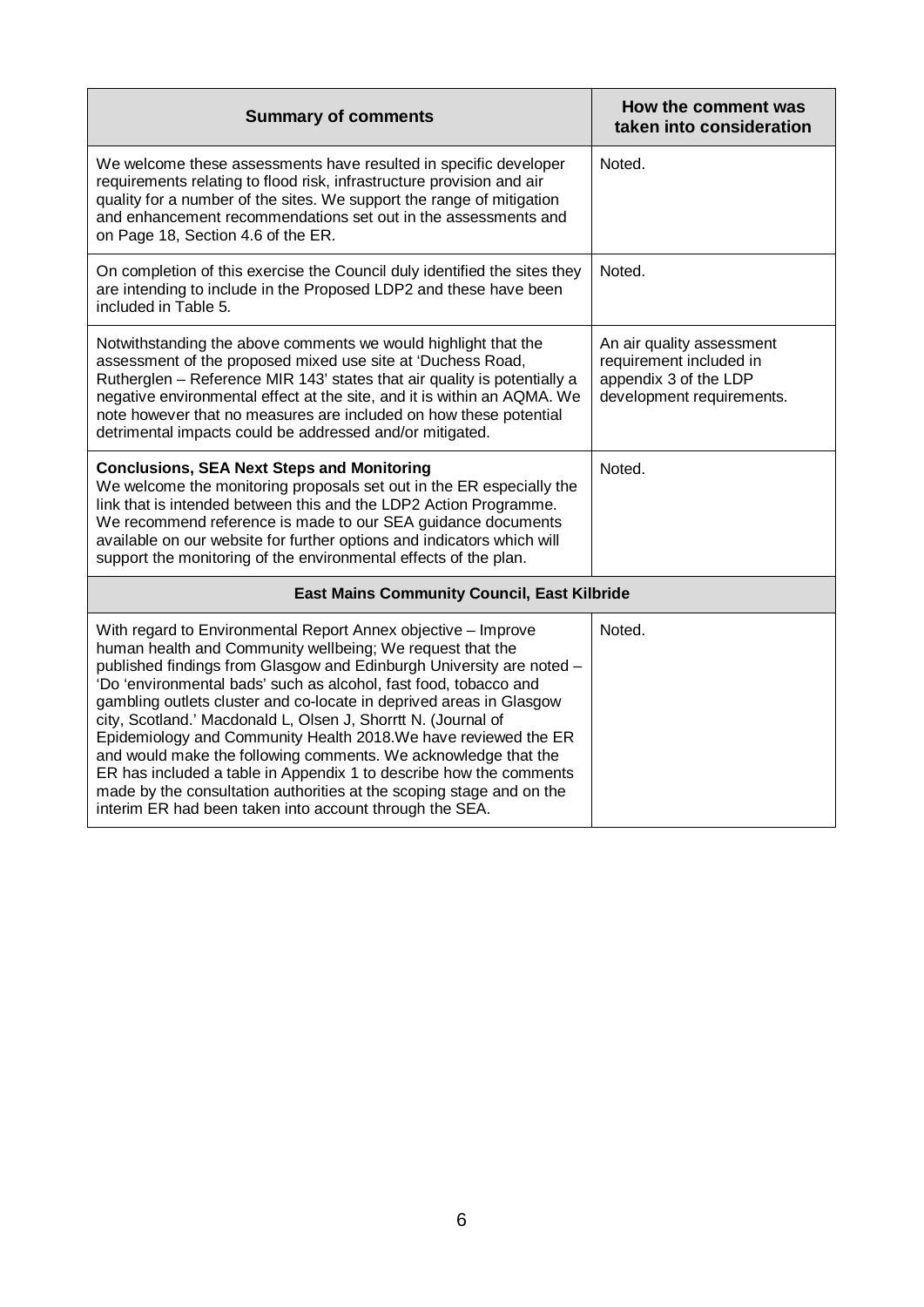### **3. Examination modifications**

3.1 The Proposed Local Development Plan 2 was submitted for examination to the Scottish Government's Directorate for Planning and Environmental Appeals on 1 October 2019. The Examination Report for LDP2 was received by the Council on 13 August 2020.

3.2 The Examination Report made a number of changes to the wording of the text and policies within LDP2. It also removed two sites and introduced one site. The site added to LDP2 has been subject to SEA. The majority of these changes are minor wording changes which have no implications for the SEA carried out and reported in the Environment Report and the Environment Report Annex.

3.3 **Table 2** sets out all the modifications made to LDP2 following consideration of the issues at Examination. Only issues which required a modification are listed.

| <b>Issue number/ Pressure for</b><br><b>Change number</b>                                                                                                                                           | Type of change                                                                                                                                                                                                                                                                                                                                                     | <b>SEA implication</b>                                                                                                                          |  |  |  |
|-----------------------------------------------------------------------------------------------------------------------------------------------------------------------------------------------------|--------------------------------------------------------------------------------------------------------------------------------------------------------------------------------------------------------------------------------------------------------------------------------------------------------------------------------------------------------------------|-------------------------------------------------------------------------------------------------------------------------------------------------|--|--|--|
|                                                                                                                                                                                                     | <b>Vision and Spatial Strategy</b>                                                                                                                                                                                                                                                                                                                                 |                                                                                                                                                 |  |  |  |
| Issue 001 - ST1 Vision and<br><b>Strategy General</b>                                                                                                                                               | Amended and additional narrative.                                                                                                                                                                                                                                                                                                                                  | None.                                                                                                                                           |  |  |  |
| Issue 002 - ST2 Policy 1<br><b>Spatial Strategy</b>                                                                                                                                                 | Minor wording change.                                                                                                                                                                                                                                                                                                                                              | None.                                                                                                                                           |  |  |  |
| Issue 003 - ST3 Vision and<br>Strategy Table 3.1                                                                                                                                                    | Change to Settlement Map for Rutherglen and<br>Cambuslang to show proposal site 32 as being in the<br>green belt and outwith the urban area.<br>On the Strategy Map, show the site of planning<br>permission CL/17/0157 as a proposal site that<br>extends the Strategic Economic Investment Site at<br>Poneil.<br>Additional narrative and minor wording changes. | None.                                                                                                                                           |  |  |  |
| Add a new policy [volume 2 sub policy] - Low and<br>Zero Carbon Emissions from New Buildings.<br>Issue $004 - ST4 - Policy 2$<br>Additional narrative and wording changes.<br><b>Climate Change</b> |                                                                                                                                                                                                                                                                                                                                                                    | This policy is<br>subsidiary to the<br>main Climate<br>Change policy in<br>Volume one and,<br>therefore, does<br>not require a<br>separate SEA. |  |  |  |
| Issue 005 - ST5 Climate<br>Change Policies Volume 2                                                                                                                                                 | Additional narrative and minor wording changes.<br>New table setting out potential development<br>opportunities to use renewable heat.                                                                                                                                                                                                                             | This is addressed<br>in the Developers'<br>Requirements<br>Appendix in the<br>LDP.                                                              |  |  |  |
| Issue 007 - ST7 Green Belt<br>and Rural Area                                                                                                                                                        | Additional narrative and minor wording changes.                                                                                                                                                                                                                                                                                                                    | None.                                                                                                                                           |  |  |  |

**Table 2**. Scottish Government Reporter's modifications and effect on SEA of LDP2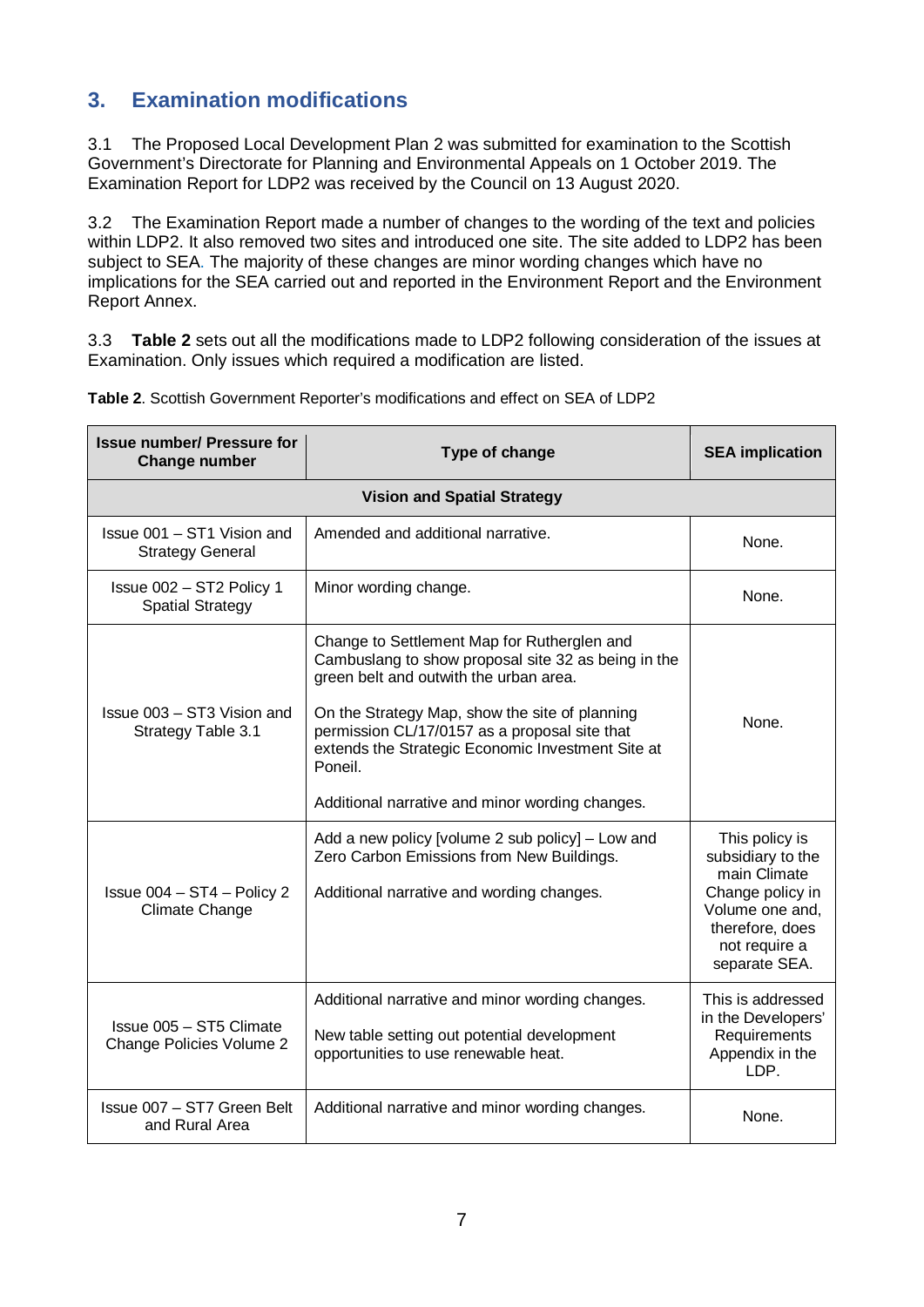| <b>Issue number/ Pressure for</b><br><b>Change number</b>                      | Type of change                                                                                                                                                                                                                                                                                                        | <b>SEA implication</b> |
|--------------------------------------------------------------------------------|-----------------------------------------------------------------------------------------------------------------------------------------------------------------------------------------------------------------------------------------------------------------------------------------------------------------------|------------------------|
| Issue 008 - ST8 Green Belt<br>and Rural Area Volume 2<br>Policies              | Amended criteria within Policy GBRA1. Additional<br>narrative and minor wording change.                                                                                                                                                                                                                               | None.                  |
| Issue 009 - ST9 Policy 5<br>Development Management<br>and Placemaking          | Amended narrative and amended criteria within<br>policy.                                                                                                                                                                                                                                                              | None.                  |
| Issue 010 - ST10 Volume 2<br>Development Management,<br>Placemaking and Design | Additional narrative and wording changes.                                                                                                                                                                                                                                                                             | None.                  |
| Issue 011 - ST11 Policy 7<br>Community Infrastructure<br>Assessment            | Amended narrative and wording changes.                                                                                                                                                                                                                                                                                | None.                  |
| $Is sue 012 - ST12$<br><b>Employment Policies</b>                              | Amended narrative and amended criteria within<br>policies.                                                                                                                                                                                                                                                            | None.                  |
| Issue 013 - ST13 Policy 9<br>Network of Centres and<br>Retailing               | The boundary of the out of centre commercial<br>location at Nerston is extended on the appropriate<br>settlement map to include the site of the new retail<br>stores on Mavor Avenue, East Kilbride.                                                                                                                  | None.                  |
| Issue 014 - ST14 Policy 10<br>New Retailing and<br><b>Commercial Proposals</b> | Amended narrative and amended criteria within<br>policy.                                                                                                                                                                                                                                                              | None.                  |
| Issue 015 - ST15 Housing<br>General                                            | Additional and amended narrative.                                                                                                                                                                                                                                                                                     | None.                  |
| Issue 016 - ST16 Policy 11<br><b>Housing Land Supply</b>                       | Additional and amended narrative.<br>On the settlement plan for Strathaven, the housing<br>land supply and the green network designations from<br>the Westpark site are deleted. The settlement<br>boundary is redrawn so that Westpark is no longer<br>within it and Westpark is shown as part of the green<br>belt. | None.                  |
| Issue 018 - ST 18 Policy 13<br>Green Network and<br>Greenspace                 | Amended narrative and amended and additional<br>criteria within policy.                                                                                                                                                                                                                                               | None.                  |
| Issue 019 - ST19 Policy 14<br>Natural and Historic<br>Environment              | Amended and additional narrative.                                                                                                                                                                                                                                                                                     | None.                  |
| Issue 020 - ST20 Natural<br>and Historic Environment<br>Volume 2 Policies      | Additional and amended narrative to policies.                                                                                                                                                                                                                                                                         | None.                  |
| Issue $021 - ST21$ Policy 15<br><b>Travel and Transport</b>                    | Additional and amended narrative to policies and to<br>Appendix 5.                                                                                                                                                                                                                                                    | None.                  |
| Issue 022 - ST22 Water<br><b>Environment and Flooding</b>                      | Additional and amended narrative and minor wording<br>changes.                                                                                                                                                                                                                                                        | None.                  |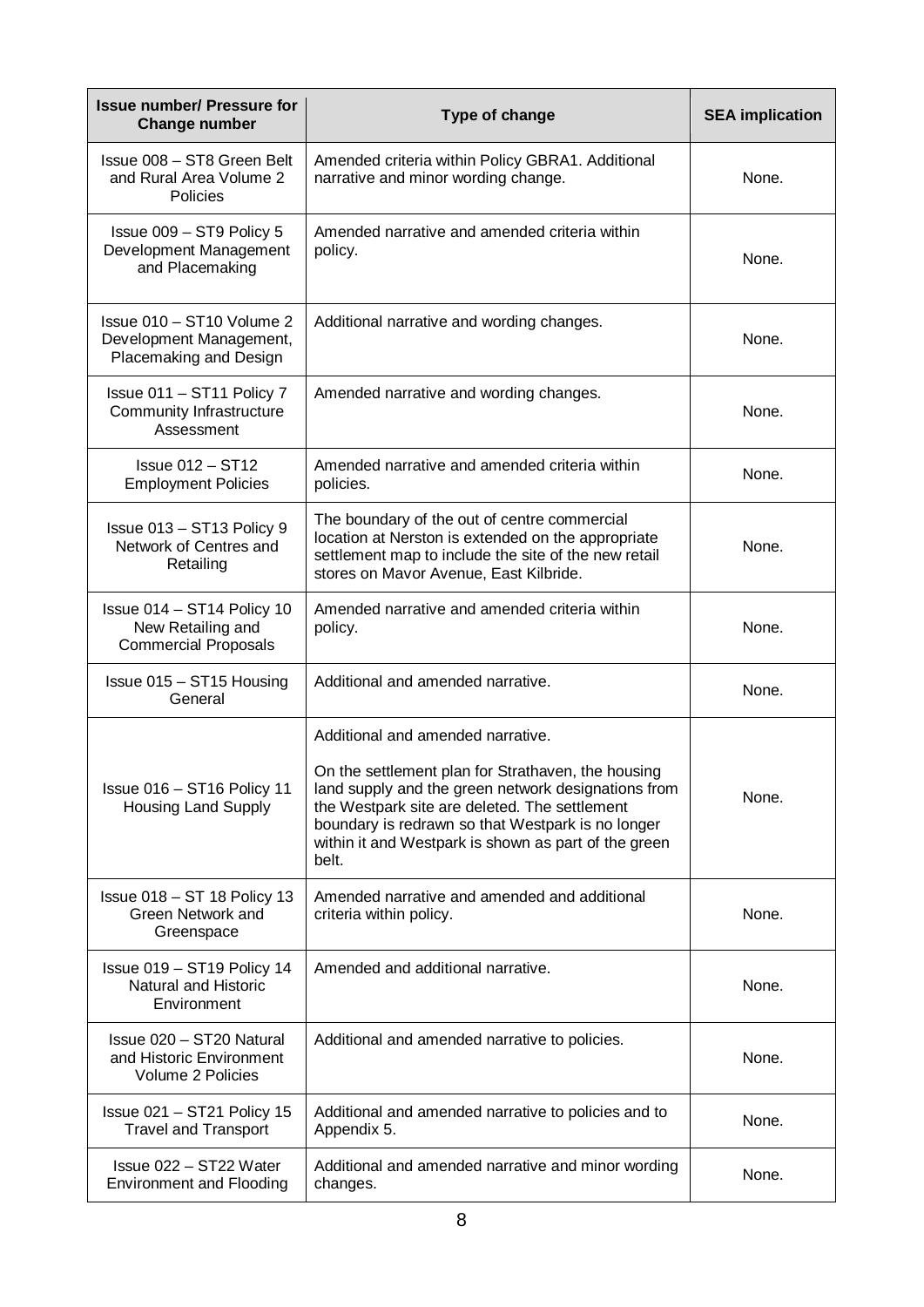| <b>Issue number/ Pressure for</b><br><b>Change number</b>                                                                                                                                                               | Type of change                                                                                                                                                                                                                                                                                            |                                                                         |  |
|-------------------------------------------------------------------------------------------------------------------------------------------------------------------------------------------------------------------------|-----------------------------------------------------------------------------------------------------------------------------------------------------------------------------------------------------------------------------------------------------------------------------------------------------------|-------------------------------------------------------------------------|--|
| Issue 023 - ST23 Policy 17<br>Waste                                                                                                                                                                                     | Minor wording change to a criterion.                                                                                                                                                                                                                                                                      |                                                                         |  |
|                                                                                                                                                                                                                         | Additional and amended narrative.                                                                                                                                                                                                                                                                         |                                                                         |  |
| Issue 024 - ST24 Policy 18<br>Renewable Energy                                                                                                                                                                          | The full extent of the Muirkirk and North Lowther<br>Uplands special protection area by its extension<br>across the adjacent SSSI designation is shown on<br>Renewable Energy Map 1.                                                                                                                      | None.                                                                   |  |
| $Is sue 025 - ST25$<br>Renewable Energy - Volume<br>2 Policies and Appendix 1<br>Checklist                                                                                                                              | Amended and additional narrative to policies and to<br>Appendix 1.                                                                                                                                                                                                                                        | None.                                                                   |  |
| Issue $026 - ST26$ Policy 19<br><b>Minerals</b>                                                                                                                                                                         | Additional and amended narrative.                                                                                                                                                                                                                                                                         | None.                                                                   |  |
| Issue 027 - ST27 Volume 2<br><b>Minerals</b>                                                                                                                                                                            | Amended narrative to policies.                                                                                                                                                                                                                                                                            | None.                                                                   |  |
| The boundary of the proposed new settlement at<br>Blaircross amended in the Small Settlements Plans<br>Issue 028 - ST28 New<br>to include Kintore House and its grounds. Additional<br><b>Settlements</b><br>narrative. |                                                                                                                                                                                                                                                                                                           | Small scale<br>boundary change<br>will not impact on<br>SEA assessment. |  |
| Issue 029 - ST29 Local<br><b>Nature Reserves</b>                                                                                                                                                                        | The strategy map amended to extend the notation for<br>Langlands Moss Local Nature Reserve by including<br>the woodland area described in the representation<br>from the Friends of Langlands Moss and depicted on<br>the Schedule 4 Site Map.                                                            | None.                                                                   |  |
| <b>Issue 030 - ST30</b><br>Additional narrative.<br>Appendices                                                                                                                                                          |                                                                                                                                                                                                                                                                                                           | None.                                                                   |  |
| Issue 031 - ST31 Technical<br>Amendments                                                                                                                                                                                | The Strategy Map updated (including Environmental<br>Designations) to incorporate the 2018 extension to<br>the Muirkirk and North Lowther Uplands Special<br>Protection Area around Anderson Flow and Cove<br>Glen.<br>Additional criterion to Policy VET1 Visitor Attractions.<br>Minor wording changes. | None.                                                                   |  |
| Issue 032 - ST32 General                                                                                                                                                                                                | Minor wording changes.                                                                                                                                                                                                                                                                                    | None.                                                                   |  |
| <b>Sites</b>                                                                                                                                                                                                            |                                                                                                                                                                                                                                                                                                           |                                                                         |  |
| $Is sue 038 - CR6$<br>Dalmarnock Road,<br>Rutherglen                                                                                                                                                                    | Amended the Dalmarnock Road Out of Centre<br>Commercial Location designation on Settlement Map<br>Rutherglen Stonehouse, Strathaven and<br>Cambuslang by including the whole of the site.                                                                                                                 | None.                                                                   |  |
| The western site included in the settlement<br>1.<br>Issue 045 - CL6 Bellefield<br>boundary for Lanark.<br>Road, Lanark                                                                                                 |                                                                                                                                                                                                                                                                                                           | This site has<br>already been<br>subject to SEA                         |  |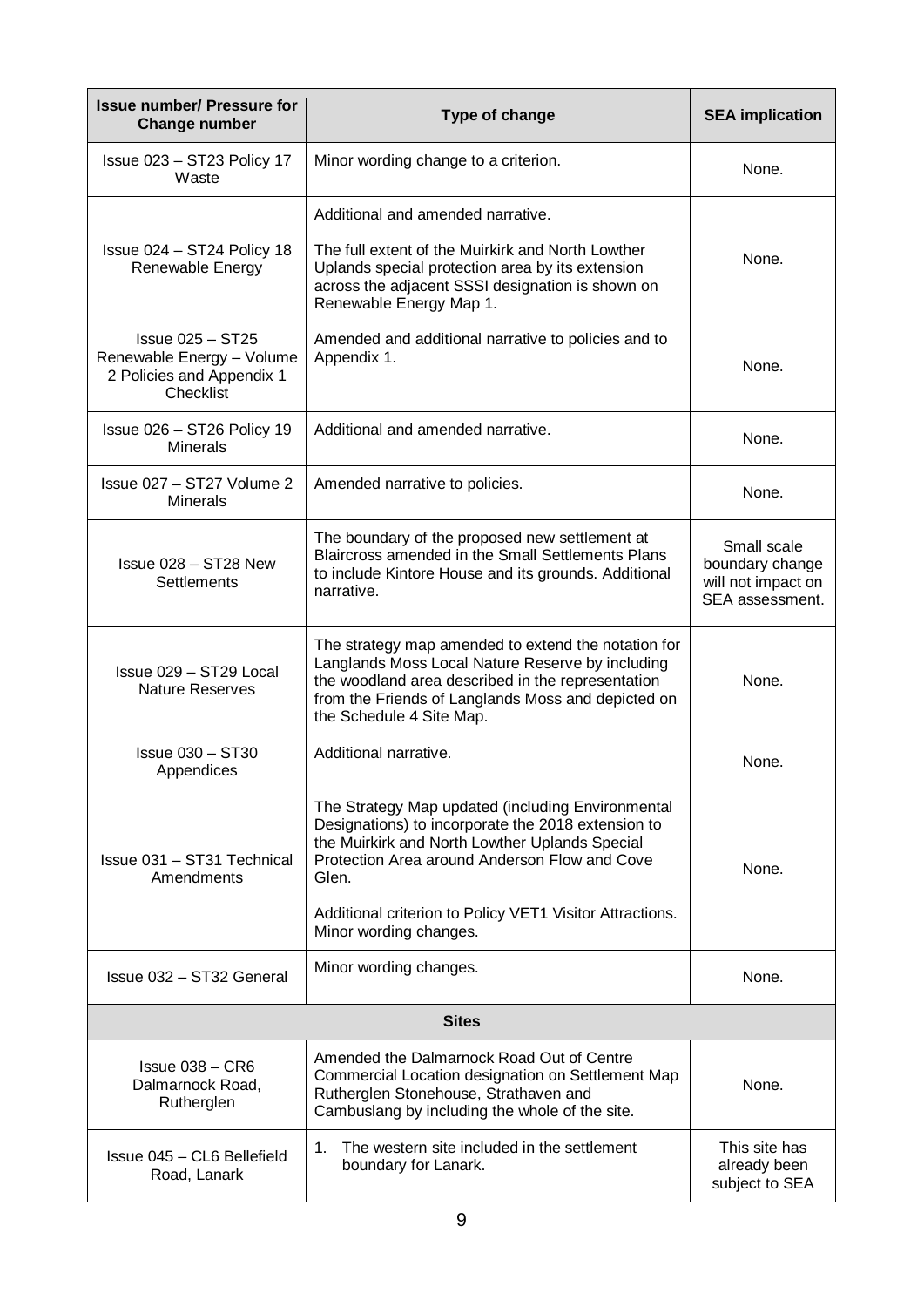| <b>Issue number/ Pressure for</b><br><b>Change number</b>  | Type of change                                                                                                                                                                                                                                                                                                                                                                                                                                                                                                                                                                                                                                                                                                                                                                                                                                  | <b>SEA implication</b>                                                                                                                         |
|------------------------------------------------------------|-------------------------------------------------------------------------------------------------------------------------------------------------------------------------------------------------------------------------------------------------------------------------------------------------------------------------------------------------------------------------------------------------------------------------------------------------------------------------------------------------------------------------------------------------------------------------------------------------------------------------------------------------------------------------------------------------------------------------------------------------------------------------------------------------------------------------------------------------|------------------------------------------------------------------------------------------------------------------------------------------------|
|                                                            | 2. The rural area and the special landscape area<br>designations deleted so far as they apply to the<br>western site.<br>The western site designated as a residential<br>3.<br>masterplan site.<br>Appendix 3 of volume 1 of the proposed plan,<br>4.<br>inclusion of the western site as a residential<br>masterplan site with the following requirements;<br>an air quality and flood risk assessments<br>required and substantial landscaping on the<br>western and north-western edges of the site.                                                                                                                                                                                                                                                                                                                                         | and is included in<br>Appendix 1.                                                                                                              |
| Issue $046 - CL7$<br>Hyndfordbridge, Lanark                | In the small settlements plans part of the proposed<br>plan, on page 14, the settlement boundary for<br>Hyndfordbridge extended to include the land<br>identified as CL7 on the schedule 4 site map.<br>The Rural Area designation of the land identified as<br>CL7 deleted and instead designated as Housing<br>Land Supply.                                                                                                                                                                                                                                                                                                                                                                                                                                                                                                                   | Very small<br>amendment to an<br>existing housing<br>site and<br>subsequent<br>settlement<br>boundary<br>$amendment - no$<br>SEA implications. |
| Issue 057 - EK9 West of<br>Redwood Drive, East<br>Kilbride | Site added as an East Kilbride Area Residential<br>Masterplan Site with the following requirements:<br>Residential development<br>$\bullet$<br>Development must take account of the findings of<br>$\bullet$<br>a flood risk assessment.<br>SuDS.<br>$\bullet$<br>Any detrimental effects on amenity associated<br>$\bullet$<br>with any acoustic fence must be reduced to an<br>acceptable level.<br>Public access must be established between the<br>$\bullet$<br>site and the Bogton Farm development by means<br>of the existing railway bridge or by some other<br>means unless it is demonstrated that this is not<br>possible.<br>Provision of a safe and convenient means by<br>which pedestrians may cross Redwood Drive.                                                                                                              | This site has<br>already been<br>subject to SEA<br>and is included in<br>Appendix 1.                                                           |
| Issue 63 - EK15 Glassford<br>Road, Strathaven              | In Appendix 3 of volume 1 of the proposed plan<br>(page 70) the words 'Site development Berebriggs<br>Road' deleted and replaced with 'Site development<br>shall not progress until Berebriggs Road has been<br>widened in accordance with a design that has been<br>approved by the Council.<br>The following three requirements have been added:<br>No dwellings shall be constructed on that part of<br>the site that is south west of Berebriggs Road.<br>A Landscape Assessment shall be submitted to<br>$\bullet$<br>demonstrate how development can be<br>accommodated on the site whilst minimising<br>impact on views from the surrounding area. Key<br>viewpoints must be agreed with the Council prior<br>to submission.<br>Development must incorporate reinforcement<br>$\bullet$<br>planting along the north-east boundary of the | This is addressed<br>in the Developers'<br>Requirements<br>Appendix in the<br>LDP.                                                             |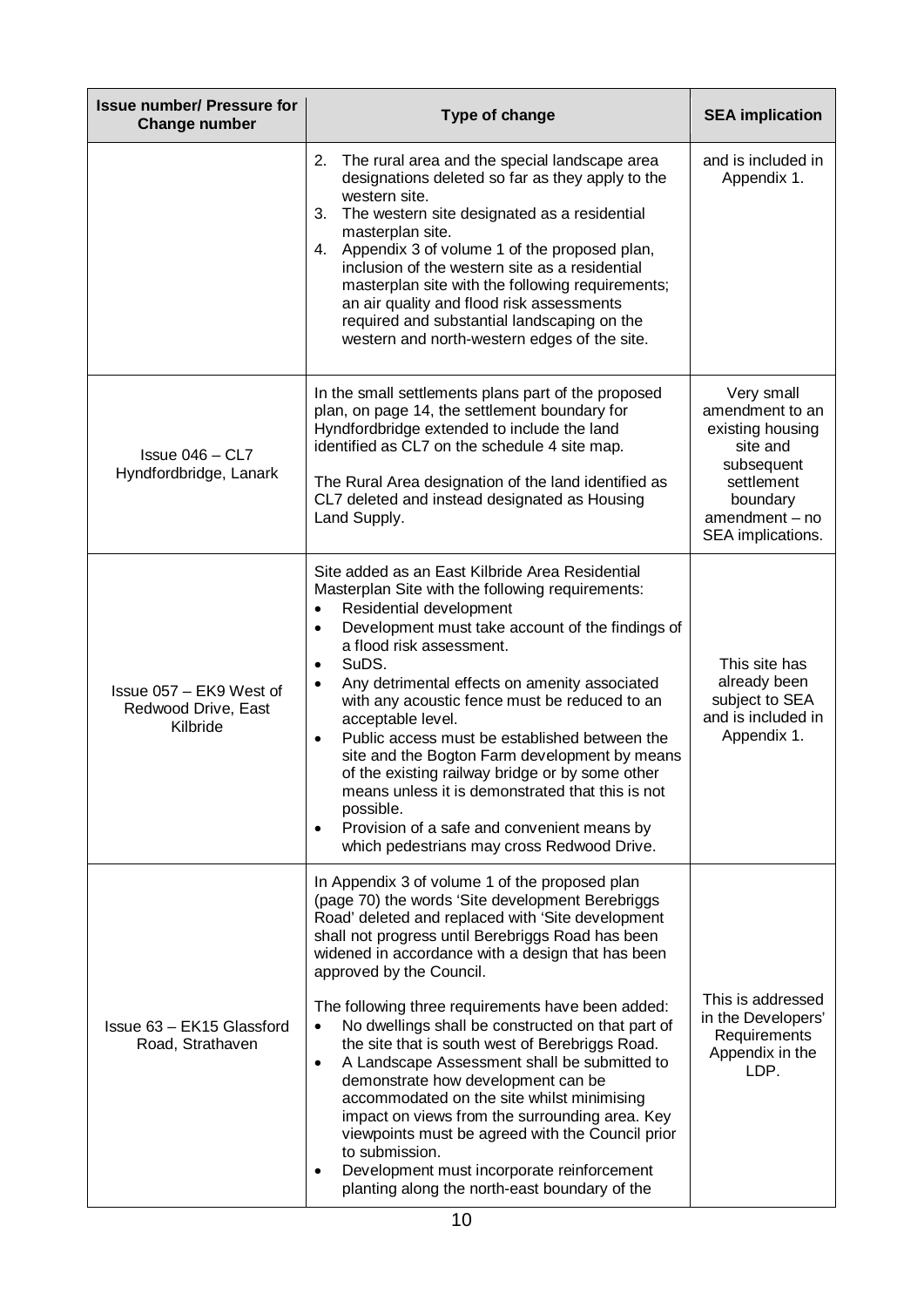| <b>Issue number/ Pressure for</b><br>Change number | Type of change                                                                                        | <b>SEA implication</b> |
|----------------------------------------------------|-------------------------------------------------------------------------------------------------------|------------------------|
|                                                    | site. Buildings must be kept back from the north-<br>east and south-east boundaries of the site.      |                        |
| Issue 69 - EK21 Peel Road,<br>Thorntonhall         | Proposal 29 deleted from the proposed plan.<br>The site of proposal 29 is included in the green belt. | None.                  |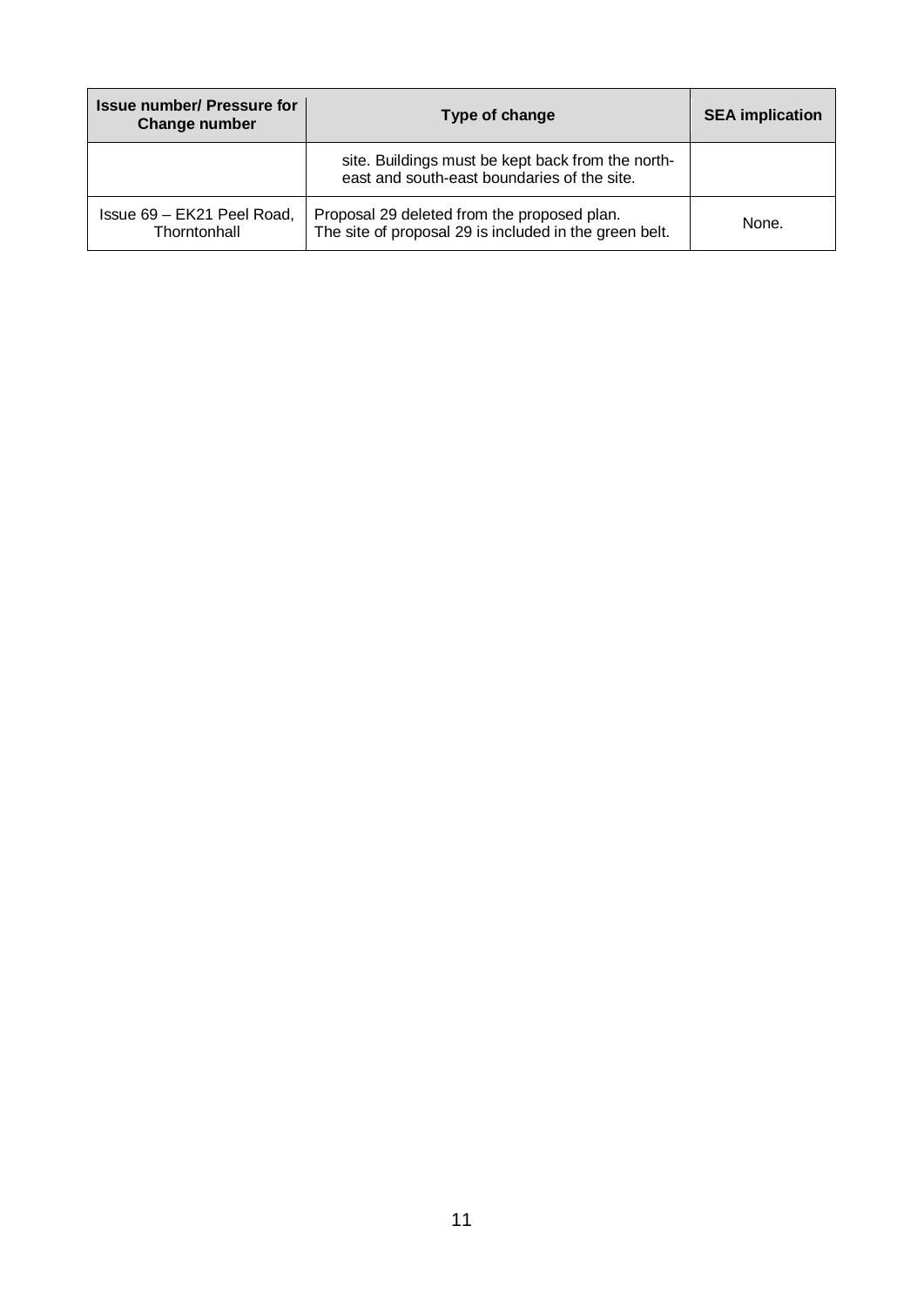## **4. Final sites assessment**

4.1 At both Main Issues and Proposed Plan stages of LDP2, all potential development sites underwent SEA. These assessments considered the prediction and evaluation of the potential environmental effects of the potential developments. The findings from these assessments were reported in the Environment Report and the Environment Report Annex.

4.2 The purpose of these sites assessments was to identify the possibility of both beneficial and adverse effects and to consider measures to prevent, reduce or offset any significant adverse effects as far as possible, before mitigation measure were considered or site rejection highlighted. This analysis assisted in the identification of the proposed development sites included in the Proposed LDP2. It is noted that this is not a planning assessment of the sites and does not require the same level of detail and evidence. It is a general indication of likely significant effects on the environment, based on SEA guidance. Should any of the sites proceed to development, detailed planning assessments such as flood risk assessments, air quality assessments and landscape impact assessments would be required to confirm the preliminary SEA findings.

4.3 This list has been revised to take account of feedback received during consultation with the statutory Consultation Authorities on the Environmental Report Annex and also from the Examination Report. The final proposed development sites are shown in **Table 3** and their SEA site assessments are set out in **Appendix 1**.

| <b>SEA</b><br>reference | Town                         | Location                                                                  | <b>Proposal</b>                                   |
|-------------------------|------------------------------|---------------------------------------------------------------------------|---------------------------------------------------|
|                         | Cambuslang/<br>Rutherglen    | <b>Bridge Street/Somervell Street</b>                                     | Development Framework Site                        |
|                         | East Kilbride                | <b>Redwood Crescent</b>                                                   | Development Framework Site                        |
|                         | Hamilton/<br><b>Blantyre</b> | University West of Scotland,<br>Hamilton International Technology<br>Park | Development Framework Site                        |
| MIR143                  | Rutherglen                   | Duchess Road                                                              | Development framework Site                        |
| EK04/015                | East Kilbride                | St James Centre (North)                                                   | Development Framework Site                        |
|                         | Hamilton                     | Almada Street (University of West<br>of Scotland)                         | Development Framework Site                        |
|                         | East Kilbride                | Hurlawcrook Road                                                          | Development Framework Site                        |
|                         | Lesmahagow                   | <b>Birkwood Estate</b>                                                    | Development Framework Site                        |
|                         | Law                          | Law Hospital                                                              | Development Framework Site                        |
|                         | <b>Blaircross</b>            | <b>Blaircross</b>                                                         | New Settlement - boundary<br>amended by Reporter. |
|                         | Devonburn                    | Devonburn                                                                 | <b>New Settlement</b>                             |
|                         | Kaimend                      | Kaimend                                                                   | <b>New Settlement</b>                             |
|                         | Limekilnburn                 | Limekilnburn                                                              | <b>New Settlement</b>                             |

**Table 3.** Final list of proposed development sites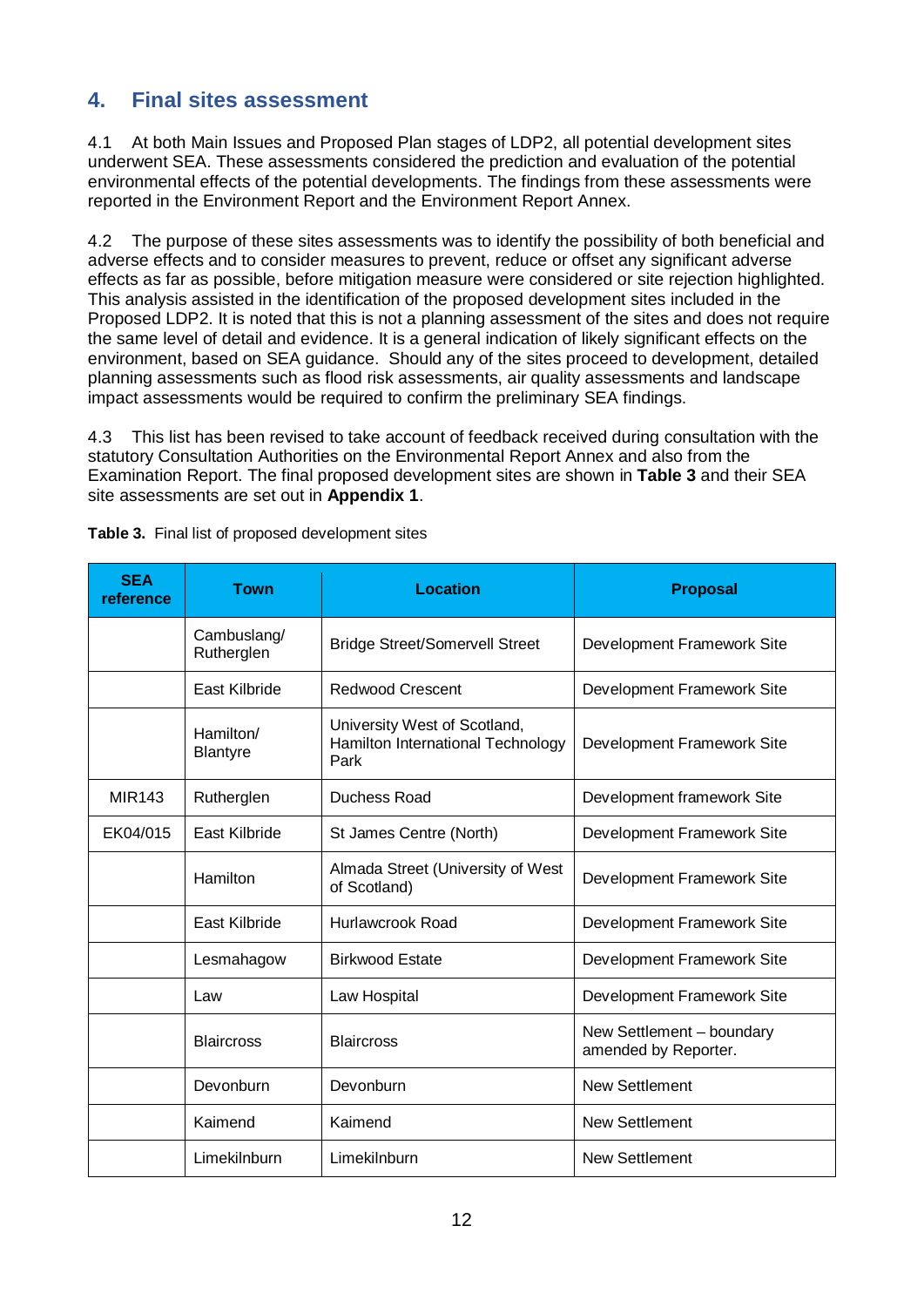| <b>SEA</b><br>reference | <b>Town</b>                  | <b>Location</b>                    | <b>Proposal</b>                                                      |
|-------------------------|------------------------------|------------------------------------|----------------------------------------------------------------------|
| EK04/003                | East Kilbride                | West of Redwood Drive              | Residential Masterplan Site                                          |
| EK10/002                | Strathaven                   | <b>East Overton Extension</b>      | Residential Masterplan Site                                          |
| EK10/001                | Strathaven                   | <b>Glassford Road</b>              | Residential Masterplan Site                                          |
|                         | Cambuslang                   | East Whitlawburn                   | Residential Masterplan Site                                          |
| <b>MIR137</b>           | Douglas                      | Poneil                             | <b>Extension to Strategic Economic</b><br><b>Investment Location</b> |
| CL41/004                | Lesmahagow                   | <b>Balgray Road</b>                | Settlement boundary amendment                                        |
|                         | Cambuslang/<br>Rutherglen    | <b>Blairbeth Fernbrae Avenue 2</b> | Settlement boundary amendment                                        |
|                         | Nerston                      | Off Crookedshields Road            | Settlement boundary amendment                                        |
|                         | Symington                    | Land at Symington                  | Potential rail station                                               |
|                         | Law                          | Land at Law                        | Potential rail station                                               |
|                         | Cambuslang/<br>Rutherglen    | <b>Blairbeth</b>                   | Proposed Local Nature Reserve                                        |
|                         | East Kilbride                | Langlands Moss                     | <b>Extension to Local Nature Reserve</b>                             |
|                         | Hamilton/<br><b>Blantyre</b> | <b>Hamilton Low Parks</b>          | Proposed Local Nature Reserve                                        |
|                         | East Kilbride                | Mossneuk                           | Proposed Local Nature Reserve                                        |
|                         | East Kilbride                | James Hamilton Loch                | Proposed Local Nature Reserve                                        |
|                         | Carluke                      | Jock's Burn                        | Proposed Local Nature Reserve                                        |
|                         | Carluke                      | Milton                             | Proposed Local Nature Reserve                                        |
|                         | Cambuslang/<br>Rutherglen    | <b>Westburn Road</b>               | Proposed Local Nature Reserve                                        |
|                         | Cambuslang/<br>Rutherglen    | Holmhills                          | Proposed Local Nature Reserve                                        |
|                         | Hamilton/<br><b>Blantyre</b> | <b>Udston and Glenlee</b>          | Proposed Local Nature Reserve                                        |
|                         | Hamilton/<br><b>Blantyre</b> | Backmuir Wood                      | Proposed Local Nature Reserve                                        |
|                         | Hamilton/<br>Blantyre        | Cadzow Glen                        | Proposed Local Nature Reserve                                        |
|                         | Stonehouse                   | Stonehouse Park                    | Proposed Local Nature Reserve                                        |
|                         | Hamilton/<br>Blantyre        | Neilsland and Earnock              | Proposed Local Nature Reserve                                        |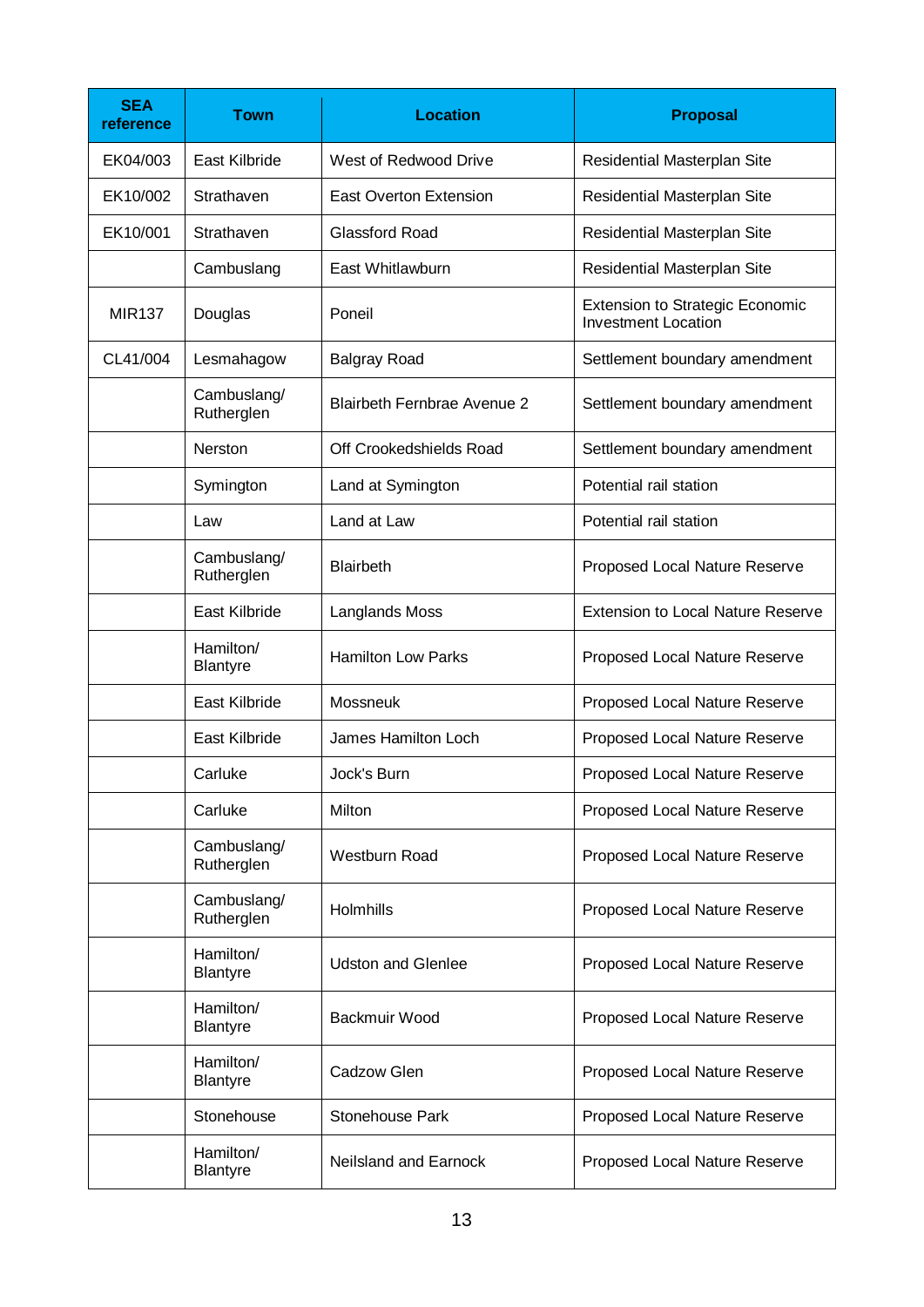| <b>SEA</b><br>reference | <b>Town</b>                                      | Location                | <b>Proposal</b>                                    |
|-------------------------|--------------------------------------------------|-------------------------|----------------------------------------------------|
|                         | <b>Blantyre</b><br><b>Bothwell</b><br>Uddingston | Clyde Corridor/ Redlees | Proposed Local Nature Reserve                      |
|                         | Hamilton/<br><b>Blantyre</b>                     | Millheugh and Greenhall | Proposed Local Nature Reserve                      |
| CL38/003                | Lanark                                           | Bellefield Road (west)  | Residential Masterplan Site (added<br>by Reporter) |

4.5 The SEA sites assessment identified areas where positive outcomes would only be reached through appropriate mitigation measures, particularly in relation to proposed development sites, their locations and the promotion of appropriate energy efficiency measures. Where either potential negative or positive effects were identified, mitigation and enhancement measures have been developed. Where appropriate, the following measures have been modified to reflect the Reporter's recommendations.

- 4.6 The sites assessment identified recommendations for mitigation measures. These are:
	- 1. Many of the potential development sites are too small to offer the potential for generating heat/ energy through community-based renewables. Therefore, efficiency measures and the use of renewable energy sources should be promoted on a site by site basis and for individual properties, where appropriate.
	- 2. The demand for travel is a major issue with many of the potential development sites situated either in rural locations or in areas where access to public transport is limited. The use of active travel through the core path network or enhancing the public transport network should be encouraged.
	- 3. The potential for increased vehicle use is a concern with regards to the likely impact of emissions on local air quality and the climate. Consideration should be given to existing local air quality sensitive areas and the potential contribution an increase in emissions can have from individual and numerous development sites. Air quality assessments may be required.
	- 4. There is a need to minimise the risk of introducing sensitive receptors to areas that have a significant air or noise issue which could result in the need to declare a Noise or Air Quality Management Area.
	- 5. Settlement identity is important for communities. Consequently, any potential development that spans across neighbouring communities should be restricted to maintain individual community identity.
	- 6. Potential development sites that may affect designated habitats or other sensitive habitat areas should be discouraged. The Green Network and greenspace should be safeguarded, enhanced and promoted to support both recreational use and habitat expansion.
	- 7. Habitat Regulations Appraisals will need to be carried out for potential sites that could affect Natura 2000 sites.
	- 8. Sites identified as flood risk areas should be avoided. Mitigation measures, where appropriate, should be identified for sites where there is a flood risk. Flood Risk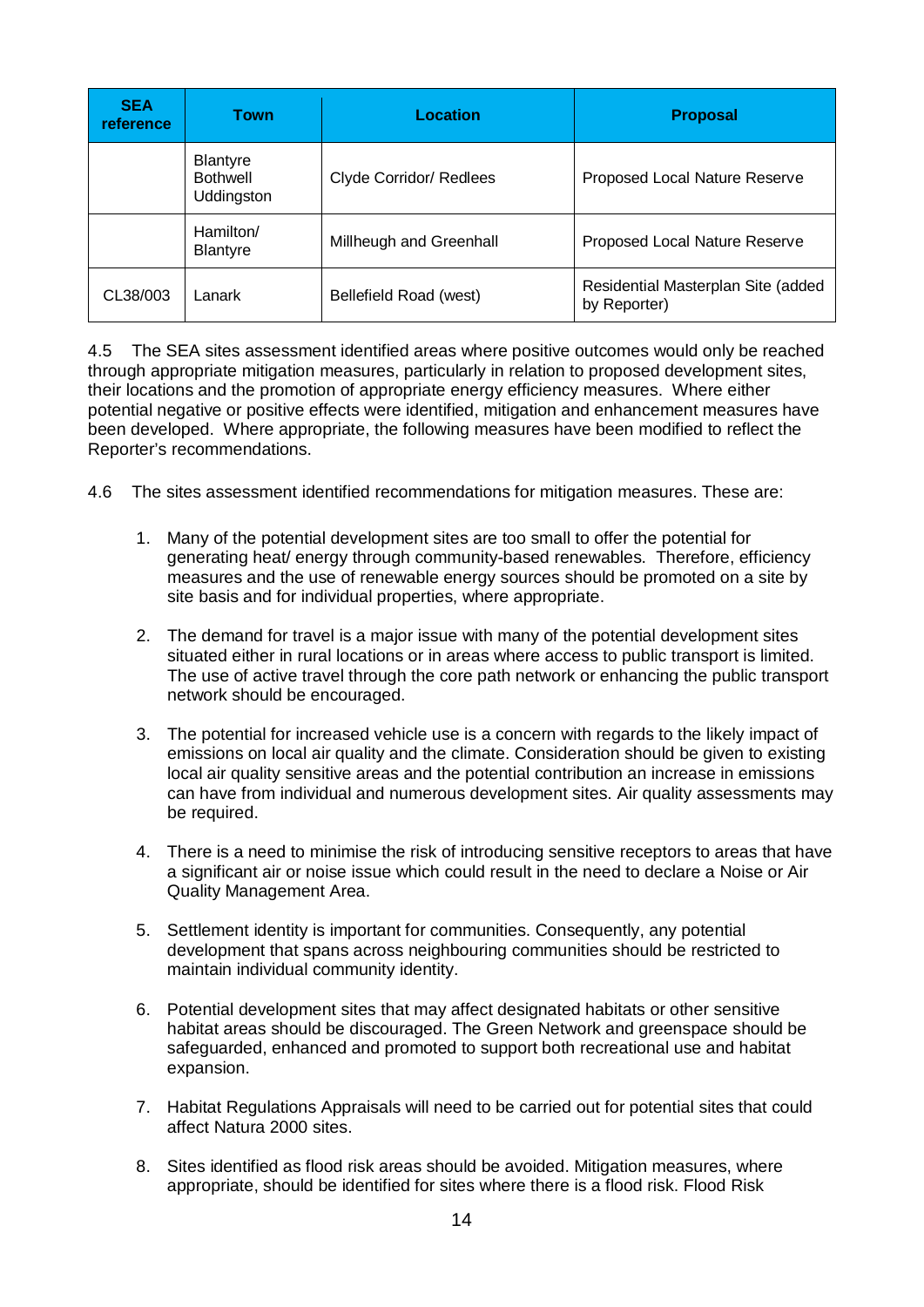Assessments may be required. Development should be discouraged where flood risk cannot be mitigated.

- 9. Developments close to riverbanks should be discouraged as these have the potential to significantly affect the quality and status of the water environment.
- 10. Developments within, or close to, historic or cultural assets should only be promoted if they do not detract from the historic setting of the area.
- 11. The use of vacant and derelict land should be promoted.
- 12. Due to the size and location of many potential developments, consideration should be given to local landscape issues, particularly in areas with several potential sites. The incorporation of greenspace and habitat expansion can be used to mitigate against certain visual issues.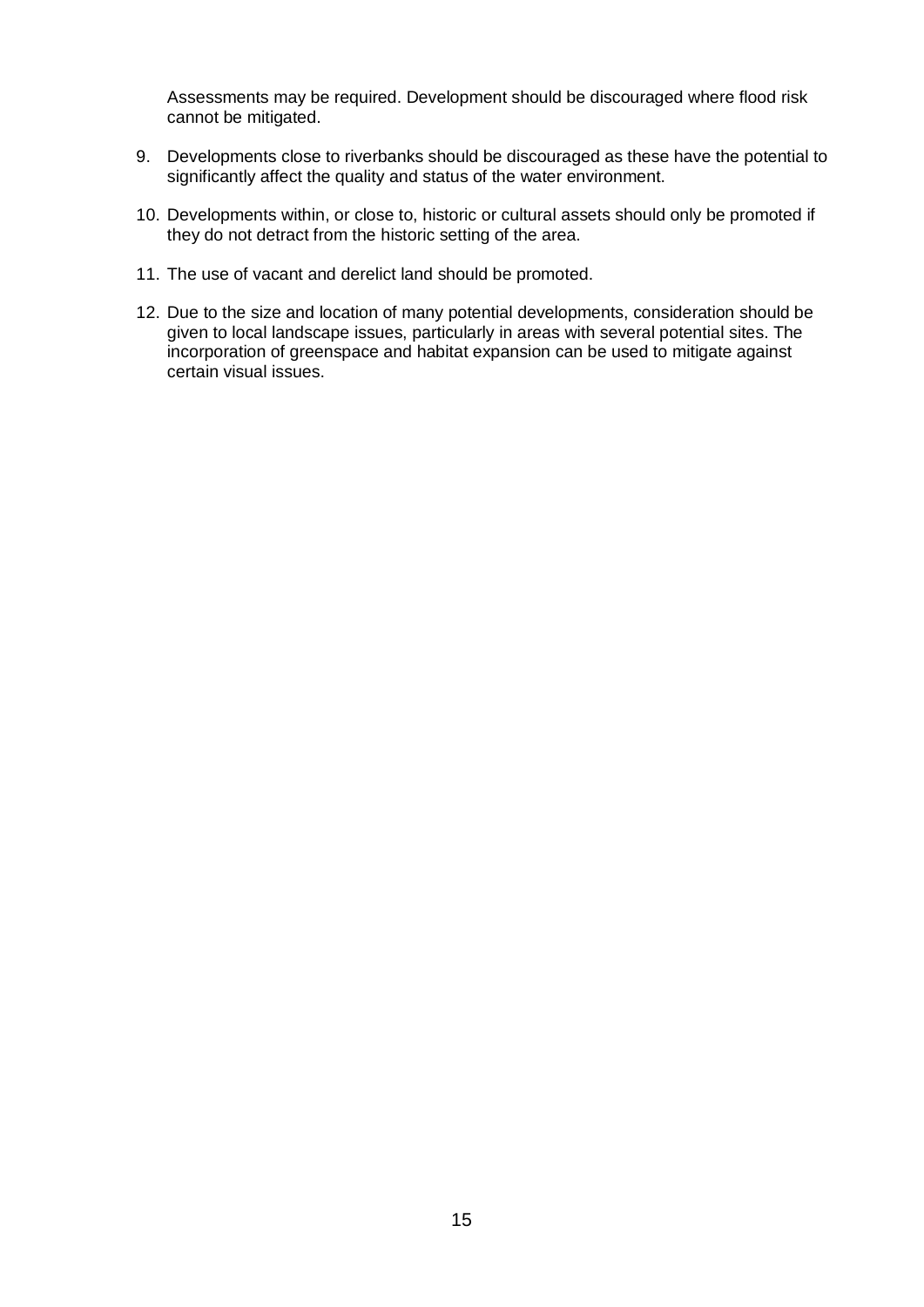# **5. Final SEA of LDP Policies**

5.1 This chapter sets out the final assessment of the land use policies within LDP2. The initial assessment was carried out at the Proposed LDP2 stage and the findings were reported in the Environment Report Annex.

5.2 The environmental consequences of the policies were assessed through a prediction and evaluation assessment. The main focus of the assessment was how the Proposed LDP2 promoted sustainable economic growth and focused policies in protecting and enhancing the environment in line with its proposed vision. The SEA considered the overall level of impact across LDP2 and the SEA objectives in relation to:

- Direction of impact (positive or negative),
- Intensity of impact (major or minor positive or negative),
- Duration of impact short (1-2 years), medium (2-5 years) or long term (beyond the lifetime of the plan),
- Prediction of the cumulative effects and the development of mitigation and enhancement measures.

5.3 The assessment and the summary of key environmental effects and receptors have been updated to reflect comments received during consultation on the Environment Report Annex and receipt of the Examination Report.

5.4 Some of the policies have been subject to wording changes. In addition, a new policy on Low and Zero Carbon Emissions from New Buildings has been added to Volume 2 of the LDP. As this is a supporting policy to Policy 2 Climate Change in Volume 1 it does not require a separate SEA. The revised table of policies is set out in **Appendix 2**. Table 2 in Section 3 sets out what these modifications are and the implications for the SEA.

5.5 The final full assessment tables depicted in **Appendix 3** and **Table 4** provide a summary of the key environmental effects. It should be noted that the order of the policies in these tables have been updated from previous iterations to reflect the change in order within the final modified LDP.

| <b>Key</b>         | ++ Major Positive                 | + Minor Positive | -- Major Negative                                                                                                                                                                                                                                                                                                                                                                                                                                                                       | - Minor Negative | +/- Mixed Effects |
|--------------------|-----------------------------------|------------------|-----------------------------------------------------------------------------------------------------------------------------------------------------------------------------------------------------------------------------------------------------------------------------------------------------------------------------------------------------------------------------------------------------------------------------------------------------------------------------------------|------------------|-------------------|
|                    | <b>Policy 1: Spatial Strategy</b> |                  |                                                                                                                                                                                                                                                                                                                                                                                                                                                                                         |                  |                   |
| $++$<br><b>SML</b> |                                   |                  | <b>Population and human health:</b> The spatial strategy will promote social and community<br>inclusion through the redevelopment of brownfield sites and the planned expansion of existing<br>settlements. It will provide opportunities to promote developments that meet people's needs.<br>Action to promote sustainable communities through the delivery of development proposals in the<br>LDP will have a positive influence on health and wellbeing in the medium to long term. |                  |                   |
| $+$<br><b>ML</b>   |                                   |                  | Biodiversity, fauna and flora: The policy will afford opportunity to develop and improve the<br>natural environment, including the creation of greenspace, within and around settlements and<br>development sites. This will support biodiversity in these areas.                                                                                                                                                                                                                       |                  |                   |
| $\pm$<br>ML        | development on brownfield sites.  |                  | Soil: The policy offers protection of the natural environment which will safeguard high quality<br>and sensitive soils, including peatland and woodland soils. The policy supports regeneration and                                                                                                                                                                                                                                                                                     |                  |                   |

**Table 4.** Summary of key environmental effects and receptors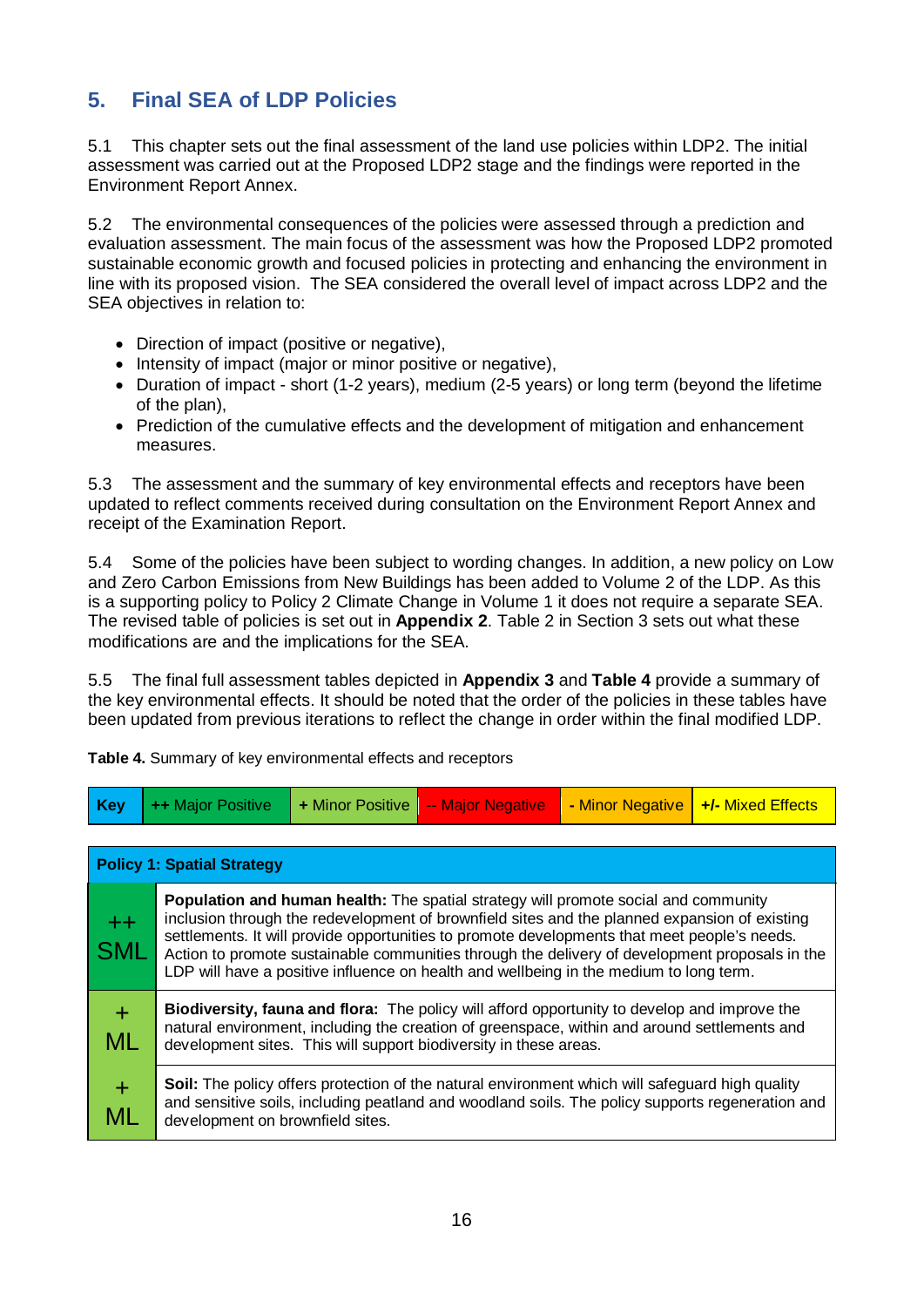| $+$<br>SML              | Water: The policy reinforces the importance of flood risk management and the avoidance of<br>development on the floodplain and the incorporation of Sustainable Urban Drainage (SUDs).                                                                                                                                                                                                                                                                                      |
|-------------------------|-----------------------------------------------------------------------------------------------------------------------------------------------------------------------------------------------------------------------------------------------------------------------------------------------------------------------------------------------------------------------------------------------------------------------------------------------------------------------------|
| $+$<br>ML               | Air, noise and light: The policy promotes development in sustainable locations supported by<br>public transport infrastructure. Any minor effects from an increase in private vehicle use will be<br>addressed through the implementation of other policies within the plan.                                                                                                                                                                                                |
| $++$<br><b>ML</b>       | Climate change: The policy drives towards a low carbon economy by promoting development in<br>sustainable locations, supported by public transport infrastructure. It promotes renewable energy<br>solutions including district heating provision in all large scale developments.                                                                                                                                                                                          |
| $+ +$<br>ML             | Historic and cultural heritage: The policy promotes sustainable new development which will<br>protect and enhance the built and historic environment.                                                                                                                                                                                                                                                                                                                       |
| $+$<br>ML               | Material assets: The policy encourages regeneration and sustainable development and so<br>protects and enhances existing natural and built environment and resources. It encourages the<br>creation and safeguarding of the Green Network.                                                                                                                                                                                                                                  |
| $+/-$<br><b>ML</b>      | Landscape: The policy has the potential for both positive and negative impacts on townscape<br>and landscape through new development. There are opportunities to improve townscape<br>through the removal of unsightly industrial and other buildings and structures. The policy<br>promotes the integration of the Green Network which will potentially have a positive effect on<br>local landscapes. The sites proposed within the policy have been assessed separately. |
|                         | <b>Policy 2: Climate Change</b>                                                                                                                                                                                                                                                                                                                                                                                                                                             |
| $\pm$<br>ML             | Population and human health: Action to promote sustainable communities and respond and<br>adapt to climate change will have a positive influence on health and wellbeing.                                                                                                                                                                                                                                                                                                   |
|                         |                                                                                                                                                                                                                                                                                                                                                                                                                                                                             |
| $\ddagger$<br><b>ML</b> | Biodiversity, fauna and flora: The policy requires there to be no significant adverse effects on<br>biodiversity and ensures new development includes opportunities for the creation and<br>enhancement of green networks.                                                                                                                                                                                                                                                  |
| ┿<br>ML                 | Soil: The policy protects peatlands, which are carbon stores, from inappropriate development.<br>Peatlands have a critical role in climate change mitigation.                                                                                                                                                                                                                                                                                                               |
| $\pm$<br>ML             | Water: The policy promotes the avoidance of new development in flood risk areas and the<br>avoidance of adverse impact on the water environment.                                                                                                                                                                                                                                                                                                                            |
| $++$<br>ML              | Air, noise and light: The policy promotes development in sustainable locations supported by<br>public transport infrastructure thereby reducing vehicle emissions. It supports the use of zero or<br>low carbon technologies in new buildings thus reducing emissions.                                                                                                                                                                                                      |
| $++$<br>SML             | <b>Climate change:</b> The focus of this policy is to ensure new development minimises, mitigates<br>and adapts to the effects of climate change. It supports the further development of the electric<br>vehicle charging network. Supporting policies contain further advice on specific topics.                                                                                                                                                                           |
| $\pm$<br>ML             | Historic and cultural heritage: Climate change mitigation and adaptation measures promoted<br>by the policy have the potential to have beneficial effects on the built and historic environment,<br>through for example, reducing flooding impacts and air pollution.                                                                                                                                                                                                       |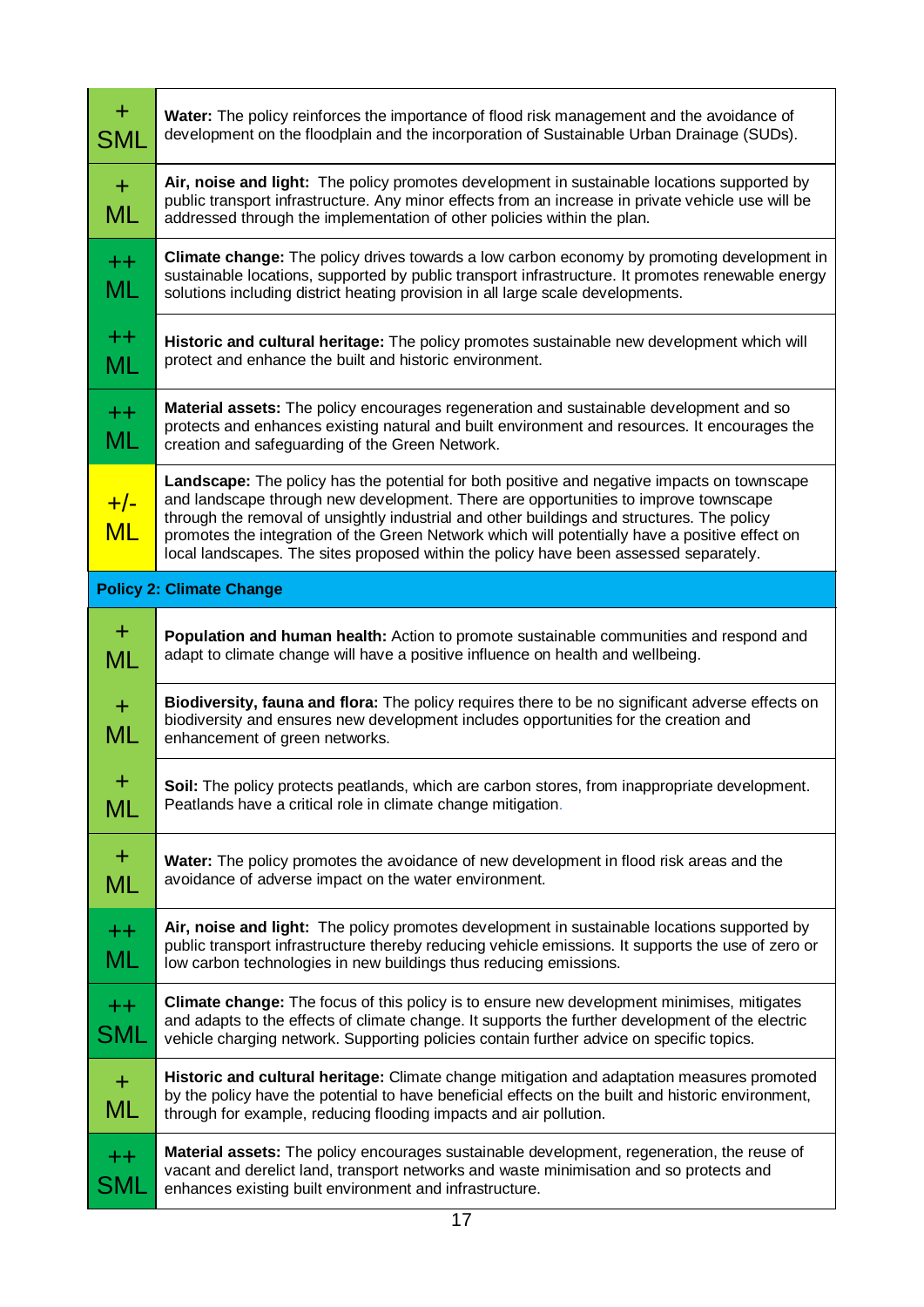| <b>ML</b>           | Landscape: Structures and buildings related to renewable energy solutions may have potential<br>impacts on local landscape.                                                                                                                                                                                                        |
|---------------------|------------------------------------------------------------------------------------------------------------------------------------------------------------------------------------------------------------------------------------------------------------------------------------------------------------------------------------|
|                     | <b>Policy 3: General Urban Area/ Settlements</b>                                                                                                                                                                                                                                                                                   |
| $\pm$               | Population and human health: The policy aims to ensure development in urban areas does                                                                                                                                                                                                                                             |
| <b>SML</b>          | not adversely affect the quality of life of people and communities.                                                                                                                                                                                                                                                                |
| $\pm$<br><b>SML</b> | Biodiversity, fauna and flora: The policy protects locally important greenspace.                                                                                                                                                                                                                                                   |
| $\pm$               | Air, noise and light: The policy contains criteria to ensure no significant adverse effects on air                                                                                                                                                                                                                                 |
| <b>SML</b>          | quality. It aims to protect communities from noise and/or light pollution and disturbance.                                                                                                                                                                                                                                         |
| $\pm$               | Climate change: The policy encourages appropriate development within existing settlements                                                                                                                                                                                                                                          |
| <b>SML</b>          | thus reducing vehicle use and associated emissions.                                                                                                                                                                                                                                                                                |
| $\pm$               | Material assets: The policy protects the integrity of existing urban areas, local services and                                                                                                                                                                                                                                     |
| <b>SML</b>          | facilities which serve the needs of communities.                                                                                                                                                                                                                                                                                   |
| $\pm$               | Landscape: The policy offers protection for the character and amenity of townscapes.                                                                                                                                                                                                                                               |
| <b>SML</b>          |                                                                                                                                                                                                                                                                                                                                    |
|                     | <b>Policy 4: Green Belt and Rural Area</b>                                                                                                                                                                                                                                                                                         |
| $+$<br>SML          | Population and human health: The policy safeguards the Green Belt and the countryside from<br>inappropriate development thus retaining the benefits of these resources for communities. The<br>creation and revision of settlement boundaries could reinforce a sense of place and community<br>identify and supports placemaking. |
| $\bf{+}$            | Biodiversity, fauna and flora: The policy safeguards the Green Belt and the countryside from                                                                                                                                                                                                                                       |
| <b>SML</b>          | inappropriate development thus protecting biodiversity.                                                                                                                                                                                                                                                                            |
| $\pm$               | Soil: The policy directs development towards settlements which avoids impact on high quality                                                                                                                                                                                                                                       |
| SML                 | and sensitive soils in rural locations.                                                                                                                                                                                                                                                                                            |
| $\pm$               | Water: By directing development towards settlements, the policy helps to maintain and enhance                                                                                                                                                                                                                                      |
| SML                 | the water environment in the Green Belt and rural area.                                                                                                                                                                                                                                                                            |
| $\pm$               | Air, noise and light: The policy directs development towards existing settlements thus                                                                                                                                                                                                                                             |
| SML                 | reducing vehicle use and associated emissions and protecting areas of good air quality.                                                                                                                                                                                                                                            |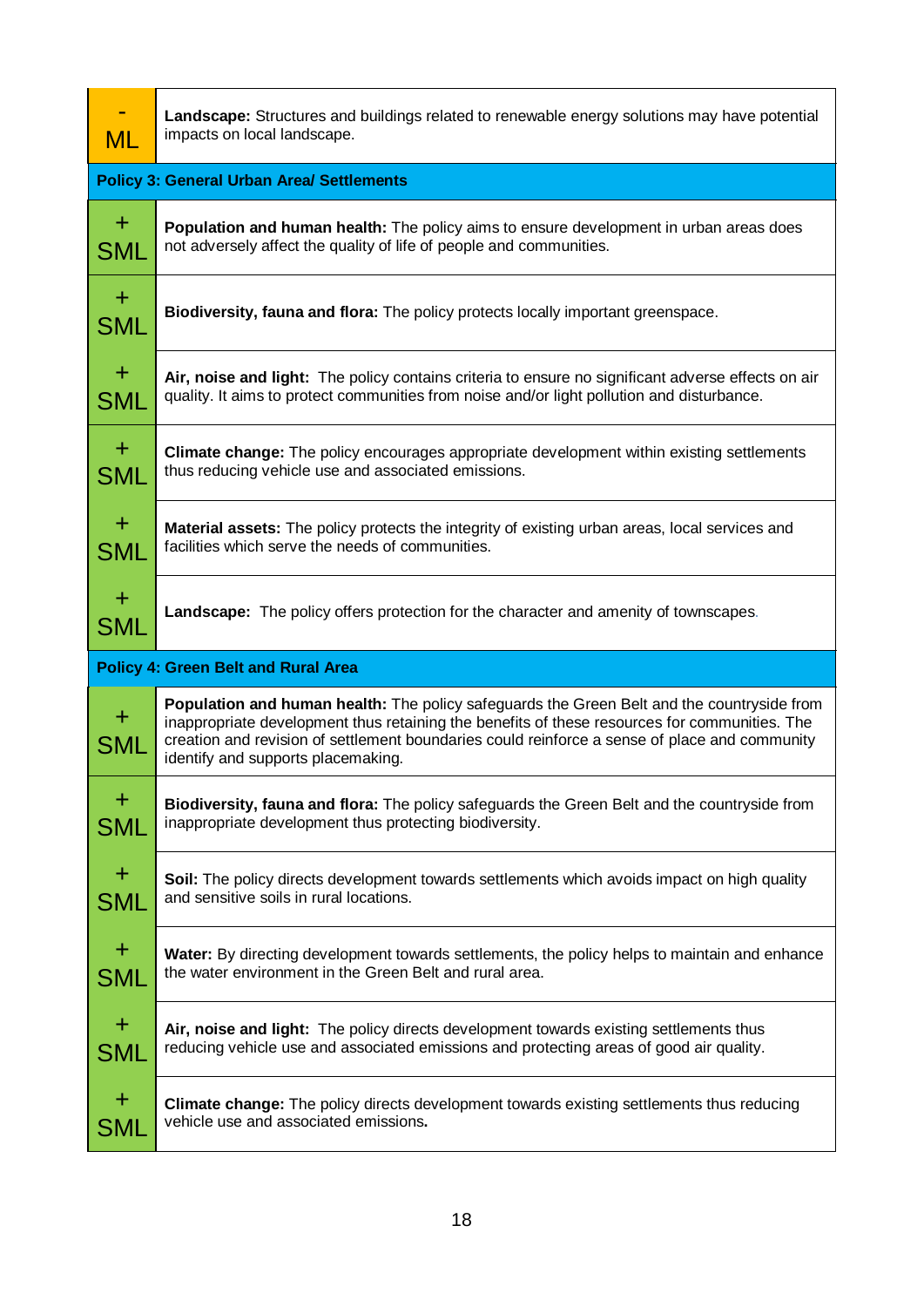| $\pm$<br><b>SML</b>   | Historic and cultural heritage: The policy promotes the reuse and conversion of traditional<br>buildings within the Green Belt and rural area.                                                                                                                                                                                                                                                                                   |
|-----------------------|----------------------------------------------------------------------------------------------------------------------------------------------------------------------------------------------------------------------------------------------------------------------------------------------------------------------------------------------------------------------------------------------------------------------------------|
| $+$<br><b>SML</b>     | Material assets: The policy safeguards the Green Belt and the countryside from inappropriate<br>development. Where development is permitted, the policy prioritises the reuse of redundant land<br>and buildings.                                                                                                                                                                                                                |
| $\pm$<br>SML          | Landscape: By directing development towards settlements, the policy helps to safeguard the<br>quality of landscape in the Green Belt and rural area.                                                                                                                                                                                                                                                                             |
|                       | <b>Policy 5: Development Management and Placemaking</b>                                                                                                                                                                                                                                                                                                                                                                          |
| $^{++}$<br><b>SML</b> | Population and human health: The policy aims to ensure that development does not adversely<br>affect the quality of life of people and communities.                                                                                                                                                                                                                                                                              |
| $+$<br>SML            | Biodiversity, fauna and flora: The policy aims to ensure that development does not adversely<br>affect the area's biodiversity. It also encourages development proposals to incorporate<br>greenspace provision.                                                                                                                                                                                                                 |
| $+$<br>SML            | Soil: The policy contains criteria to ensure no significant adverse effect on soil quality.                                                                                                                                                                                                                                                                                                                                      |
| $+$<br>SML            | Water: The policy contains criteria to ensure no significant adverse effect on the water<br>environment.                                                                                                                                                                                                                                                                                                                         |
| $\pm$<br><b>SML</b>   | Air, noise and light: The policy contains criteria to ensure no significant adverse effect on air<br>quality. It aims to protect communities from noise and/or light pollution. Supporting policies<br>require cognisance of Air Quality Management Areas and Noise Management Areas.                                                                                                                                            |
| $+$<br>SML            | Climate change: The policy promotes zero carbon development and encourages the use of<br>renewable energy within developments. The policy requires that new developments incorporate<br>SUDs schemes, including during the construction of developments.                                                                                                                                                                         |
| $+$<br>SML            | Historic and cultural heritage: The policy sets out criteria for the protection and enhancement<br>of the built and historic environment.                                                                                                                                                                                                                                                                                        |
| $++$<br>SML           | <b>Material assets:</b> The policy sets out criteria for the protection and enhancement of the built<br>environment, natural resources and material assets. The policy requires the provision of<br>appropriate infrastructure                                                                                                                                                                                                   |
| $+$<br><b>SML</b>     | <b>Landscape:</b> The policy contains criteria to ensure no significant adverse effect on landscape<br>and townscapes character. It requires cognisance of the six qualities of placemaking, including<br>appropriate landscape and townscape enhancements.                                                                                                                                                                      |
|                       | <b>Policy 6: Visitor Economy and Tourism</b>                                                                                                                                                                                                                                                                                                                                                                                     |
| <b>SML</b>            | Population and human health: The policy supports sustainable tourism development which will<br>positively impact on the economic viability of the area by facilitating local employment<br>opportunities and visitor spending. The provision of additional facilities for recreation and leisure<br>will offer opportunities to benefit local people and communities as well as making the area more<br>attractive for visitors. |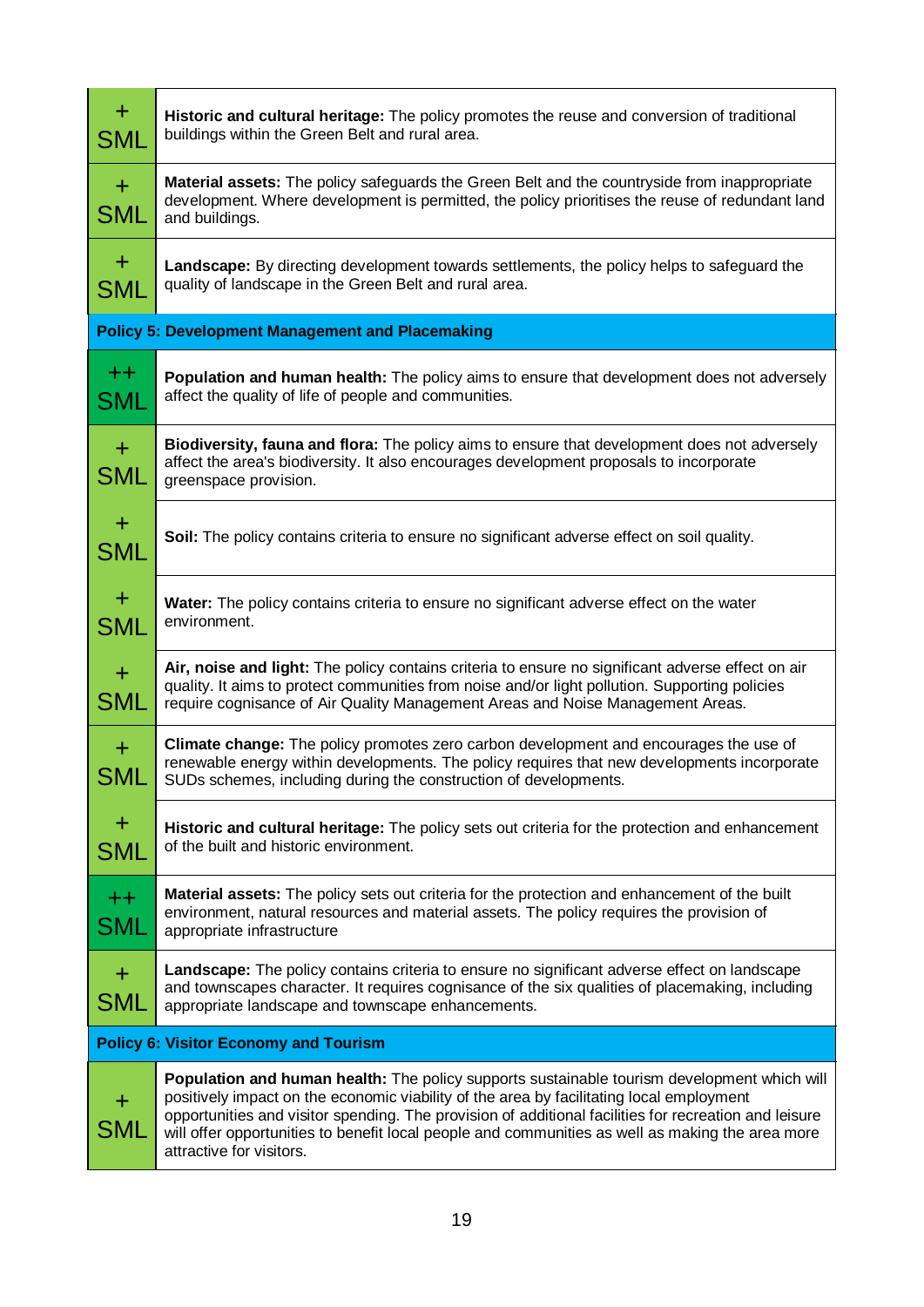| $+$<br>SML          | Biodiversity, fauna and flora: The policy promotes the attractiveness of local biodiversity<br>assets to a wider audience. The policy and supporting policies offers protection to the natural<br>environment from inappropriate tourism related development.                                                                                                                                                                                 |
|---------------------|-----------------------------------------------------------------------------------------------------------------------------------------------------------------------------------------------------------------------------------------------------------------------------------------------------------------------------------------------------------------------------------------------------------------------------------------------|
| $+$<br><b>SML</b>   | Air, noise and light: The policy and supporting policies have criteria to ensure the amenity of<br>communities is not adversely impacted by new tourism development.                                                                                                                                                                                                                                                                          |
| $+$<br><b>SML</b>   | Climate change: The policy and supporting policies promote sustainable tourism development<br>which requires eco-friendly design to be considered.                                                                                                                                                                                                                                                                                            |
| $+$<br><b>SML</b>   | Historic and cultural heritage: The policy safeguards the area's existing built and historic<br>resources and encourages high quality design and construction of new facilities.                                                                                                                                                                                                                                                              |
| $+$<br><b>SML</b>   | Material assets: The policy and supporting policies require that sustainable tourism<br>development is supported by appropriate infrastructure, including car parking, access to public<br>transport and active travel routes.                                                                                                                                                                                                                |
| $\pm$<br>S          | <b>Landscape:</b> The policy and supporting policies require that cognisance is given to landscape<br>character and local streetscapes when new tourism development is designed.                                                                                                                                                                                                                                                              |
|                     | <b>Policy 7: Community Infrastructure Assessment</b>                                                                                                                                                                                                                                                                                                                                                                                          |
| $+$<br>ML           | Population and human health: The policy makes provision for community benefit arising from<br>development proposals, for example, community amenities such as play areas and schools.                                                                                                                                                                                                                                                         |
| $+$<br><b>ML</b>    | Biodiversity, fauna and flora: The policy makes provision for community benefit arising from<br>development proposals, for example, community amenities such as greenspace.                                                                                                                                                                                                                                                                   |
| $+ +$<br><b>SMI</b> | Material assets: This policy will help provide infrastructure, including roads, schools and<br>community facilities.                                                                                                                                                                                                                                                                                                                          |
|                     | <b>Policy 8: Employment</b>                                                                                                                                                                                                                                                                                                                                                                                                                   |
| $\pm$<br><b>SML</b> | Population and human health: By promoting new employment opportunities and safeguarding<br>existing industrial, business and office provision the policy may have positive effects on the<br>health and wellbeing of people and communities.                                                                                                                                                                                                  |
| $-/-$<br><b>SML</b> | Air, noise and light: New industrial, business and office facilities may result in a rise in the use<br>of commercial and private vehicles which can increase emissions. However, the policy aims to<br>mitigate negative effects by requiring these to locate in sustainable locations. Some types of<br>facilities may result in an increase of industrial emissions, noise and light pollution but these will<br>be subject to regulation. |
| $-/-$<br><b>SML</b> | <b>Climate change:</b> New industrial, business and office facilities may result in a rise in the use of<br>commercial and private vehicles which can increase emissions. The policy aims to mitigate<br>negative effects by requiring these to locate in sustainable locations. Some types of facilities<br>may result in an increase of industrial emissions but these will be subject to regulation.                                       |
| $+$                 | Material assets: The policy supports the use of brownfield land for new industrial, business and                                                                                                                                                                                                                                                                                                                                              |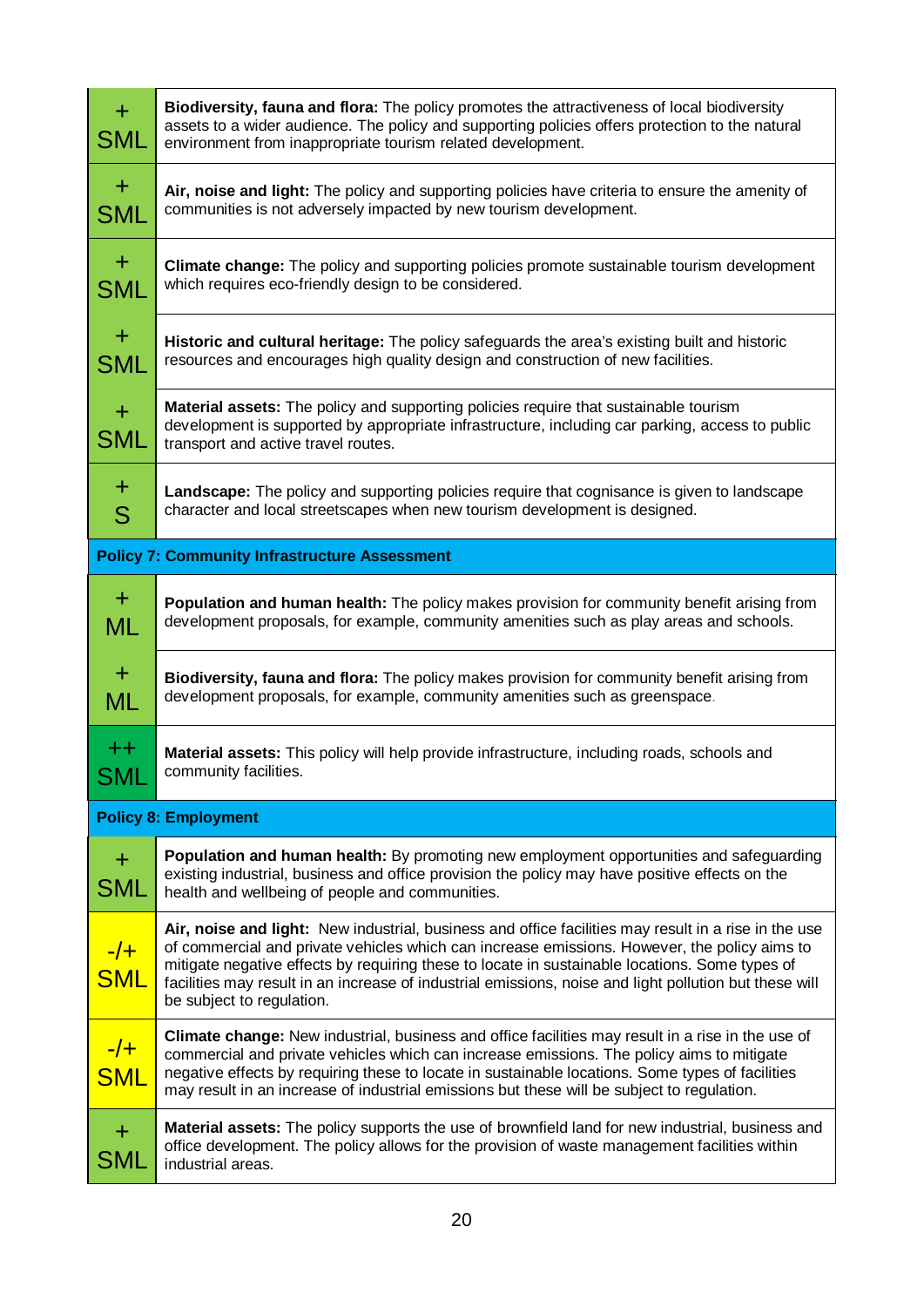| <b>Policy 9: Network of Centres and Retailing</b> |                                                                                                                                                                                                                                                                                                                                                           |  |
|---------------------------------------------------|-----------------------------------------------------------------------------------------------------------------------------------------------------------------------------------------------------------------------------------------------------------------------------------------------------------------------------------------------------------|--|
| $+ +$<br>SML                                      | Population and human health: By promoting existing centres this policy will have positive<br>effects on the health and wellbeing of people and communities, particularly the elderly, disabled,<br>young families and those with no access to private car.                                                                                                |  |
| <b>SML</b>                                        | Air, noise and light: There is the potential for negative impacts in areas with existing poor air<br>quality, particularly in traditional town centres where the canyon effects of traffic emissions can<br>be exacerbated. This can be mitigated through identification and monitoring of Air Quality<br>Management Areas and related AQMA action plans. |  |
| $+$<br><b>SML</b>                                 | Climate change: The policy directs development towards existing centres. This will encourage<br>the use of public transport and active travel solutions thus reducing vehicle use and associated<br>emissions.                                                                                                                                            |  |
| $\pm$<br><b>SML</b>                               | Historic and cultural heritage: The policy protects the integrity of existing centres, including<br>Conservation Areas. There is the potential for positive effects in the form of regeneration and<br>reuse of historic buildings.                                                                                                                       |  |
| $\pm$<br><b>SML</b>                               | Material assets: The policy protects the integrity of existing centres.                                                                                                                                                                                                                                                                                   |  |
| $\pm$<br><b>SML</b>                               | Landscape: The policy protects the integrity of existing townscapes.                                                                                                                                                                                                                                                                                      |  |
|                                                   | <b>Policy 10: New Retail/Commercial Proposals</b>                                                                                                                                                                                                                                                                                                         |  |
| $+$<br>SML                                        | <b>Population and human health:</b> The policy prioritises existing centres and will have positive<br>effects on people and communities through reducing the need for travel. The policy promotes<br>sustainable development and accessibility which may have positive effects on health and<br>wellbeing.                                                |  |
| $+$<br>SML                                        | Biodiversity, fauna and flora: The policy contains criteria to safeguard existing biodiversity<br>assets from inappropriate development.                                                                                                                                                                                                                  |  |
| $\pm$<br>SML                                      | Air, noise and light: The policy contains criteria to minimise travel impacts which may impact<br>on local air and noise quality.                                                                                                                                                                                                                         |  |
| $\pm$<br>SML                                      | Climate change: The policy requires new retail and commercial development to be in<br>sustainable locations.                                                                                                                                                                                                                                              |  |
| $\pm$<br>SML                                      | Historic and cultural heritage: The policy contains criteria to safeguard the historic<br>environment from inappropriate development.                                                                                                                                                                                                                     |  |
| $\pm$<br>SML                                      | Material assets: The policy protects the integrity of existing town and neighbourhood centres. It<br>requires that potential drainage and infrastructure impacts are taken account of.                                                                                                                                                                    |  |
| $\div$<br>SML                                     | Landscape: The policy protects the integrity of existing townscapes.                                                                                                                                                                                                                                                                                      |  |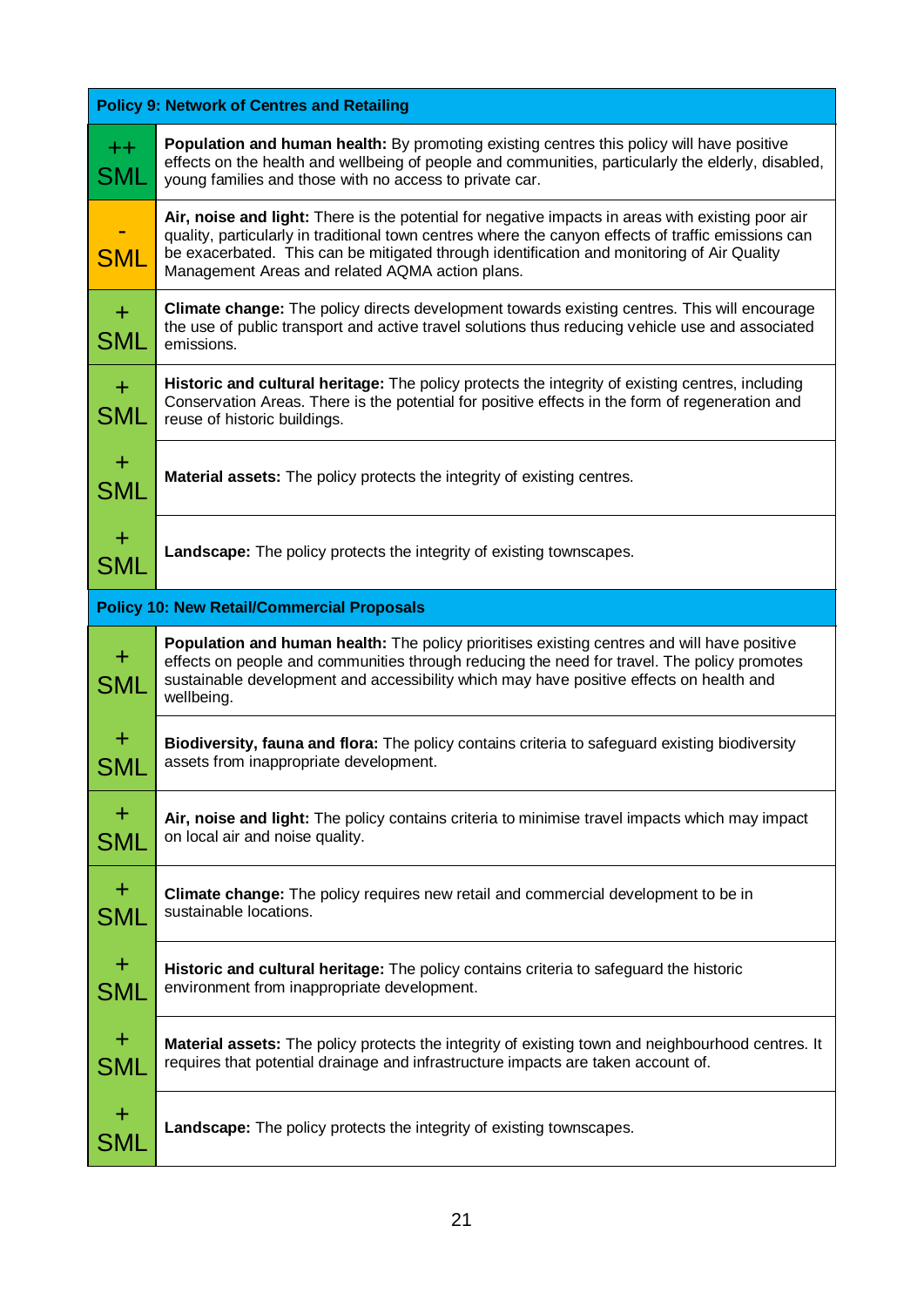| <b>Policy 11: Housing</b>            |                                                                                                                                                                                                                                                                                                                                                                        |  |  |
|--------------------------------------|------------------------------------------------------------------------------------------------------------------------------------------------------------------------------------------------------------------------------------------------------------------------------------------------------------------------------------------------------------------------|--|--|
| $^{++}$<br>SML                       | Population and human health: The provision of a wide range of housing types, sizes and<br>tenures in appropriate locations will meet need and demand and have positive effects on the<br>health and wellbeing of people and communities.                                                                                                                               |  |  |
| $+/-$<br><b>ML</b>                   | Biodiversity, fauna and flora: The policy directs housing development to sustainable locations,<br>which requires cognisance of potential impacts on biodiversity. There is the potential for impacts<br>on biodiversity dependent on the location of new housing sites. However, there may be<br>opportunities to enhance habitats and species alongside development. |  |  |
| $-/-$<br><b>ML</b>                   | Soil: The policy directs housing development to sustainable locations, which requires<br>cognisance of potential impacts on sensitive soils. There is the potential for negative effects on<br>sensitive soils through development dependent on site location There may be opportunities to<br>remediate contaminated land for housing.                                |  |  |
| $+$<br><b>SML</b>                    | Water: The policy directs housing development to sustainable locations, which takes<br>cognisance of the avoidance of flood risk and adverse impacts on the water environment.                                                                                                                                                                                         |  |  |
| $\pm$<br><b>SML</b>                  | Air, noise and light: The policy directs housing development to sustainable locations, which<br>requires cognisance of further impacts on existing Air Quality and Noise Management Areas.                                                                                                                                                                             |  |  |
| $\pm$<br>SML                         | Climate change: The policy directs housing development to sustainable locations, which<br>includes cognisance of resilience to climate change and appropriate mitigation and adaptation<br>measures. New housing development has the potential for renewable energy solutions including<br>district heating and micro-renewables.                                      |  |  |
| $+$<br><b>SML</b>                    | Historic and cultural heritage: The policy directs housing development to sustainable<br>locations, which takes cognisance of the built and historic heritage of the area.                                                                                                                                                                                             |  |  |
| $+$<br>SML                           | <b>Material assets:</b> The policy aims to secure a range of housing to meet housing need and<br>demand and supports use of brownfield land for new housing.                                                                                                                                                                                                           |  |  |
| <b>SML</b>                           | Landscape: The policy promotes new housing development in various locations some of which<br>may have local landscape impacts.                                                                                                                                                                                                                                         |  |  |
| <b>Policy 12: Affordable Housing</b> |                                                                                                                                                                                                                                                                                                                                                                        |  |  |
| $+ +$<br>SML                         | Population and human health: Affordable housing in appropriate locations will meet need and<br>have positive effects on the health and wellbeing of people who are unable to access market<br>housing without support.                                                                                                                                                 |  |  |
| $\pm$<br>ML                          | Climate change: Housing in sustainable locations, using sustainable materials and<br>technologies will reduce emissions and contribute to a low or zero carbon economy.                                                                                                                                                                                                |  |  |
| $\pm$<br>ML                          | Material assets: The policy aims to secure a range of housing across South Lanarkshire to<br>meet need.                                                                                                                                                                                                                                                                |  |  |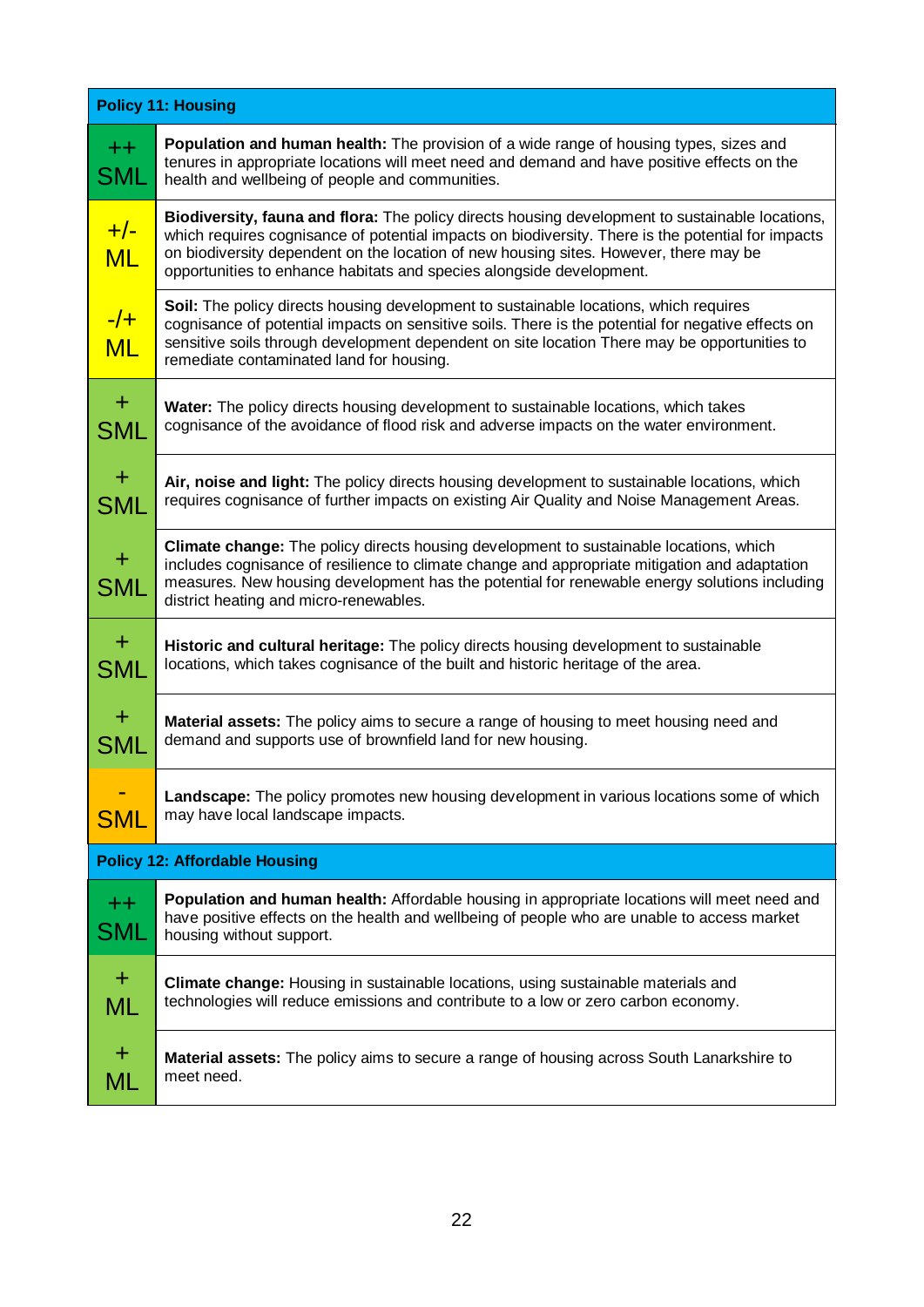| <b>Policy 13: Green Network and Greenspace</b> |                                                                                                                                                                                                                                                                                                                                |  |
|------------------------------------------------|--------------------------------------------------------------------------------------------------------------------------------------------------------------------------------------------------------------------------------------------------------------------------------------------------------------------------------|--|
| $+$                                            | Population and human health: The policy safeguards and promotes existing and new green                                                                                                                                                                                                                                         |  |
| SML                                            | infrastructure. These resources have a positive effect on human health and wellbeing.                                                                                                                                                                                                                                          |  |
| $\pm$                                          | Biodiversity, fauna and flora: The policy safeguards and promotes existing and new green                                                                                                                                                                                                                                       |  |
| SML                                            | infrastructure which will benefit biodiversity.                                                                                                                                                                                                                                                                                |  |
| $\pm$                                          | Soil: By safeguarding and promoting greenspace, quality and sensitive soils will be protected                                                                                                                                                                                                                                  |  |
| SML                                            | from inappropriate development.                                                                                                                                                                                                                                                                                                |  |
| $+$<br><b>SML</b>                              | Water: The policy safeguards and promotes green infrastructure including water courses and<br>the water environment. The policy supports the sustainable and effective management of water<br>resources.                                                                                                                       |  |
| $+$                                            | Air, noise and light: The protection of existing greenspace offered by the policy helps to                                                                                                                                                                                                                                     |  |
| SML                                            | maintain local air quality, particularly within urban areas.                                                                                                                                                                                                                                                                   |  |
| $+$                                            | Climate change: The protection and enhancement of new and existing green infrastructure                                                                                                                                                                                                                                        |  |
| SML                                            | given by the policy may help to reduce the impact of climate change on the urban population.                                                                                                                                                                                                                                   |  |
| $+$                                            | Historic and cultural heritage: The policy will protect the built and historic environment,                                                                                                                                                                                                                                    |  |
| SML                                            | including their setting, from loss of greenspace.                                                                                                                                                                                                                                                                              |  |
| $++$                                           | <b>Material assets:</b> The policy protects and promotes the Green Network, including parks, paths                                                                                                                                                                                                                             |  |
| SML                                            | and other open space.                                                                                                                                                                                                                                                                                                          |  |
| $\pm$                                          | Landscape: The policy recognises the role of green infrastructure in the delivery of                                                                                                                                                                                                                                           |  |
| SML                                            | placemaking, including making a positive contribution to landscape and townscape.                                                                                                                                                                                                                                              |  |
|                                                | <b>Policy 14: Natural and Historic Environment</b>                                                                                                                                                                                                                                                                             |  |
| $\pm$<br>SML                                   | <b>Population and human health:</b> The policy safeguards the area's natural and historic<br>environmental resources and makes provision for the identification of Local Nature Reserves<br>and Local Nature Conservation Sites. These may potentially bring health and wellbeing benefits<br>to people and local communities. |  |
| $++$<br><b>SML</b>                             | Biodiversity, fauna and flora: The primary focus of the policy is to protect and enhance<br>designated sites and other biodiversity assets. Supporting policies set out how potential effects<br>of development proposals will be considered in terms of the character and amenity of the<br>environment.                      |  |
| $+$<br>SML                                     | Soil: The policy and supporting policies protect prime agricultural land and other important soils<br>such as peatlands from inappropriate development. The policy and supporting policies require<br>cognisance is taken of the area's geodiversity.                                                                          |  |
| $+$                                            | Water: The policy and supporting policies protect the water environment by preventing                                                                                                                                                                                                                                          |  |
| SML                                            | development that could have an adverse impact.                                                                                                                                                                                                                                                                                 |  |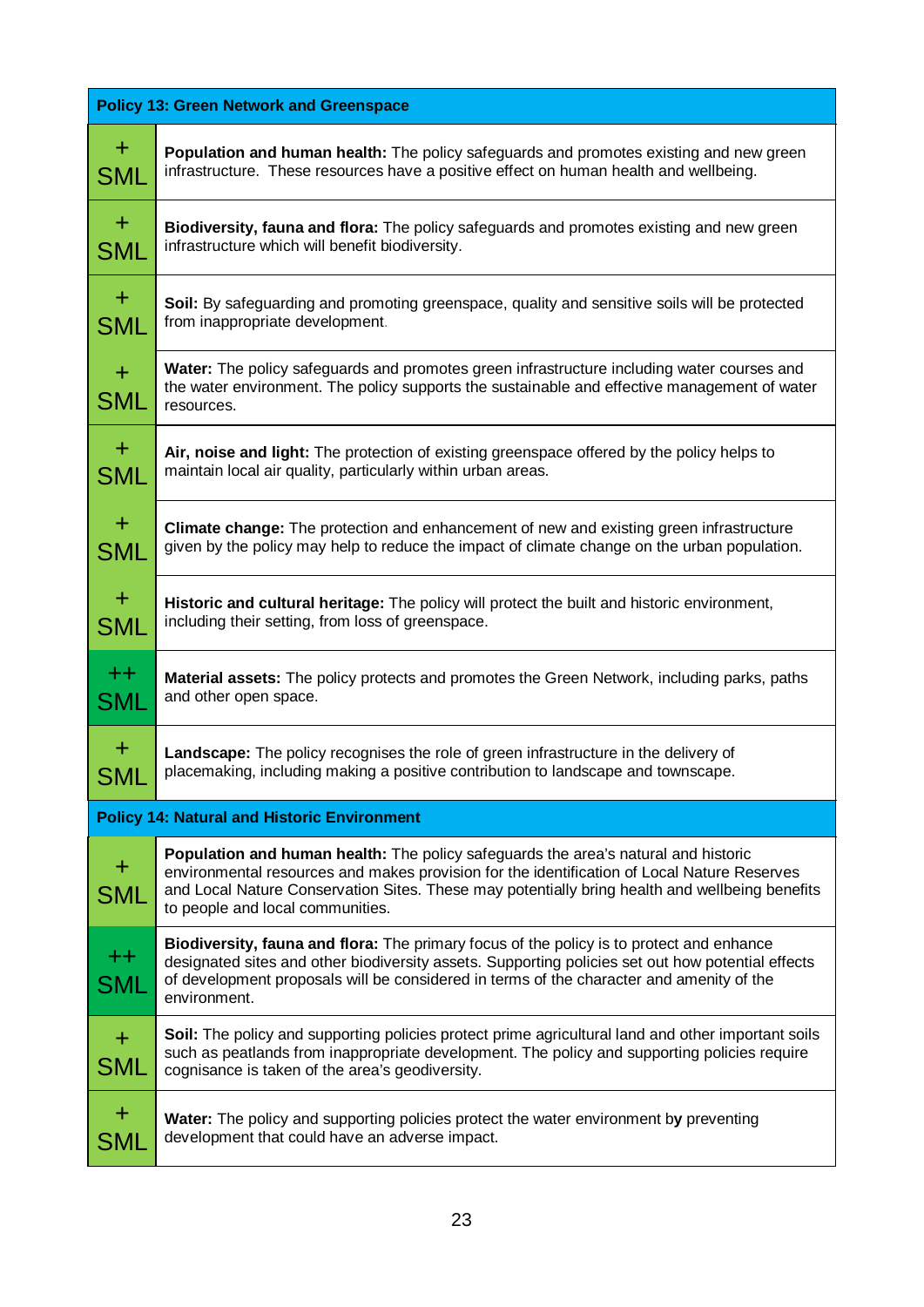| $+$<br>SML                                       | Air, noise and light: The policy takes cognisance of Quiet Areas and protects these from<br>development.                                                                                                                                                                                      |  |  |
|--------------------------------------------------|-----------------------------------------------------------------------------------------------------------------------------------------------------------------------------------------------------------------------------------------------------------------------------------------------|--|--|
| $+$<br><b>SML</b>                                | Climate change: The policy protects natural resources such as peatland and carbon rich soils<br>which are vital carbon sinks.                                                                                                                                                                 |  |  |
| $++$<br>SML                                      | Historic and cultural heritage: The primary purpose of the policy is to protect the area's<br>natural and historic environment. The policy and supporting policies provide additional<br>safeguards for all aspects of the historic environment and seeks enhancements, where<br>appropriate. |  |  |
| $+$<br>SML                                       | Material assets: The policy makes provision for the identification of Local Nature Reserve which<br>may provide additional amenity for local communities.                                                                                                                                     |  |  |
| $+$<br><b>SML</b>                                | <b>Landscape:</b> The policy protects and enhances important landscapes, including Special<br>Landscape Areas. Supporting policies set out how potential effects of proposals will be<br>considered in terms of the character and amenity of the environment.                                 |  |  |
|                                                  | <b>Policy 15: Travel and Transport</b>                                                                                                                                                                                                                                                        |  |  |
| $+$<br>SML                                       | Population and human health: The policy supports and encourages the development and use<br>of active travel, such as walking, cycling and horse riding which benefit health and wellbeing. It<br>promotes the development of public transport networks.                                       |  |  |
| $+$<br><b>SML</b>                                | Air, noise and light: The policy promotes active and sustainable travel which may reduce<br>emissions. Measures to mitigate traffic growth will help to protect areas with existing good air<br>quality and tackle areas of poor air quality.                                                 |  |  |
| $+$<br><b>SML</b>                                | <b>Climate change:</b> The policy promotes active and sustainable travel, including infrastructure<br>which may reduce emissions. Development proposals must include measures which mitigate<br>against traffic growth.                                                                       |  |  |
| $\bf{+}$<br>SML                                  | Material assets: The policy safeguards paths and cycle routes. It makes provision for developer<br>contributions to compensate for damage caused by heavy haulage vehicles.                                                                                                                   |  |  |
| <b>Policy 16: Water Environment and Flooding</b> |                                                                                                                                                                                                                                                                                               |  |  |
| $\pm$<br>SML                                     | Population and human health: The policy requires that new developments avoid or reduce<br>flood risk. This will have positive effects on the health and wellbeing of people and communities.                                                                                                  |  |  |
| $\pm$<br>SML                                     | Biodiversity, fauna and flora: The policy protects the water environment. This will have<br>positive effects on biodiversity within the wetland networks, water courses, water bodies and the<br>riparian environment.                                                                        |  |  |
| $\pm$<br>SML                                     | Soil: The policy protects floodplains and wetland networks and their associated soils from<br>development.                                                                                                                                                                                    |  |  |
| $++$<br>SML                                      | <b>Water:</b> The primary focus of the policy is to protect the water environment and avoid flood risk,<br>from inappropriate development.                                                                                                                                                    |  |  |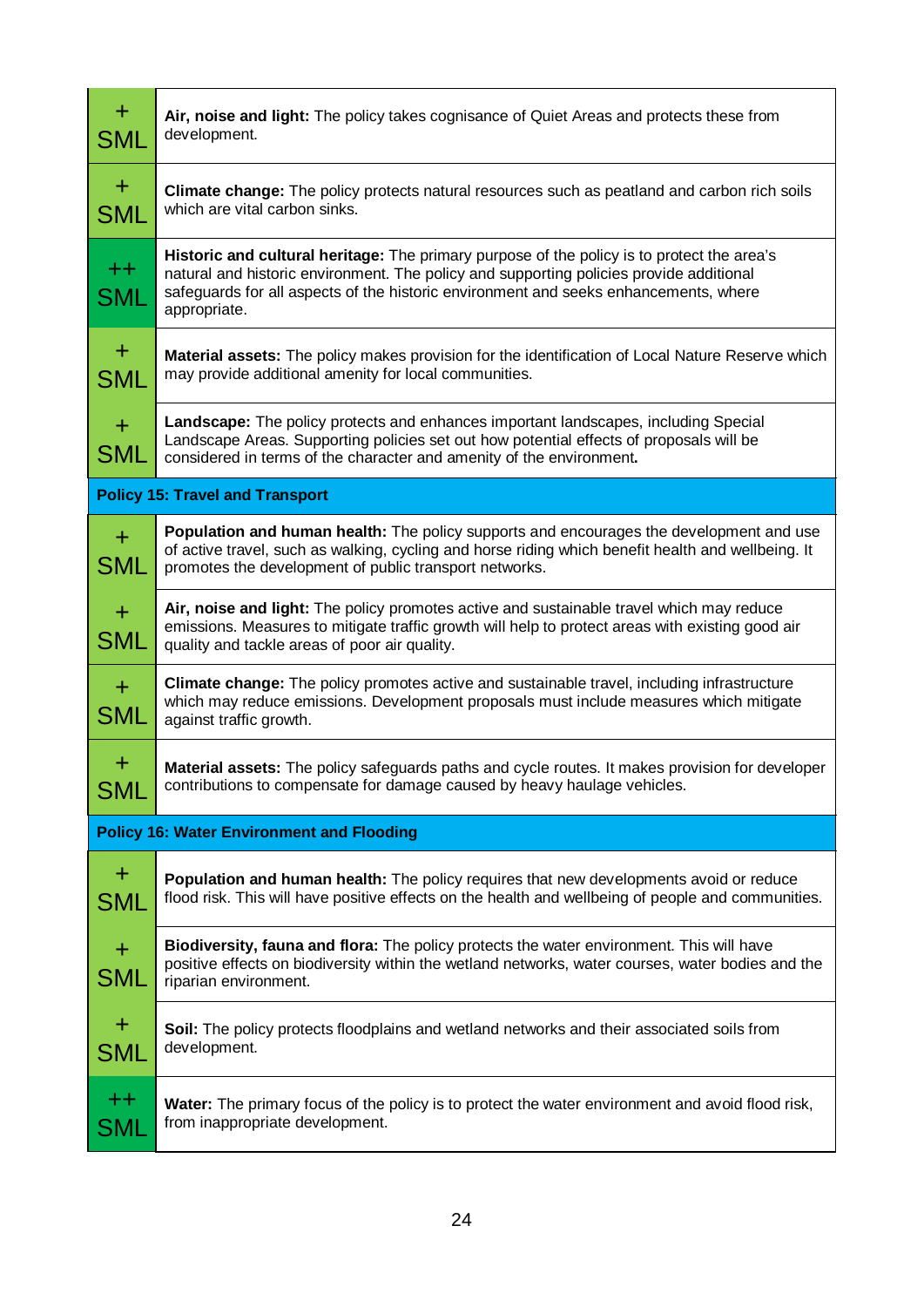| $+$<br>SML            | <b>Climate change:</b> The policy requires development to avoid flood risk and have appropriate flood<br>risk management measures in place.                                                                                                                                                                                                                                                                                                                                                                                                                              |
|-----------------------|--------------------------------------------------------------------------------------------------------------------------------------------------------------------------------------------------------------------------------------------------------------------------------------------------------------------------------------------------------------------------------------------------------------------------------------------------------------------------------------------------------------------------------------------------------------------------|
| $+$<br>SML            | Material assets: The policy safeguards material and community assets from the impact of<br>flooding.                                                                                                                                                                                                                                                                                                                                                                                                                                                                     |
|                       | <b>Policy 17: Waste</b>                                                                                                                                                                                                                                                                                                                                                                                                                                                                                                                                                  |
| $+$<br>SML            | <b>Population and human health:</b> The policy protects human health by ensuring the continuation<br>of existing waste facilities and the appropriate location of new waste facilities.                                                                                                                                                                                                                                                                                                                                                                                  |
| $\pm$<br>SML          | Biodiversity, fauna and flora: The policy has criteria to ensure new developments do not<br>adversely affect protected habitats and species and other biodiversity.                                                                                                                                                                                                                                                                                                                                                                                                      |
| $\pm$<br><b>SML</b>   | <b>Water:</b> The policy has criteria to ensure new developments do not adversely affect the water<br>environment.                                                                                                                                                                                                                                                                                                                                                                                                                                                       |
| $+$<br>SML            | Air, noise and light: The policy protects communities from potential effects from air and noise<br>pollution and odour for new developments for waste facilities. The policy requires new<br>developments to meet specific criteria to minimise such effects.                                                                                                                                                                                                                                                                                                            |
| $\pm$<br>SML          | Climate change: The policy promotes the implementation of the Zero Waste Plan which will<br>help reduce the impact of climate change. It requires new energy from waste developments to<br>be located where there are opportunities to connect to heat networks.                                                                                                                                                                                                                                                                                                         |
| $\pm$<br>SML          | <b>Material assets:</b> The policy safeguards existing waste facilities and promotes the appropriate<br>siting of new provision.                                                                                                                                                                                                                                                                                                                                                                                                                                         |
|                       | <b>Policy 18: Renewable Energy</b>                                                                                                                                                                                                                                                                                                                                                                                                                                                                                                                                       |
| $+$ +/-<br><b>SML</b> | Population and human health: Renewable energy developments can potentially reduce<br>dependency on fossil fuels and associated air quality issues which can impact on health. There<br>are, however, potential negative effects related to the emission of particulate matter from<br>biomass facilities which may impact on health.                                                                                                                                                                                                                                     |
| $+/-$<br><b>SML</b>   | Biodiversity, fauna and flora: Onshore wind development has the potential to have both<br>positive and negative effects on some habitats and species, for example, designated sites,<br>peatland, birds and bats. There are potential negative effects on fish and other aquatic species<br>from hydropower systems. There is a potential for disturbance of protected species, for example,<br>bats, during construction and operation of some micro-renewables. The policy and supporting<br>policies have criteria to reduce impacts and protect biodiversity assets. |
| $+/-$<br><b>SML</b>   | Soil: The spatial framework specifically protects Class 1 and Class peatlands. There is the<br>potential for negative effects on carbon rich soils and the siting of turbines on prime agricultural<br>land. In terms of hydropower there is potential for both positive and negative effects on river<br>banks related to soil quality and erosion. The policy and supporting policies have criteria to<br>reduce impacts on sensitive soils.                                                                                                                           |
| $\frac{+}{5}$         | Water: There is the potential for disturbance of some water species and habitats from<br>hydropower developments. In the short term, during construction of wind turbines, there can<br>potentially be negative effects on the water environment. There may potentially be effects on<br>groundwaters from large scale renewable processes which involve underground works. The                                                                                                                                                                                          |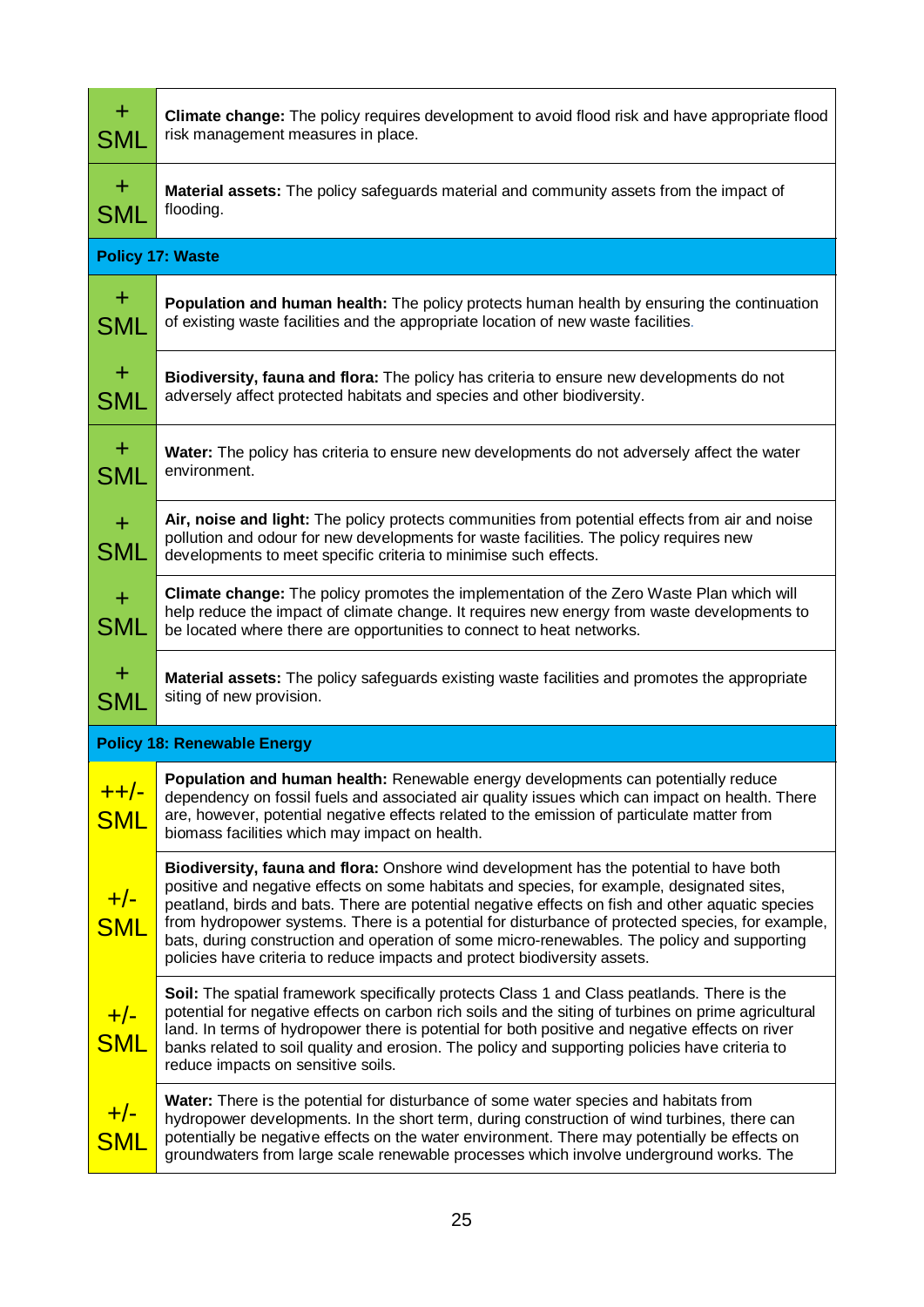|                           | policy and supporting policies have criteria to protect the water environment from adverse<br>impact from renewable energy developments.                                                                                                                                                                                                                                                                                                                                                                                                                                                                                                                                                                                                                                                                                                                                                                                                         |
|---------------------------|--------------------------------------------------------------------------------------------------------------------------------------------------------------------------------------------------------------------------------------------------------------------------------------------------------------------------------------------------------------------------------------------------------------------------------------------------------------------------------------------------------------------------------------------------------------------------------------------------------------------------------------------------------------------------------------------------------------------------------------------------------------------------------------------------------------------------------------------------------------------------------------------------------------------------------------------------|
| $+/-$<br><b>SML</b>       | Air, noise and light: The policy promotes renewable energy developments. Renewable energy<br>developments will reduce the reliance on fossil fuels and will have a positive impact on local air<br>quality. There are potential negative effects related to emissions of particulate matter from<br>biomass facilities which may impact on local air quality and human health. There are potential<br>negative effects due to noise from wind turbines and light pollution from the siting of aviation<br>lighting required on top of larger turbines. There are potential negative effects related to glare<br>from solar farms which may impact on health and be a risk factor in accidents. The policy and<br>supporting policies have criteria to reduce impacts on air and noise quality.                                                                                                                                                   |
| <u>++/-</u><br><b>SML</b> | Climate change: The policy promotes renewable energy developments which will reduce<br>greenhouse gas emissions associated with other forms of energy generation. There are<br>potential negative effects relating to the loss of carbon rich soils and peatlands, however, the<br>policy provides strong protection for these sensitive soils.                                                                                                                                                                                                                                                                                                                                                                                                                                                                                                                                                                                                  |
| $+/-$<br><b>SML</b>       | Historic and cultural heritage: The policy promotes renewable energy developments. There is<br>the potential for disturbance to archaeological assets through the creation of tracks during<br>construction of renewable energy developments and the siting of wind turbines. There are also<br>opportunities to open up buried assets for investigation during construction. Micro-renewables<br>and other renewables may enhance historic buildings by providing affording heating and energy.<br>This may allow them to become more affordable to repair, maintain and use. However, there<br>may be negative impacts on some buildings unless consideration is given to the most<br>appropriate and sympathetic installation of renewables. There are potential negative effects of<br>renewable developments on the setting of historic assets. The policy provides criteria to<br>safeguard the historic environment from adverse impacts. |
| $+/-$<br><b>SML</b>       | Material assets: The policy promotes renewable energy developments. Renewable energy<br>developments, particularly onshore wind and hydropower may offer the potential for developing<br>and enhancing recreational opportunities. There may be economic benefits associated with the<br>disposal of peat and forestry waste but there may also be issues with the management of this<br>waste. There are potential positive and negative effects from the removal of woodland from the<br>construction of wind energy developments. In the short term, during construction of renewable<br>energy developments, there may be negative effects on land and its resources. The policy<br>provides criteria to address these issues and promote the sustainable use of land.                                                                                                                                                                       |
| $+/-$<br><b>SML</b>       | Landscape: Developments arising from the policy may affect the character and integrity of<br>landscape. However, the policy sets criteria to reduce and mitigate negative effects, for<br>example, by directing development away from designated landscape areas.                                                                                                                                                                                                                                                                                                                                                                                                                                                                                                                                                                                                                                                                                |
|                           | <b>Policy 19: Minerals Development</b>                                                                                                                                                                                                                                                                                                                                                                                                                                                                                                                                                                                                                                                                                                                                                                                                                                                                                                           |
| $+/-$<br><b>SML</b>       | Population and human health: The policy considers sustainable minerals development. There<br>are potential positive and negative effects on people through secondary and synergistic effects<br>from transportation, visual and other perceived issues. The use of predetermined transportation<br>routes away from sensitive receptors will have a positive effect on human health, through<br>identifying hotspot areas and directing mitigation measures against issues such as increased<br>congestion, accident rates and Air Quality Management Areas. Locally sourced minerals provide<br>local employment opportunities. At restoration stage, the local amenity value of the area will be<br>considered through the restoration plan and this will provide additional benefit to the local<br>community. The policy and supporting policies have criteria to reduce impacts and protect<br>people and communities from adverse effects. |
| $+/-$<br><b>SML</b>       | Biodiversity, fauna and flora: The policy considers sustainable minerals development. There<br>are potential short term impacts on habitats and species at construction and operational stage.<br>However, appropriate restoration programmes will seek to create habitats and improve the<br>connectivity of existing habitats in promoting species richness across a wider area. The policy<br>and supporting policies have criteria to reduce impacts and protect biodiversity assets from<br>adverse effects.                                                                                                                                                                                                                                                                                                                                                                                                                                |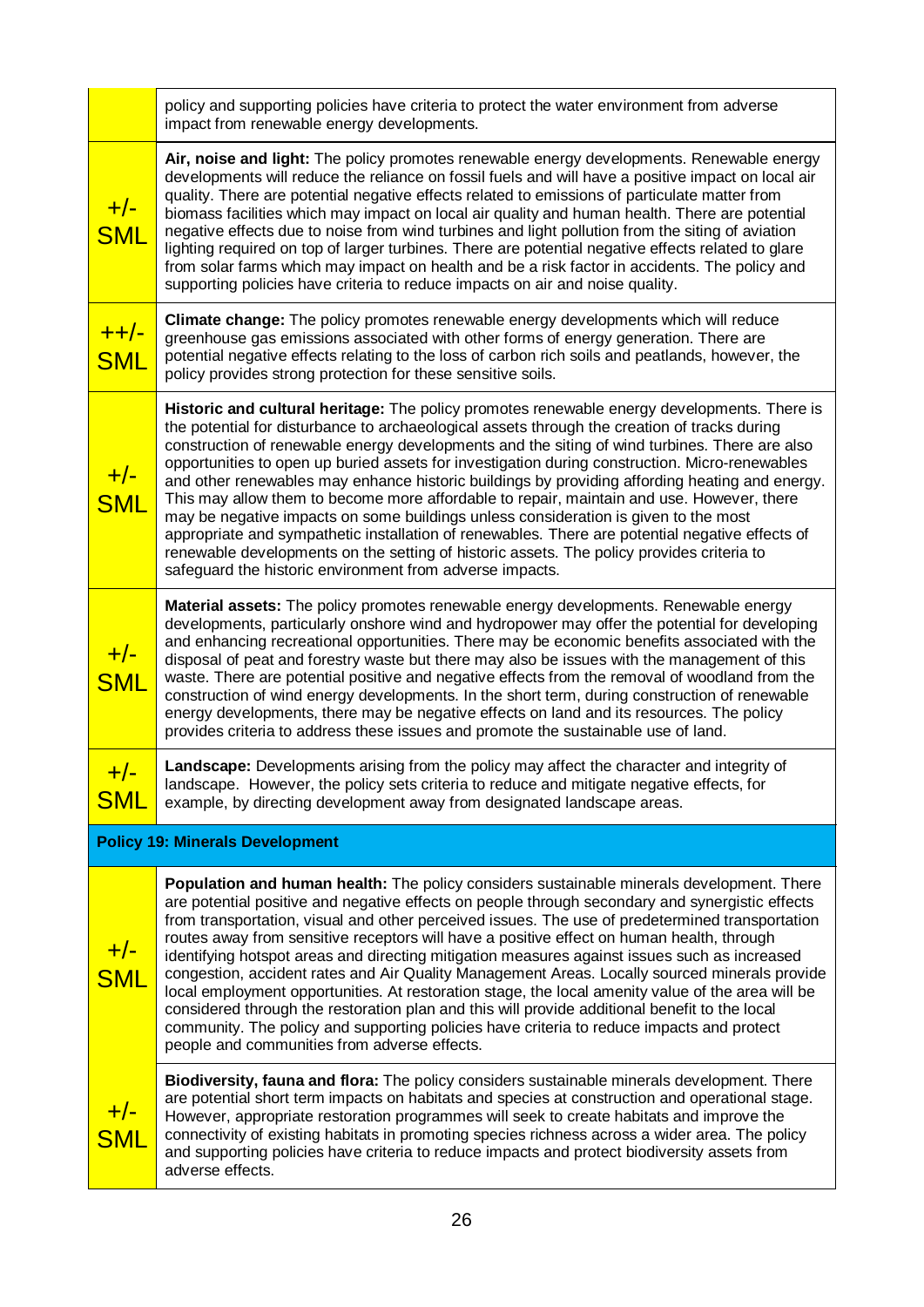| $+/-$<br><b>SML</b> | Soil: The policy considers sustainable minerals development. Mineral activity will result in the<br>permanent loss of associated geological features, with the potential loss in soil structure and<br>function, including carbon rich soils and peatland. Restoration work will aim to restore land to its<br>original quality, although an overall loss of peatland is likely. The promotion of aggregate<br>recycling will contribute to the reduction of need for minerals extraction. The policy and<br>supporting policies have criteria to reduce impacts on sensitive soils.                                                                                                                                                                           |
|---------------------|----------------------------------------------------------------------------------------------------------------------------------------------------------------------------------------------------------------------------------------------------------------------------------------------------------------------------------------------------------------------------------------------------------------------------------------------------------------------------------------------------------------------------------------------------------------------------------------------------------------------------------------------------------------------------------------------------------------------------------------------------------------|
| $+/-$<br><b>SML</b> | Water: The policy considers sustainable minerals development. There are potential negative<br>effects on the water environment, both in terms of ecological and physical status of the water<br>bodies and the status of groundwater. The policy requires the appropriate restoration of former<br>sites to ensure the water environment is safeguarded and, where possible, enhanced.                                                                                                                                                                                                                                                                                                                                                                         |
| $+/-$<br><b>SML</b> | Air, noise and light: The policy considers sustainable minerals development. There is the<br>potential for negative effects on local air quality from emissions generated by plant and<br>equipment and from an increase in traffic, including heavy vehicles, from minerals operations.<br>There are likely to be increased negative impacts on noise, vibration, light and odour from the<br>construction and operation of mineral sites. The policy and supporting policies set criteria to<br>reduce unacceptable environmental impacts.                                                                                                                                                                                                                   |
| $+/-$<br><b>SML</b> | Climate change: The policy considers sustainable minerals development. There are potential<br>positive and negative effects on the climate. The extraction and use of locally resourced<br>minerals will help to reduce the area's carbon footprint. The use of some minerals can promote<br>the use of fossil fuels. There is the potential for increased emissions from plant, equipment and<br>site traffic. The policy and supporting policies set criteria to reduce environmental impacts.                                                                                                                                                                                                                                                               |
| $+/-$<br><b>SML</b> | Historic and cultural heritage: The policy considers sustainable minerals development. There<br>is the potential for disturbance to archaeological assets through minerals activities. There are<br>also opportunities to open up buried sites for investigation during construction. There is potential<br>for impacts on the setting of historic environmental assets from the site location and their<br>operation. The policy and supporting policies set criteria to protect historic and cultural assets.                                                                                                                                                                                                                                                |
| $+/-$<br><b>SML</b> | Material assets: The policy considers sustainable minerals development. There are potential<br>positive effects from the use of locally sourced minerals. There is the potential for direct impacts<br>on the road infrastructure through the transportation of minerals from working sites. There is the<br>potential for additional waste generation arising from minerals extraction activities. However,<br>restoration work offers the potential to use recycled materials, including treated garden and food<br>waste as compost. Restoration plans provide opportunities to improve public amenities,<br>including the Green Network and the core path network. The policy and supporting policies set<br>criteria to protect existing material assets. |
| $\frac{+/-}{}$      | Landscape: The policy considers sustainable minerals development. There are potential<br>negative effects on local landscape which can be temporarily managed by sensitive planting and<br>landform to screen visual effects. In the longer term there may be opportunities for enhancement<br>through application conditions to ensure appropriate restoration works are undertaken. The<br>policy and supporting policies set criteria to safeguard landscape character.                                                                                                                                                                                                                                                                                     |

5.5 The assessment identified proposed actions to assist in the delivery of sustainable economic growth as outlined in the policy direction within LDP2. The actions taken should ensure the promotion, prevention, reduction and offsetting of any significantly adverse effects or enhancement opportunities on the environment.

5.6 The findings from the SEA of the policies of LDP2 indicate that those environmental issues associated with wider human health scored highly as did the use of natural resources, material assets and climate change. Other environmental issues were more mixed.

5.7 A summary of the environmental effects identified are set out below:

1. The policies in LDP2 are strong at promoting cumulative improvements in many aspects of human health particularly through community wellbeing and social interaction.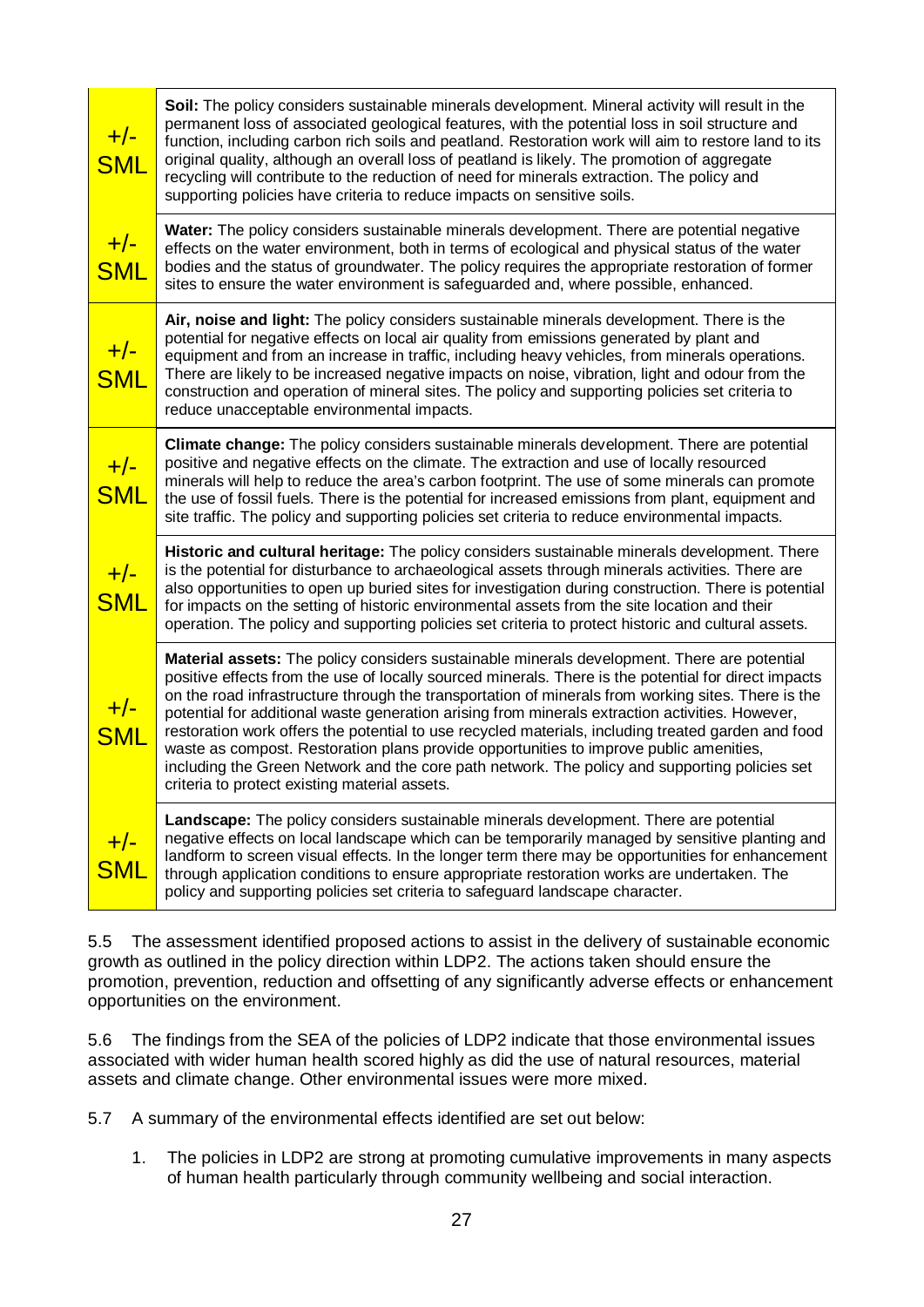- 2. The policies will potentially have positive effects on biodiversity and will encourage habitat connectivity by safeguarding against inappropriate development locations particularly across rural and Green Belt areas.
- 3. The policies safeguard and protect sensitive soils from inappropriate development. Potential development sites are promoted on existing brownfield or vacant land. This will alleviate soil loss through permanent soil capping.
- 4. The policies require the avoidance of new development within flood risk areas and within close proximity to existing water courses. Development which links to existing water and sewerage networks is promoted to protect the water environment.
- 5. Traffic growth and the movement of people and materials are the main issues affecting air quality. The policies aim to minimise the need for private vehicles and promote the use of public transport and active travel. Safeguarding areas with good air quality is also a focus in relevant policies.
- 6. The policies have a strong focus on reducing both the causes and effects of climate change. They promote the use of renewables and zero-carbon homes and set out wider mitigation measures to address predicted changes in the future climate.
- 7. The policies aim to promote the area's cultural richness and provide opportunity to regenerate local areas and improve community sustainability. They protect a range of historic environment designations and their setting.
- 8. The policies promote the use of existing material assets, including infrastructure and natural resources.
- 9. The policies restrict development on existing Green Belt land and open space within urban areas which will minimise effects on the urban and local landscapes. Policies focus development to minimise landscape effects. They promote the expansion of the existing Green Network which will mitigate adverse visual effects.
- 10. 5.6 The SEA demonstrated that LDP2 should result in positive effects across the full range of environmental issues, particularly in terms of human health, climate change and the historic and natural environment in South Lanarkshire.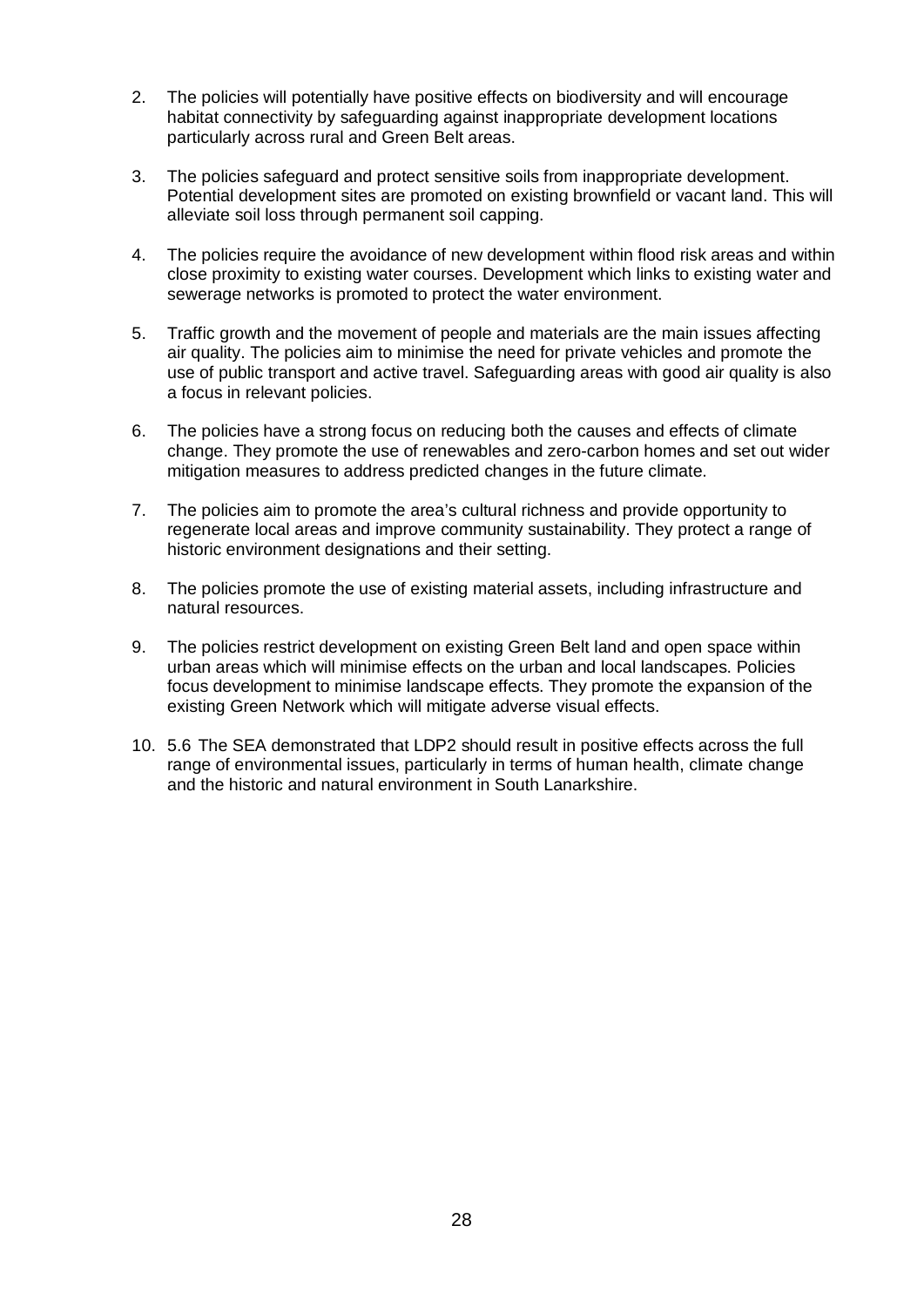#### **Appendix 1: SEAs of proposed development sites taken forward within LDP2**

#### **Idemate is and potential mitigation and enhancement measures**

for retail and commercial as an extension to on centre and possible park and ride facility for in station. The site has connectivity to the Clyde ne site may be contaminated industrial land and this er investigation. It is adjacent to the 1:200 flood ver Clyde and there has been a previous occurrence ng. This will necessitate a Flood Risk Assessment ment. Buildings associated with Rosebank potentially be of local historic value which requires tion. A Right of Way runs alongside the River Clyde nt to the site and there are opportunities to connect network. There are potential road infrastructure av be alleviated through future development.

ted within an industrial area. The proposed ould consider how social interaction and community inclusion maximised given there are no other housing sites There is the potential for pressure on existing ilities if there is a change of use to housing. There is The increase in private and commercial vehicle use missions and will contribute to existing air quality the East Kilbride AQMA. There is a core path site and good walking links. The site is adjacent to ork and there may be opportunities to extend this here are potential sewerage capacity issues which dressed.

within the Information Technology Park and partly Belt. It will involve the conversion of existing dings to teaching buildings and the construction of nodation. The site is adjacent to recently developed The site is adjacent to ancient woodland and river oment of the site will result in the loss of community can be mitigated by compensatory planting. There bitat connectivity issues. The site is adiacent to Red is a potential for flooding which will require a Flood nt. There is currently no public transport provision This will potentially lead to an increase in private ch will impact on emissions and air quality. Given ation of the site there is also potential for light ze of the site offers the potential for renewable ities, particularly given the existing heat sources Major upgrading work to roads will be required impacts on the existing path network. There are ge capacity issues which will require to be an the scale of the potential site there may be scape character which will require sympathetic

|             | <b>Sites taken forward for</b><br>development in LDP2                                                        |  | <b>Biodiversity</b> | Soil | Water | Air, noise and<br>light | <b>Climate</b><br>change | <b>Historic and</b><br>cultural<br>heritage | <b>Material assets</b> | Landscape | Identified issi                                                                                                                                                                                                              |
|-------------|--------------------------------------------------------------------------------------------------------------|--|---------------------|------|-------|-------------------------|--------------------------|---------------------------------------------|------------------------|-----------|------------------------------------------------------------------------------------------------------------------------------------------------------------------------------------------------------------------------------|
| Reference:  |                                                                                                              |  |                     |      |       |                         |                          |                                             |                        |           | The proposal is f                                                                                                                                                                                                            |
| Location:   | <b>Bridge Street/</b><br>Somervell Street                                                                    |  |                     |      |       |                         |                          |                                             |                        |           | Cambuslang tow<br>Cambuslang trai<br>Estuary SPA. Th                                                                                                                                                                         |
| Settlement: | Cambuslang                                                                                                   |  |                     |      |       |                         |                          |                                             |                        |           | will require furthe<br>outline of the Riv                                                                                                                                                                                    |
| Proposal    | Development<br>Framework Site<br>Housing/employ-<br>ment/transport uses                                      |  |                     |      |       |                         |                          |                                             |                        |           | of serious floodir<br>prior to developn<br>Dyeworks could<br>further investigat<br>which is adjacen<br>to the core path<br>issues which ma                                                                                   |
| Reference:  |                                                                                                              |  |                     |      |       |                         |                          |                                             |                        |           | The site is isolate                                                                                                                                                                                                          |
| Location:   | Redwood Crescent<br>Peel Park                                                                                |  |                     |      |       |                         |                          |                                             |                        |           | development sho<br>inclusion can be<br>within the locale.                                                                                                                                                                    |
| Settlement: | East Kilbride                                                                                                |  |                     |      |       |                         |                          |                                             |                        |           | services and fac<br>local flood risk. T                                                                                                                                                                                      |
| Proposal    | Development<br>Framework Site                                                                                |  |                     |      |       |                         |                          |                                             |                        |           | will impact on en<br>issues, including<br>adjacent to the s<br>the Green Netwo<br>within the site. T<br>require to be add                                                                                                    |
| Reference:  |                                                                                                              |  |                     |      |       |                         |                          |                                             |                        |           | The site is partly<br>within the Green                                                                                                                                                                                       |
| Location:   | University of West<br>of Scotland,<br>Information<br>Technology Park,<br>Hamilton<br>(Proposed site)         |  |                     |      |       |                         |                          |                                             |                        |           | commercial build<br>student accomm<br>housing areas. T<br>valleys. Develop<br>woodland which<br>are potential hab                                                                                                            |
| Settlement: | Hamilton                                                                                                     |  |                     |      |       |                         |                          |                                             |                        |           | Burn and there is<br><b>Risk Assessmen</b>                                                                                                                                                                                   |
| Proposal    | Development<br>Framework Site<br>(University Campus<br>- teaching buildings<br>and student<br>accommodation) |  |                     |      |       |                         |                          |                                             |                        |           | serving the site.<br>vehicle use, whic<br>the size and loca<br>pollution. The siz<br>energy opportun<br>within the locale.<br>and there will be<br>potential sewera<br>addressed. Give<br>impacts on lands<br>consideration. |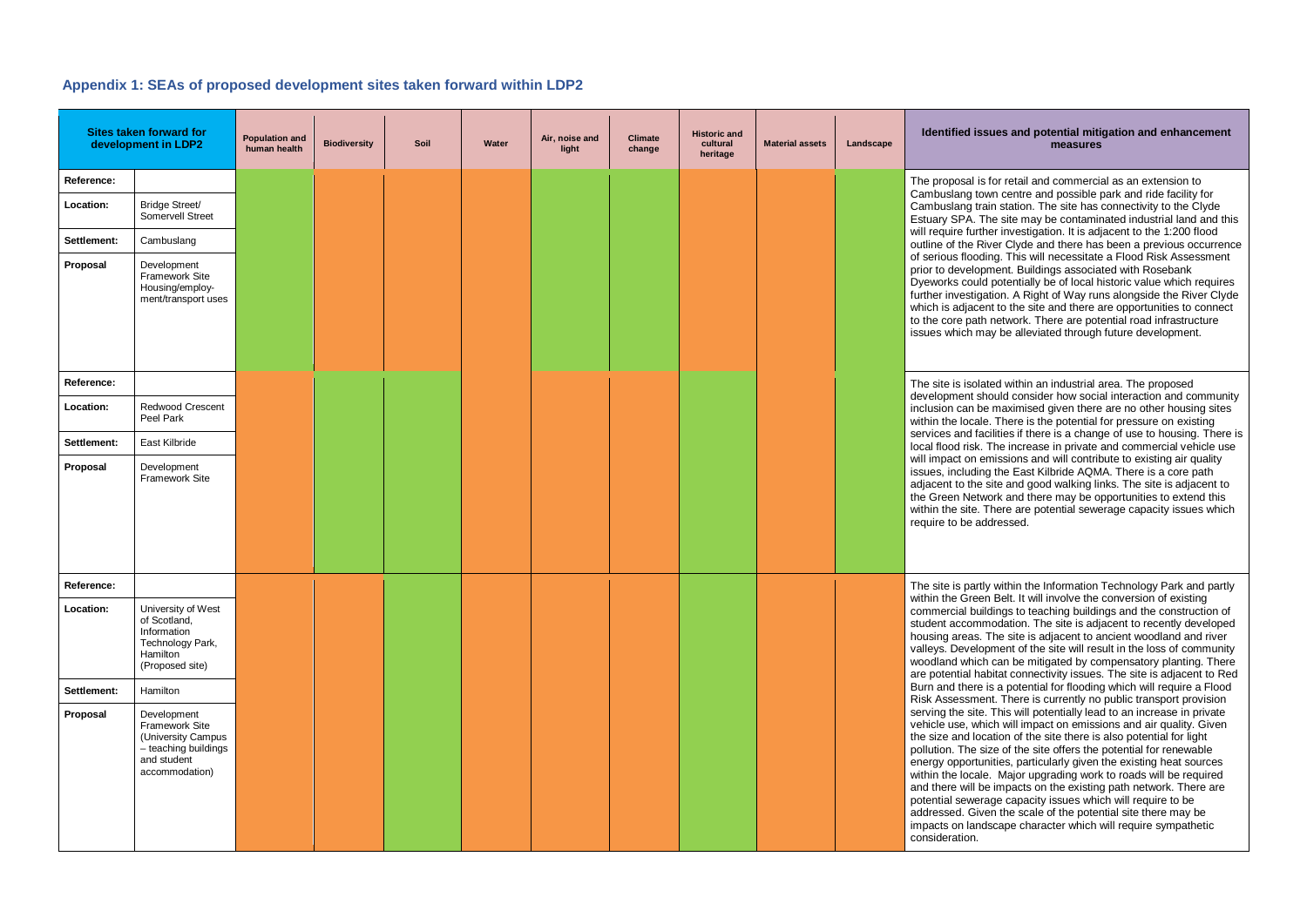#### sues and potential mitigation and enhancement **measures**

in settlement and is for mixed use of small existing and residential units. Site is on brownfield land and ential for soil contamination. Part of the site is on the relict Land Register. Development of the site will aminated and derelict land. There are known local d a Flood Risk Assessment is required. The site is erglen AQMA and is adjacent to a busy road leading pacts from local air quality and noise. The increase in use will also lead to an increase in emissions. Part of n an archaeological trigger map area. Development improve townscape by removing the derelict land.

public transport links. Flood Risk Assessment possibility of surface water flooding. The increase in nmercial vehicle use will impact on emissions and will cisting air quality issues, including the East Kilbride e is in close proximity to a Listed Building (Millbrae).

**Reference:** The town centre with good public transport roposals will facilitate reuse of brownfield land within ential impacts in relation to water, air, noise, light, and material assets are currently unknown and will investigation and action. However, the size of the site renewable energy opportunities. The site is within everal 'A' Listed Buildings, including Lanark County Hamilton Sheriff Court House. There are potential s on townscape.

in settlement. There is the potential for health and fits if end use is for a community stadium. The site is roposed Local Nature Reserve and there is possible th Langlands Moss LNR. There is potential for light he stadium lighting which can be mitigated through I layout. A potential increase in private vehicle use by smay lead to impacts on local air quality and an icle emissions. There are opportunities to enhance te path network. There are local landscape impacts hitigated by structural planting along the perimeter of

is within settlement and is accessible to the village In the site offers opportunities for social interaction, ential development could put pressure on local icilities. There is ancient woodland, Tree Preservation

|                         | <b>Sites taken forward for</b><br>development in LDP2                              | <b>Population and</b><br>human health | <b>Biodiversity</b> | Soil | Water | Air, noise and<br>light | <b>Climate</b><br>change | <b>Historic and</b><br>cultural<br>heritage | <b>Material assets</b> | Landscape | <b>Identified iss</b>                                                       |
|-------------------------|------------------------------------------------------------------------------------|---------------------------------------|---------------------|------|-------|-------------------------|--------------------------|---------------------------------------------|------------------------|-----------|-----------------------------------------------------------------------------|
| Reference:              | <b>MIR 143</b>                                                                     |                                       |                     |      |       |                         |                          |                                             |                        |           | The site is withi                                                           |
| <b>Call for Site:</b>   |                                                                                    |                                       |                     |      |       |                         |                          |                                             |                        |           | industrial units a<br>there is the pote                                     |
| Location:               | Duchess Road                                                                       |                                       |                     |      |       |                         |                          |                                             |                        |           | Vacant and Der<br>remediate conta                                           |
| Settlement:             | Rutherglen                                                                         |                                       |                     |      |       |                         |                          |                                             |                        |           | flood issues and<br>within the Ruthe                                        |
| Area (HA):              | 3.21                                                                               |                                       |                     |      |       |                         |                          |                                             |                        |           | to potential imp<br>private vehicle                                         |
| Proposed<br>use/ units: | Development<br>Framework Site<br>Mixed use.                                        |                                       |                     |      |       |                         |                          |                                             |                        |           | the site is withir<br>on the site will in                                   |
| Reference:              | EK04/015                                                                           |                                       |                     |      |       |                         |                          |                                             |                        |           | There are good                                                              |
| Location:               | St James Centre<br>(North)                                                         |                                       |                     |      |       |                         |                          |                                             |                        |           | required due to<br>private and com<br>contribute to ex                      |
| Settlement:             | East Kilbride                                                                      |                                       |                     |      |       |                         |                          |                                             |                        |           | AQMA. The site                                                              |
| Area (HA):              | 2.3                                                                                |                                       |                     |      |       |                         |                          |                                             |                        |           |                                                                             |
| Proposed<br>use/ units: | Development<br>Framework Site<br>Mixed use.                                        |                                       |                     |      |       |                         |                          |                                             |                        |           |                                                                             |
| Reference:              |                                                                                    |                                       |                     |      |       |                         |                          |                                             |                        |           | The site is close                                                           |
| Location:               | University of West<br>of Scotland, Almada<br>St, (Current site)                    |                                       |                     |      |       |                         |                          |                                             |                        |           | connections. Pr<br>settlement. Pote<br>climate change<br>require further in |
| Settlement:             | Hamilton                                                                           |                                       |                     |      |       |                         |                          |                                             |                        |           | offers potential<br>the setting of se                                       |
| <b>Proposal</b>         | Development<br>Framework Site<br>Housing led mixed<br>use                          |                                       |                     |      |       |                         |                          |                                             |                        |           | Buildings and H<br>positive impacts                                         |
| Reference:              |                                                                                    |                                       |                     |      |       |                         |                          |                                             |                        |           | The site is withi                                                           |
| Location:               | Hurlawcrook Road                                                                   |                                       |                     |      |       |                         |                          |                                             |                        |           | wellbeing benef<br>adjacent to a pr                                         |
| Settlement:             | East Kilbride                                                                      |                                       |                     |      |       |                         |                          |                                             |                        |           | connectivity witl<br>pollution from th                                      |
| Area (HA):              |                                                                                    |                                       |                     |      |       |                         |                          |                                             |                        |           | site design and<br>stadium visitors                                         |
| Proposed<br>use/ units: | Development<br>Framework Site-<br>consent in principle<br>for community<br>stadium |                                       |                     |      |       |                         |                          |                                             |                        |           | increase in vehi<br>the existing cor<br>which can be m<br>the site.         |
| Reference:              |                                                                                    |                                       |                     |      |       |                         |                          |                                             |                        |           | This large site is                                                          |
| <b>Call for Site:</b>   |                                                                                    |                                       |                     |      |       |                         |                          |                                             |                        |           | centre. Althougl<br>the size of pote                                        |
| Location:               | <b>Birkwood Estate</b>                                                             |                                       |                     |      |       |                         |                          |                                             |                        |           | services and fa                                                             |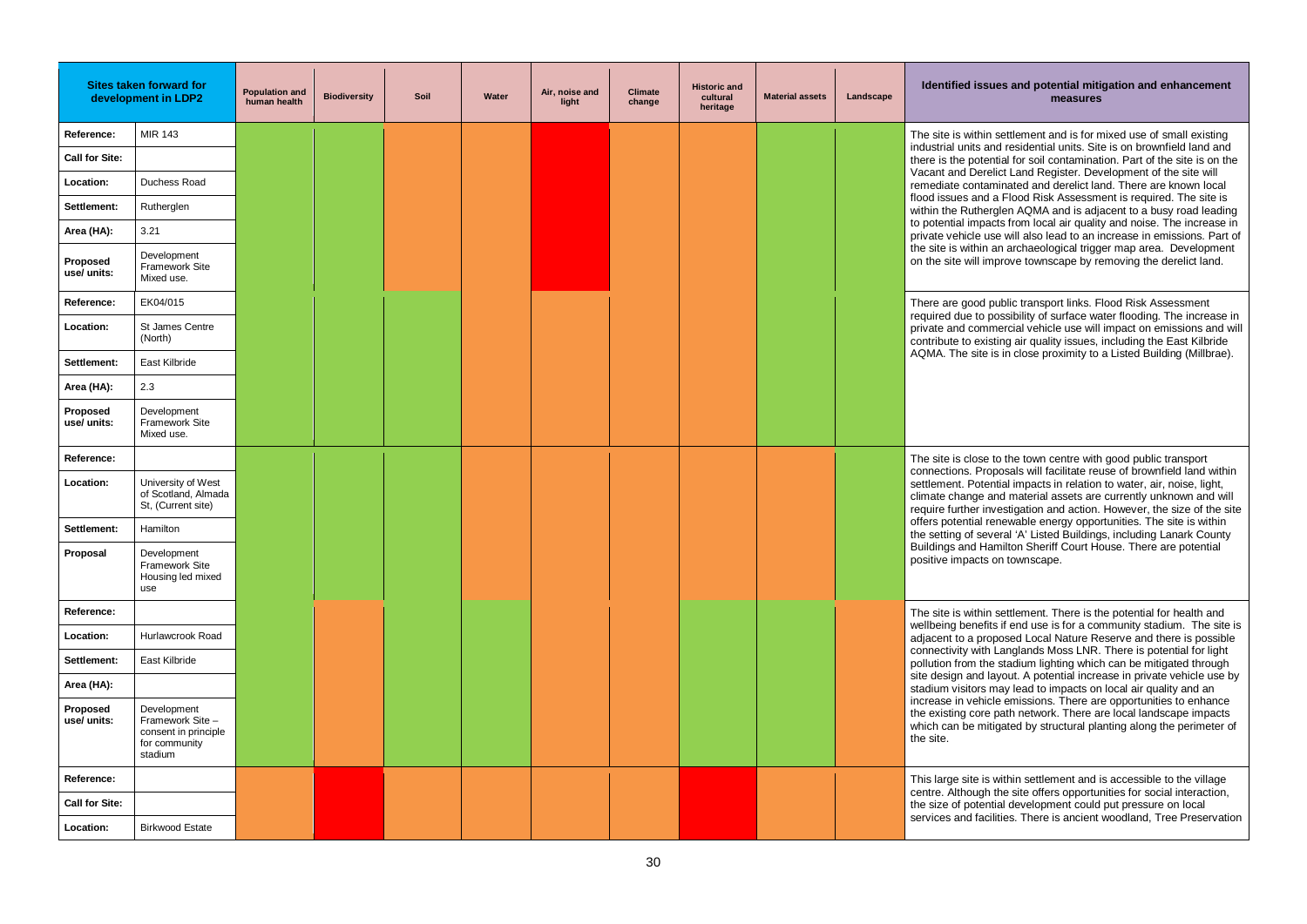#### **IDEA:** Idential mitigation and enhancement **measures**

burses and bat roosts within the site. There is the pact on habitat connectivity. Appropriate surveys are re that any proposed development does not ct on these biodiversity assets, including the integrity Is. Given the watercourses on site a Flood Risk required. The size of the site will result in an increase le use which will increase emissions and impact on The size of the site offers potential renewable nities. There is a Listed Building within the site and otential impacts on the setting of this asset. opment offers the potential to restore this building.  $\frac{1}{2}$  rigaer map area is located within the site. There and Rights of Way within the site and there may be enhance the Green Network. The waste water requires upgrading. The site forms an important setting for the area and contains significant res.

**Reference:** Reference: isolated within the Green Belt. Given the size of the se potential impacts on local services and facilities. ed bus service in close proximity to the site. There is to remediate a large area of vacant, derelict and and which was the location of the former Law Iso presents an opportunity to enhance the local lood Risk Assessment is required. The size of the an increase in private vehicle use which will ons and impact on local air quality. There is a pllution issue given the isolated location of the site. site offers potential renewable energy opportunities.  $\frac{1}{10}$  isting road access and is adjacent to the A72, is potential for other infrastructure impacts. The site al Authority referral area.

on Clyde Valley Woodlands SAC. Rural roads. Itial local access issues which require further The proposed new settlement is within the Clyde sign and layout should be sympathetic to local acter.

tension of proposed settlement to the west due to of motorway.

|                         | Sites taken forward for<br>development in LDP2                                               | <b>Population and</b><br>human health | <b>Biodiversity</b> | Soil | Water | Air, noise and<br>light | <b>Climate</b><br>change | <b>Historic and</b><br>cultural<br>heritage | <b>Material assets</b> | Landscape | <b>Identified iss</b>                                                                                                                                                                                                                                                          |
|-------------------------|----------------------------------------------------------------------------------------------|---------------------------------------|---------------------|------|-------|-------------------------|--------------------------|---------------------------------------------|------------------------|-----------|--------------------------------------------------------------------------------------------------------------------------------------------------------------------------------------------------------------------------------------------------------------------------------|
| Settlement:             | Lesmahagow                                                                                   |                                       |                     |      |       |                         |                          |                                             |                        |           | Orders, waterco                                                                                                                                                                                                                                                                |
| Area (HA):              | 33.69                                                                                        |                                       |                     |      |       |                         |                          |                                             |                        |           | potential for imp<br>required to ensu                                                                                                                                                                                                                                          |
| Proposed<br>use/ units: | Development<br>Framework Site-<br>housing/employ-<br>ment generating<br>uses (hotel/leisure) |                                       |                     |      |       |                         |                          |                                             |                        |           | adversely impad<br>of woodland soil<br>Assessment is r<br>in private vehicle<br>local air quality.<br>energy opportur<br>there may be po<br>However, devel<br>An archaeologic<br>are core paths a<br>opportunities to<br>treatment works<br>local landscape<br>woodland featur |
| Reference:              |                                                                                              |                                       |                     |      |       |                         |                          |                                             |                        |           | This large site is                                                                                                                                                                                                                                                             |
| <b>Call for Site:</b>   |                                                                                              |                                       |                     |      |       |                         |                          |                                             |                        |           | site there may b<br>There is a limite                                                                                                                                                                                                                                          |
| Location:               | Law Hospital                                                                                 |                                       |                     |      |       |                         |                          |                                             |                        |           | an opportunity to<br>contaminated la                                                                                                                                                                                                                                           |
| Settlement:             | Law                                                                                          |                                       |                     |      |       |                         |                          |                                             |                        |           | Hospital. This al<br>landscape. A Fl                                                                                                                                                                                                                                           |
| Area (HA):              | 33.46                                                                                        |                                       |                     |      |       |                         |                          |                                             |                        |           | site will result in<br>increase emissi                                                                                                                                                                                                                                         |
| Proposed<br>use/ units: | Development<br>Framework Site-<br>Housing and<br>employment<br>generating uses               |                                       |                     |      |       |                         |                          |                                             |                        |           | potential light po<br>The size of the :<br>The site has exi<br>however, there i<br>is within the Coa                                                                                                                                                                           |
| Reference:              |                                                                                              |                                       |                     |      |       |                         |                          |                                             |                        |           | Potential impact<br>There are poten                                                                                                                                                                                                                                            |
| Location:               | <b>Blaircross</b><br>Near Crossford                                                          |                                       |                     |      |       |                         |                          |                                             |                        |           | consideration. T<br>Valley SLA. Des<br>landscape chara                                                                                                                                                                                                                         |
| Settlement:             | Clydesdale                                                                                   |                                       |                     |      |       |                         |                          |                                             |                        |           |                                                                                                                                                                                                                                                                                |
| Proposal                | New Settlement                                                                               |                                       |                     |      |       |                         |                          |                                             |                        |           |                                                                                                                                                                                                                                                                                |
| Reference:              |                                                                                              |                                       |                     |      |       |                         |                          |                                             |                        |           | Avoid further ex<br>close proximity                                                                                                                                                                                                                                            |
| Location:               | Devonburn<br>Nr Lesmahagow                                                                   |                                       |                     |      |       |                         |                          |                                             |                        |           |                                                                                                                                                                                                                                                                                |
| Settlement:             | Clydesdale                                                                                   |                                       |                     |      |       |                         |                          |                                             |                        |           |                                                                                                                                                                                                                                                                                |
| Proposal                | New Settlement                                                                               |                                       |                     |      |       |                         |                          |                                             |                        |           |                                                                                                                                                                                                                                                                                |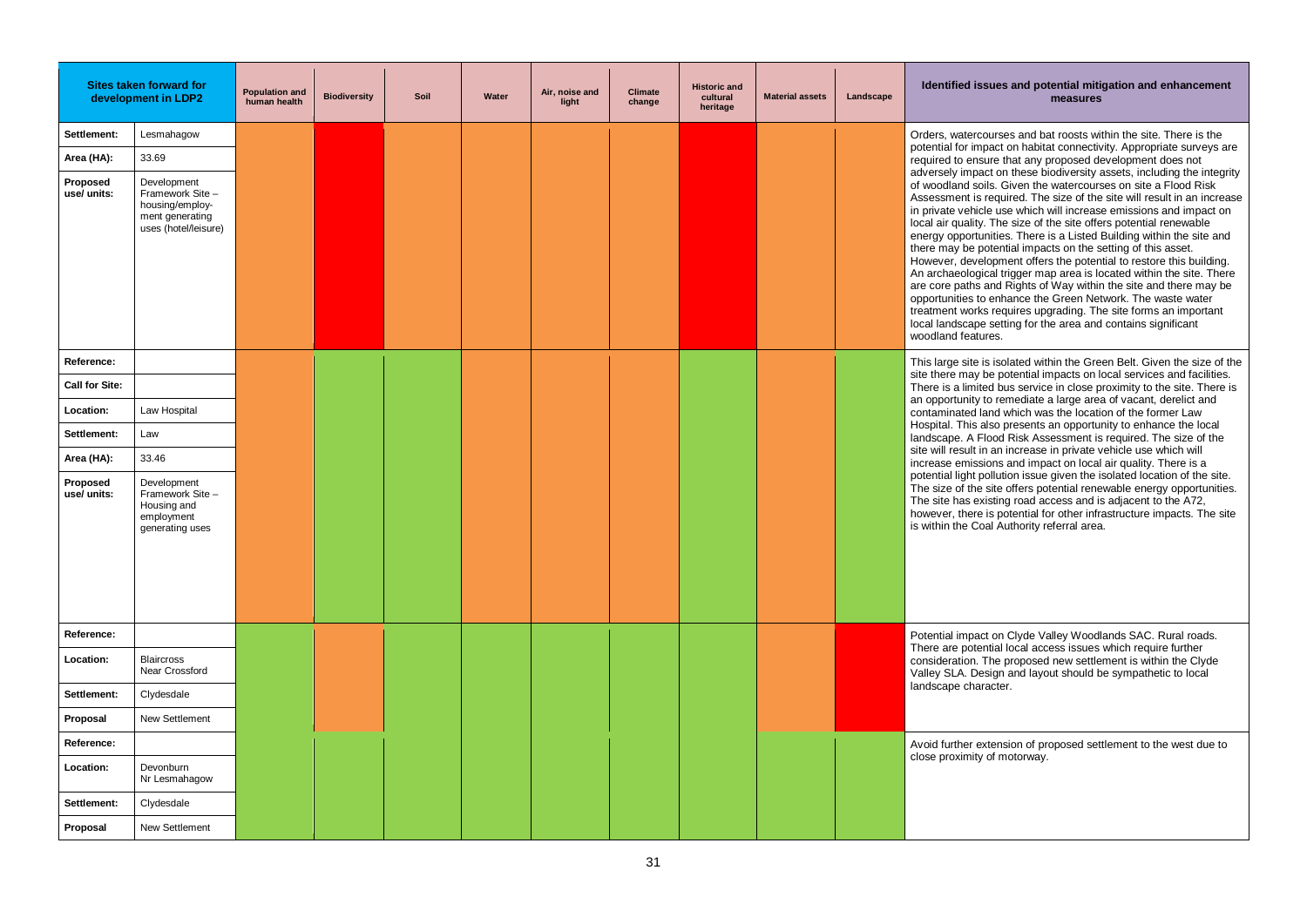#### **IDES and potential mitigation and enhancement measures**

ettlement is adjacent to woodland of plantation it is within the buffer zone of Westwater SPA, there thin the proposed settlement for foraging of Pink

te is within settlement there is physical separation network and railway line. The proposed ould consider how interaction and community maximised. There is the potential for pressure on s and facilities. There is local flood risk and a Flood nt is required. The increase in private and icle use will impact on emissions and will contribute uality issues, including the East Kilbride AQMA. As oped between main transport routes there may be ntroducing housing on the site may introduce tors for both air quality and noise. There is a core the site and good walking links. There are potential city issues.

**Reference:** Extement and encroaches to the Green countryside resulting in significant local landscape vill require consideration in terms of landscape ut. There will be pressure on existing facilities and the site size and when considered cumulatively with sites in the area. There is no public transport rease in private vehicle use and subsequent mpacts on local air quality. There is the potential for ue to the site's location. There is local flood risk and sessment is required. There are road access and sues, including sewerage capacity, which should be ulatively with other potential sites.

**Reference:** Extement and encroaches to the Green countryside resulting in local landscape issues. re consideration in terms of landscape design and ill be pressure on existing facilities and services, n considered cumulatively with other potential sites re is limited public transport meaning an increase in use and subsequent emissions and impacts on local e is local flood risk and a Flood Risk Assessment is are local road access and sewerage capacity iould be considered cumulatively with other potential

|                         | Sites taken forward for<br>development in LDP2 | <b>Population and</b><br>human health | <b>Biodiversity</b> | Soil | Water | Air, noise and<br>light | <b>Climate</b><br>change | <b>Historic and</b><br>cultural<br>heritage | <b>Material assets</b> | Landscape | <b>Identified issues and</b>                                                                                                                     |
|-------------------------|------------------------------------------------|---------------------------------------|---------------------|------|-------|-------------------------|--------------------------|---------------------------------------------|------------------------|-----------|--------------------------------------------------------------------------------------------------------------------------------------------------|
| Reference:              |                                                |                                       |                     |      |       |                         |                          |                                             |                        |           | The proposed settlement                                                                                                                          |
| Location:               | Kaimend<br>Near Carnwath                       |                                       |                     |      |       |                         |                          |                                             |                        |           | origin. Although it is withir<br>is no ground within the pr<br>Footed Geese.                                                                     |
| Settlement:             | Clydesdale                                     |                                       |                     |      |       |                         |                          |                                             |                        |           |                                                                                                                                                  |
| Proposal                | <b>New Settlement</b>                          |                                       |                     |      |       |                         |                          |                                             |                        |           |                                                                                                                                                  |
| Reference:              |                                                |                                       |                     |      |       |                         |                          |                                             |                        |           | No SEA issues identified.                                                                                                                        |
| Location:               | Limekilnburn                                   |                                       |                     |      |       |                         |                          |                                             |                        |           |                                                                                                                                                  |
| Settlement:             | Hamilton                                       |                                       |                     |      |       |                         |                          |                                             |                        |           |                                                                                                                                                  |
| Proposal                | New Settlement                                 |                                       |                     |      |       |                         |                          |                                             |                        |           |                                                                                                                                                  |
| Reference:              | EK04/003                                       |                                       |                     |      |       |                         |                          |                                             |                        |           | Although the site is within                                                                                                                      |
| Location:               | West of Redwood<br><b>Drive</b>                |                                       |                     |      |       |                         |                          |                                             |                        |           | due to the road network a<br>development should cons<br>inclusion can be maximis                                                                 |
| Settlement:             | East Kilbride                                  |                                       |                     |      |       |                         |                          |                                             |                        |           | existing services and faci<br>Risk Assessment is requi                                                                                           |
| Area (HA):              | 5.90                                           |                                       |                     |      |       |                         |                          |                                             |                        |           | commercial vehicle use w<br>to existing air quality issu                                                                                         |
| Proposed<br>use/ units: | <b>Housing Residential</b><br>Masterplan Site  |                                       |                     |      |       |                         |                          |                                             |                        |           | the site is enveloped betw<br>noise impacts. Introducin<br>sensitive receptors for bo<br>path adjacent to the site a<br>sewerage capacity issues |
| Reference:              | EK10/002                                       |                                       |                     |      |       |                         |                          |                                             |                        |           | The site is on the edge of                                                                                                                       |
| Location:               | <b>East Overton</b><br>Extension               |                                       |                     |      |       |                         |                          |                                             |                        |           | Belt and wider countrysid<br>issues. These will require<br>design and layout. There                                                              |
| Settlement:             | Strathaven<br>East Kilbride                    |                                       |                     |      |       |                         |                          |                                             |                        |           | services due to the site si<br>other potential sites in the<br>meaning an increase in p                                                          |
| Area (HA):              | 10.12                                          |                                       |                     |      |       |                         |                          |                                             |                        |           | emissions and impacts or<br>light pollution due to the s                                                                                         |
| Proposed<br>use/ units: | Housing<br>Residential<br>Masterplan Site      |                                       |                     |      |       |                         |                          |                                             |                        |           | a Flood Risk Assessment<br>infrastructure issues, incl<br>considered cumulatively v                                                              |
| Reference:              | EK10/001                                       |                                       |                     |      |       |                         |                          |                                             |                        |           | The site is on the edge of<br>Belt and wider countrysid<br>These will require conside<br>layout. There will be pres<br>particularly when conside |
| Location:               | Glassford Road                                 |                                       |                     |      |       |                         |                          |                                             |                        |           | in the area. There is limite<br>private vehicle use and so                                                                                       |
| Settlement:             | Strathaven<br>East Kilbride                    |                                       |                     |      |       |                         |                          |                                             |                        |           | air quality. There is local<br>required. There are local<br>issues which should be c                                                             |
| Area (HA):              | 4.30                                           |                                       |                     |      |       |                         |                          |                                             |                        |           | sites in the area.                                                                                                                               |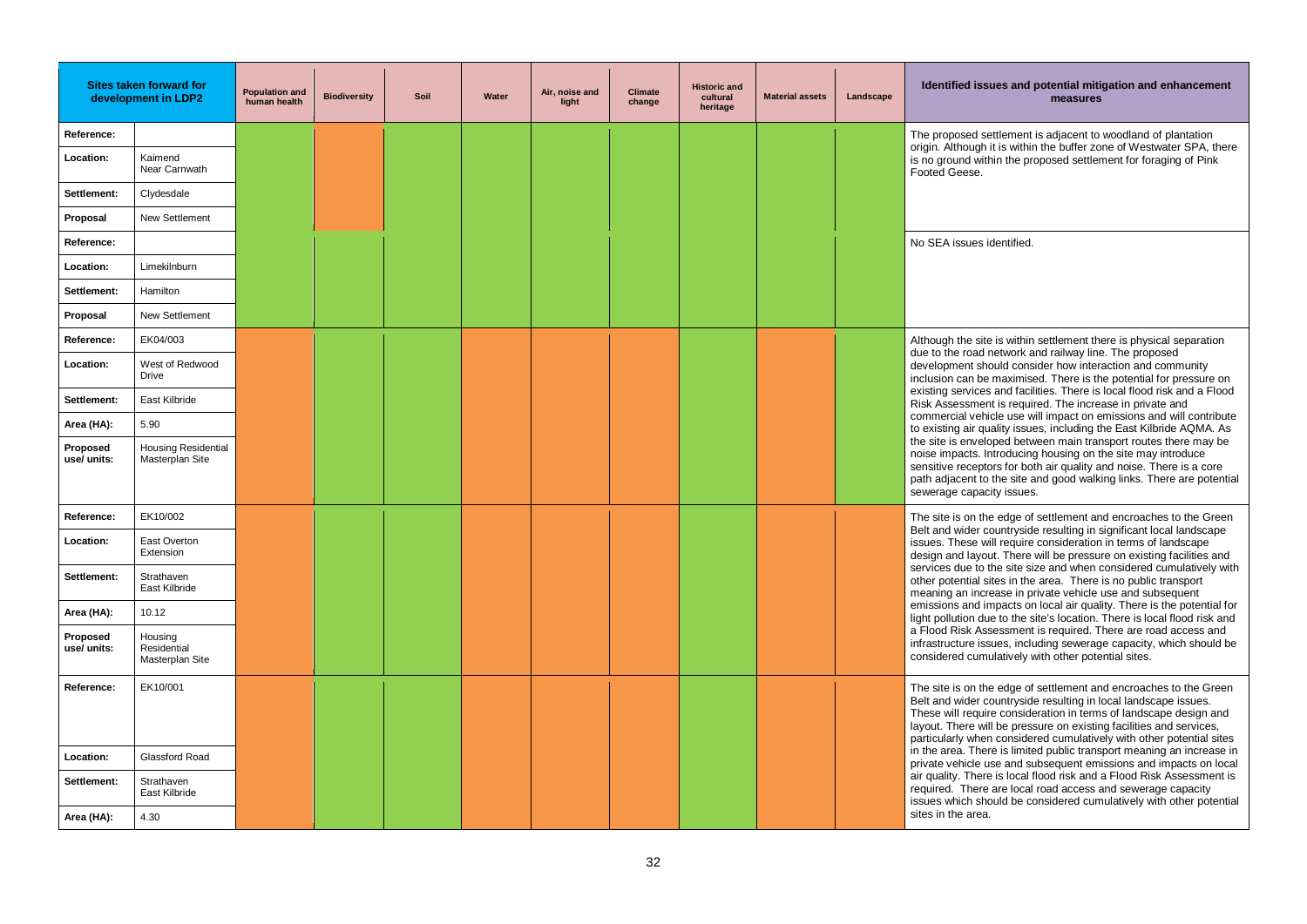#### **IDEA:** Idential mitigation and enhancement **measures**

in settlement. Development on the site will replace with modern ones which will benefit health and site is close to services and amenities and there may ts to the local landscape. There is local flood risk. site offers potential renewable energy opportunities. al for pressure on the road network.

he potential for employment opportunities within the e are local biodiversity interests which require nd opportunities for biodiversity enhancements. This site which was a former open cast compound. ill enable the land to be brought back into use. There k, requiring a Flood Risk Assessment. There is pact on the water environment which will require The size of the site will introduce light pollution to an countryside. There are opportunities for renewable ed with industry. The site is within an archaeological a. There are infrastructure issues regarding electricity and the site is within a Coal Authority referral will be local landscape issues given the  $\,$ ndustrial buildings to the rural area. $\,$ 

entially provide employment opportunities within the ntial for impact on Coalburn Moss SAC and Clyde SAC. There is local flood risk. There are potential and emissions issues dependent on end use of site. he site is within the Coal Authority referral area. rage capacity issues. There is local landscape

**Reference:** Referrence: Currently in the Green Belt to be included within settlement but development. However, if development takes place icould put pressure on local services and facilities. ortunity to ensure habitat connectivity with adjacent is local flood risk and a Flood Risk Assessment ed for any future development. Future development increase of private vehicle use which will increase mpact on local air quality. A Listed Building and an trigger map are within the area and there is the pact on the setting of this asset from future here is a requirement to ensure path connectivity mmunity and the proposed urban park/LNR. There

|                         | <b>Sites taken forward for</b><br>development in LDP2                | <b>Population and</b><br>human health | <b>Biodiversity</b> | Soil | Water | Air, noise and<br>light | <b>Climate</b><br>change | <b>Historic and</b><br>cultural<br>heritage | <b>Material assets</b> | Landscape | <b>Identified iss</b>                                                                            |
|-------------------------|----------------------------------------------------------------------|---------------------------------------|---------------------|------|-------|-------------------------|--------------------------|---------------------------------------------|------------------------|-----------|--------------------------------------------------------------------------------------------------|
| Proposed<br>use/ units: | Housing<br>Residential<br>Masterplan Site                            |                                       |                     |      |       |                         |                          |                                             |                        |           |                                                                                                  |
| Reference:              |                                                                      |                                       |                     |      |       |                         |                          |                                             |                        |           | The site is withir                                                                               |
| Location:               | East Whitlawburn                                                     |                                       |                     |      |       |                         |                          |                                             |                        |           | existing homes<br>wellbeing. The s                                                               |
| Settlement:             | Cambuslang                                                           |                                       |                     |      |       |                         |                          |                                             |                        |           | be improvement<br>The size of the :                                                              |
| Area (HA):              | $\overline{7}$                                                       |                                       |                     |      |       |                         |                          |                                             |                        |           | There is potentia                                                                                |
| Proposed<br>use/ units: | Residential<br>Masterplan Site                                       |                                       |                     |      |       |                         |                          |                                             |                        |           |                                                                                                  |
| Reference:              | MIR 137                                                              |                                       |                     |      |       |                         |                          |                                             |                        |           | The site offers tl                                                                               |
| <b>Call for Site:</b>   |                                                                      |                                       |                     |      |       |                         |                          |                                             |                        |           | rural area. Ther<br>consideration ar                                                             |
| Location:               | Poneil                                                               |                                       |                     |      |       |                         |                          |                                             |                        |           | is a brownfield s<br>Development wi                                                              |
| Settlement:             | Clydesdale rural                                                     |                                       |                     |      |       |                         |                          |                                             |                        |           | is local flood risl<br>potential for imp                                                         |
| Area (HA):              | 45.0                                                                 |                                       |                     |      |       |                         |                          |                                             |                        |           | consideration. T<br>area within the o                                                            |
| Proposed<br>use/ units: | Industrial<br>(Extension to Poneil<br>SEIL)                          |                                       |                     |      |       |                         |                          |                                             |                        |           | energy associat<br>trigger map area<br>sewerage and e<br>referral area. Th<br>introduction of ir |
| Reference:              | CL41/004                                                             |                                       |                     |      |       |                         |                          |                                             |                        |           | The site will pote                                                                               |
| Location:               | <b>Balgray Road</b><br>Coalburn Road                                 |                                       |                     |      |       |                         |                          |                                             |                        |           | rural area. Poter<br>Valley Woods S<br>local air quality                                         |
| Settlement:             | Lesmahagow                                                           |                                       |                     |      |       |                         |                          |                                             |                        |           | A large part of tl<br>There are sewer                                                            |
| Area (HA):              | 2.39                                                                 |                                       |                     |      |       |                         |                          |                                             |                        |           | impact.                                                                                          |
| Proposed<br>use/ units: | <b>Business</b><br>Industrial<br>Settlement<br>boundary<br>amendment |                                       |                     |      |       |                         |                          |                                             |                        |           |                                                                                                  |
| Reference:              |                                                                      |                                       |                     |      |       |                         |                          |                                             |                        |           | Land currently in                                                                                |
| Location:               | Blairbeth<br>Fernbrae Avenue 2                                       |                                       |                     |      |       |                         |                          |                                             |                        |           | not allocated for<br>in the future this<br>There is an oppo                                      |
| Settlement:             | Rutherglen                                                           |                                       |                     |      |       |                         |                          |                                             |                        |           | LNR site. There<br>would be require                                                              |
| Area (HA):              | 5.57                                                                 |                                       |                     |      |       |                         |                          |                                             |                        |           | may result in an<br>emissions and i                                                              |
| Proposed<br>use/ units: | Settlement<br>boundary<br>amendment to align<br>with the boundary of |                                       |                     |      |       |                         |                          |                                             |                        |           | archaeological t<br>potential for imp<br>development. Tl<br>between the cor                      |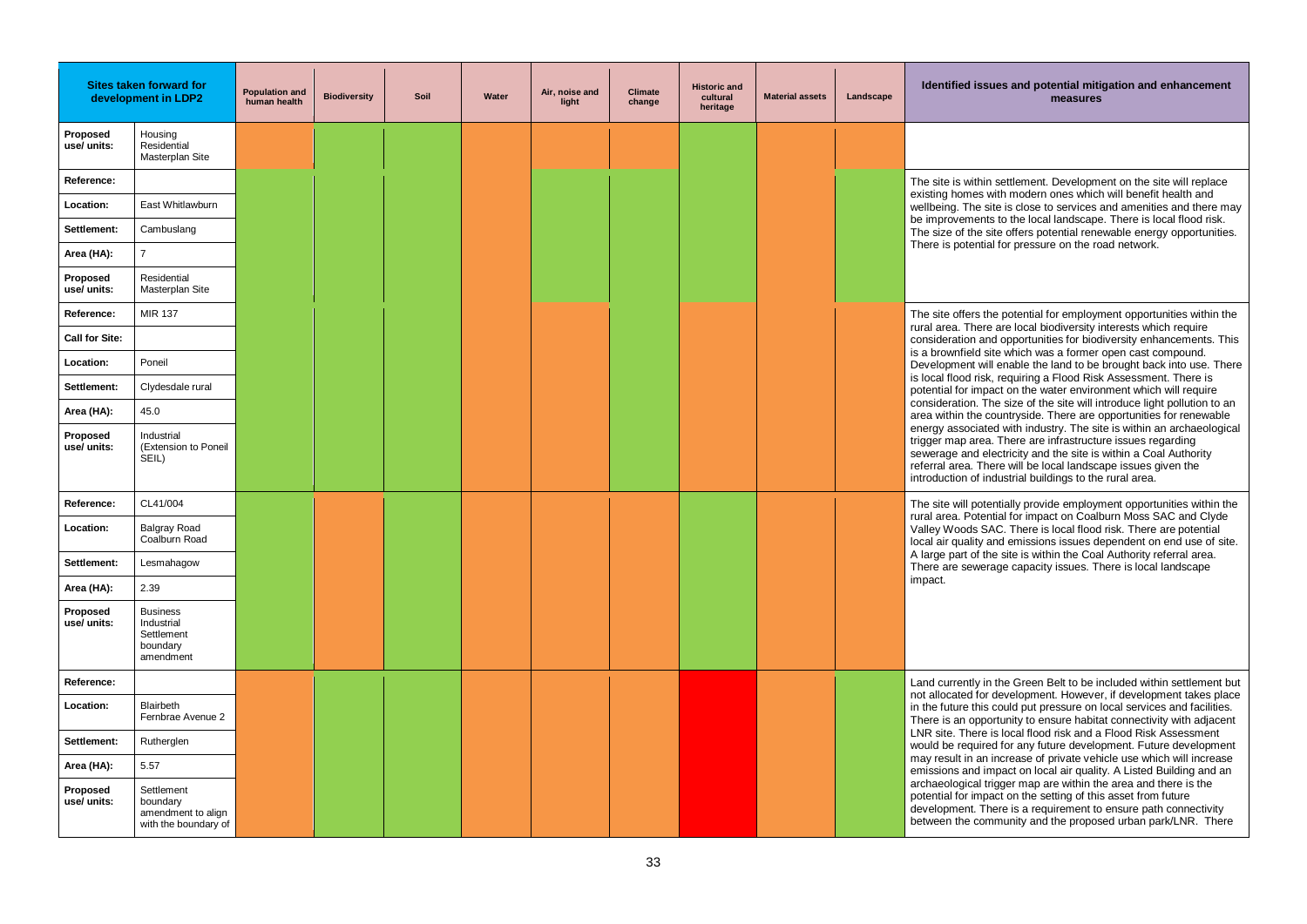#### sues and potential mitigation and enhancement **measures**

s and sewerage capacity issues which require to be any future development.

**Reference:**  $\mathbf{F}$  pond provision for new development under here are potential road impacts which will require further development occurs within the proposed

provide public transport for local rural communities. railway station will reduce road travel which will have ict on local air quality and reduce emissions. Road ements are required, including a park and ride focal flood risk. The site is within the Upper Clyde

provide public transport for local rural communities. railway station will reduce road travel which will have act on local air quality and reduce emissions. Road ements are required, including a park and ride the site lies within an archaeological trigger map

Id will encourage outdoor activity to improve ting Local Nature Reserve. It will also safeguard he connectivity of habitats. The woodland within or outdoor learning activities. An archaeological

r from future development. The proposed ed. There is potential to manage areas of conifer e peatland and woodland serve as important

and will encourage outdoor activity to improve sting strategic walking and cycling routes. The site in South Lanarkshire. Ancient woodland is and also the existing flood plain. The site contributes positively to local air quality. The ent to the site. Designation of LNR will

|                                                                                                                                                                                                                                                                                                                                                                                                                                                                                                                                                                                                                                                                                                                                                                                                                                                                                                                                                                                                                                                                                                 | <b>Sites taken forward for</b><br>development in LDP2 | <b>Population and</b><br>human health | <b>Biodiversity</b> | Soil | Water | Air, noise and<br>light | <b>Climate</b><br>change | <b>Historic and</b><br>cultural<br>heritage | <b>Material assets</b> | Landscape | <b>Identified iss</b>                                 |
|-------------------------------------------------------------------------------------------------------------------------------------------------------------------------------------------------------------------------------------------------------------------------------------------------------------------------------------------------------------------------------------------------------------------------------------------------------------------------------------------------------------------------------------------------------------------------------------------------------------------------------------------------------------------------------------------------------------------------------------------------------------------------------------------------------------------------------------------------------------------------------------------------------------------------------------------------------------------------------------------------------------------------------------------------------------------------------------------------|-------------------------------------------------------|---------------------------------------|---------------------|------|-------|-------------------------|--------------------------|---------------------------------------------|------------------------|-----------|-------------------------------------------------------|
|                                                                                                                                                                                                                                                                                                                                                                                                                                                                                                                                                                                                                                                                                                                                                                                                                                                                                                                                                                                                                                                                                                 | the proposed urban<br>fringe park/LNR                 |                                       |                     |      |       |                         |                          |                                             |                        |           | are road access<br>addressed for a                    |
| Reference:                                                                                                                                                                                                                                                                                                                                                                                                                                                                                                                                                                                                                                                                                                                                                                                                                                                                                                                                                                                                                                                                                      |                                                       |                                       |                     |      |       |                         |                          |                                             |                        |           | There is SUDS                                         |
| Location:                                                                                                                                                                                                                                                                                                                                                                                                                                                                                                                                                                                                                                                                                                                                                                                                                                                                                                                                                                                                                                                                                       | Off Crookedshields<br>Road<br>Nerston                 |                                       |                     |      |       |                         |                          |                                             |                        |           | construction. Th<br>investigation if f<br>settlement. |
| Settlement:                                                                                                                                                                                                                                                                                                                                                                                                                                                                                                                                                                                                                                                                                                                                                                                                                                                                                                                                                                                                                                                                                     | East Kilbride                                         |                                       |                     |      |       |                         |                          |                                             |                        |           |                                                       |
| Proposal                                                                                                                                                                                                                                                                                                                                                                                                                                                                                                                                                                                                                                                                                                                                                                                                                                                                                                                                                                                                                                                                                        | Extension to<br>Settlement                            |                                       |                     |      |       |                         |                          |                                             |                        |           |                                                       |
| Reference:                                                                                                                                                                                                                                                                                                                                                                                                                                                                                                                                                                                                                                                                                                                                                                                                                                                                                                                                                                                                                                                                                      |                                                       |                                       |                     |      |       |                         |                          |                                             |                        |           | The facility will                                     |
| Location:                                                                                                                                                                                                                                                                                                                                                                                                                                                                                                                                                                                                                                                                                                                                                                                                                                                                                                                                                                                                                                                                                       | Symington                                             |                                       |                     |      |       |                         |                          |                                             |                        |           | Provision of a ra<br>a positive impa                  |
| Settlement:                                                                                                                                                                                                                                                                                                                                                                                                                                                                                                                                                                                                                                                                                                                                                                                                                                                                                                                                                                                                                                                                                     | Clydesdale                                            |                                       |                     |      |       |                         |                          |                                             |                        |           | network improv<br>facility. There is                  |
| Area (HA):                                                                                                                                                                                                                                                                                                                                                                                                                                                                                                                                                                                                                                                                                                                                                                                                                                                                                                                                                                                                                                                                                      |                                                       |                                       |                     |      |       |                         |                          |                                             |                        |           | Valley SLA.                                           |
| Proposed<br>use/units:                                                                                                                                                                                                                                                                                                                                                                                                                                                                                                                                                                                                                                                                                                                                                                                                                                                                                                                                                                                                                                                                          | Potential train<br>station site                       |                                       |                     |      |       |                         |                          |                                             |                        |           |                                                       |
| Reference:                                                                                                                                                                                                                                                                                                                                                                                                                                                                                                                                                                                                                                                                                                                                                                                                                                                                                                                                                                                                                                                                                      |                                                       |                                       |                     |      |       |                         |                          |                                             |                        |           | The facility will<br>Provision of a ra                |
| Location:                                                                                                                                                                                                                                                                                                                                                                                                                                                                                                                                                                                                                                                                                                                                                                                                                                                                                                                                                                                                                                                                                       | Law                                                   |                                       |                     |      |       |                         |                          |                                             |                        |           | a positive impar                                      |
| Settlement:                                                                                                                                                                                                                                                                                                                                                                                                                                                                                                                                                                                                                                                                                                                                                                                                                                                                                                                                                                                                                                                                                     | Clydesdale                                            |                                       |                     |      |       |                         |                          |                                             |                        |           | network improv<br>facility. Part of t                 |
| Area (HA):                                                                                                                                                                                                                                                                                                                                                                                                                                                                                                                                                                                                                                                                                                                                                                                                                                                                                                                                                                                                                                                                                      |                                                       |                                       |                     |      |       |                         |                          |                                             |                        |           | area.                                                 |
| Proposed<br>use/ units:                                                                                                                                                                                                                                                                                                                                                                                                                                                                                                                                                                                                                                                                                                                                                                                                                                                                                                                                                                                                                                                                         | Potential train<br>station site                       |                                       |                     |      |       |                         |                          |                                             |                        |           |                                                       |
| The proposed Local Nature Reserve is on the edge of settlement. It will provide surrounding communities with local recreational facilities an<br>health and wellbeing. Designation will help safeguard and support further development of this community asset which is adjacent to an exist<br>Blairbeth, Rutherglen -<br>existing biodiversity assets, including woodland and riparian habitats as a water course runs through the site. Designation will help protect th<br><b>Proposed Local Nature</b><br>the site serves as a carbon sink and supports the integrity of local air quality. It is close to local schools and will provide a useful resource fo<br>Reserve<br>trigger map area is within the site and there is a Listed Building in close proximity.                                                                                                                                                                                                                                                                                                                        |                                                       |                                       |                     |      |       |                         |                          |                                             |                        |           |                                                       |
| The proposed extension is within the Green Belt and the Strategic Green Network. It will safeguard the existing LNR as it will act as a buffer<br><b>Langlands Moss Local Nature</b><br>extension includes areas of mixed/deciduous woodland which form part of the habitat connectivity around Langlands Moss to be safeguarde<br>Reserve, East Kilbride -<br>plantation woodland and wet grassland so that existing peat resources can function as carbon stores and as part of the bog habitat. Both the<br>proposed boundary change<br>carbon sinks. There will be opportunities to extend the existing footpath provision and protect a valued local landscape asset.                                                                                                                                                                                                                                                                                                                                                                                                                      |                                                       |                                       |                     |      |       |                         |                          |                                             |                        |           |                                                       |
| Designation of LNR will safeguard greenspace within the urban area. It will provide surrounding communities with local recreational facilities<br>health and wellbeing. The site is also within the Strategic Green Network and designation may offer future opportunities to contribute to exis<br>majority of the site (except South Haugh) is within the designated Hamilton Low Parks SSSI. South Haugh is also an important biodiversity s<br>Hamilton Low Parks, Hamilton<br>- Proposed Local Nature<br>also within the site and there are riparian habitats as the River Clyde flows through it. Designation will help protect these biodiversity assets<br>provides a natural buffer from the M74 motorway which runs through part of the site. The woodland serves as an important carbon sink and<br>Reserve<br>site is within the designated historic battlefield of Bothwell Bridge and an archaeological trigger map area. Scheduled Monuments are adjace<br>strengthen current protections for these historic assets. The site is within the Clyde Valley Special Landscape Area. |                                                       |                                       |                     |      |       |                         |                          |                                             |                        |           |                                                       |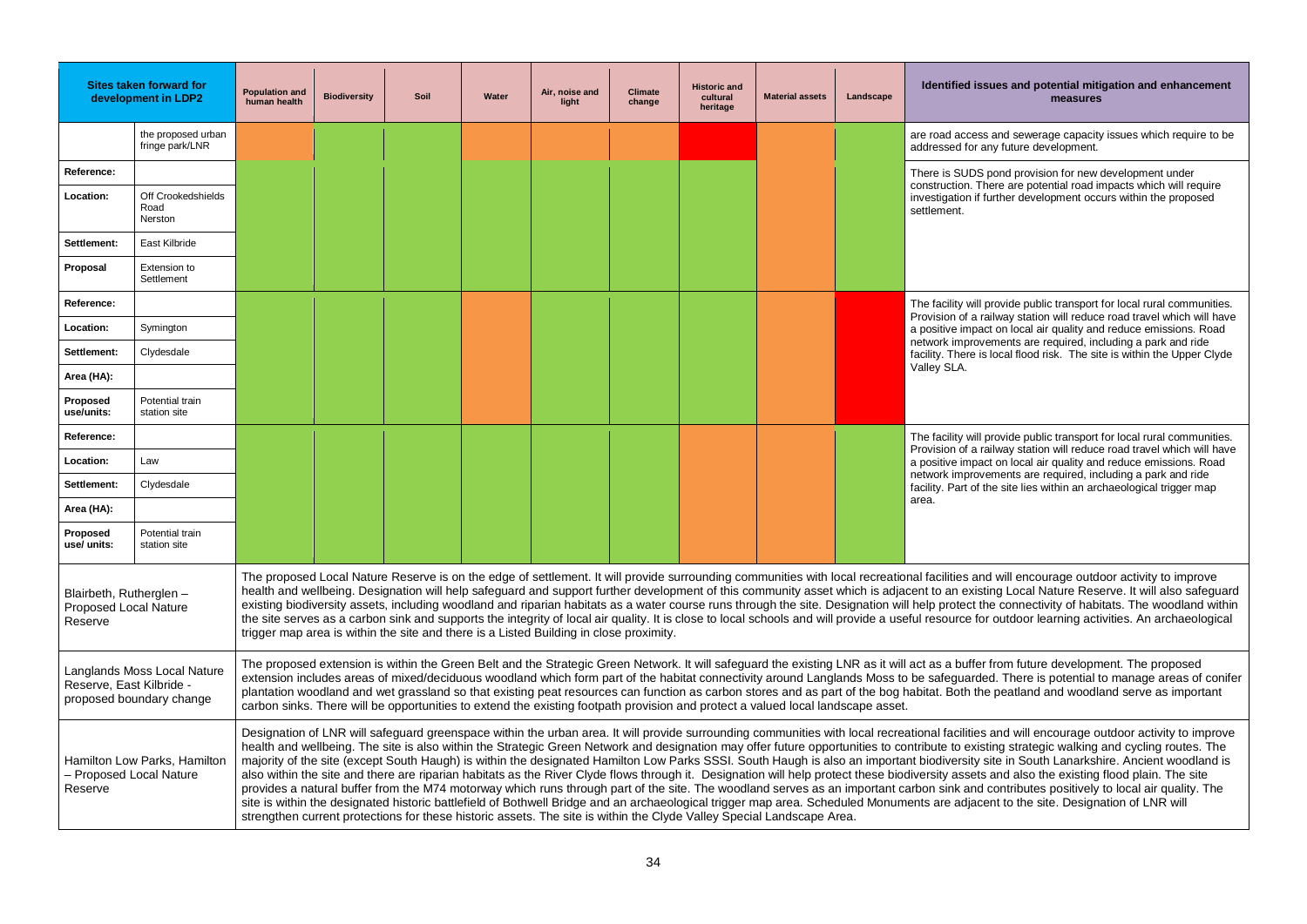#### sues and potential mitigation and enhancement **measures**

and designation will protect these assets and it and designation will protect these assets and oon sink. Designation will provide opportunities e. It is close to a local primary school and a

There are local biodiversity assets within the ty Deal Programme may impinge on the

local primary school and will provide a useful barian habitats. The woodland serves as a e site acts as a natural SUDS. There will be will help protect this valued local landscape and

. It will formalise the area for use by the k and Ride car park. It is near to the proposed woodland serves as an important carbon sink.

s to local communities which will contribute to relop and maintain the existing path network. It ross the site. The proposed LNR is adjacent to<br>Iscape asset.

th local recreational facilities and will encourage activities. Designation may offer opportunities to land but now provides a valued greenspace

to a secondary school and near to three primary iding the woodland and water courses within the of Way. The valued, local landscape will be

creational facilities and will encourage outdoor e existing amenity and facilities, including the d forest soils. Designation of LNR will help arkshire. It is adjacent to two local primary attlefield of Bothwell Bridge and an re contribution to townscape.

and will encourage outdoor activity to improve n will safeguard habitat connectivity corridors The site forms part of the setting of a

rea and provides local recreational opportunities. ite which forms part of the setting of the Listed

| <b>Sites taken forward for</b><br>development in LDP2                           | <b>Population and</b><br>human health | <b>Biodiversity</b>                                                                                                                                                                                                                                                                                                                                                                                                                                                                                                                                                                                                                                                                     | Soil | Water | Air, noise and<br>light                                                                                            | <b>Climate</b><br>change | <b>Historic and</b><br>cultural<br>heritage | <b>Material assets</b> | Landscape | Identified issues and pote                                                                                                                                                                                                                                                                                                                                                                                                                                                                                                                                                                                                                                                                                                                                                                                                                                                                                                                                                                     |  |
|---------------------------------------------------------------------------------|---------------------------------------|-----------------------------------------------------------------------------------------------------------------------------------------------------------------------------------------------------------------------------------------------------------------------------------------------------------------------------------------------------------------------------------------------------------------------------------------------------------------------------------------------------------------------------------------------------------------------------------------------------------------------------------------------------------------------------------------|------|-------|--------------------------------------------------------------------------------------------------------------------|--------------------------|---------------------------------------------|------------------------|-----------|------------------------------------------------------------------------------------------------------------------------------------------------------------------------------------------------------------------------------------------------------------------------------------------------------------------------------------------------------------------------------------------------------------------------------------------------------------------------------------------------------------------------------------------------------------------------------------------------------------------------------------------------------------------------------------------------------------------------------------------------------------------------------------------------------------------------------------------------------------------------------------------------------------------------------------------------------------------------------------------------|--|
| Mossneuk, East Kilbride -<br><b>Proposed Local Nature</b><br>Reserve            |                                       | Designation of LNR will safeguard priority greenspace and the Green Network for the local community. There are local biodiversity interests and designat<br>habitat connectivity. The proposed area is an important biodiversity site in South Lanarkshire. The woodland within the site serves as a carbon sink. Desi<br>to develop the path network which will help to integrate the communities surrounding the site and will afford protection to the local landscape. It is close to<br>secondary school and will provide a useful resource for outdoor learning activities.                                                                                                       |      |       |                                                                                                                    |                          |                                             |                        |           |                                                                                                                                                                                                                                                                                                                                                                                                                                                                                                                                                                                                                                                                                                                                                                                                                                                                                                                                                                                                |  |
| James Hamilton Loch, East<br>Kilbride - Proposed Local<br><b>Nature Reserve</b> |                                       | Designation of LNR will safeguard a well used community resource in an attractive setting. The site forms part of the James Hamilton Loch. There are loc<br>site. It is within the setting of Mains Castle, which is a Listed Building. Potential future development of Stewartfield Way road through the City Deal Progra<br>proposed LNR boundary and disturb local wildlife during construction.                                                                                                                                                                                                                                                                                     |      |       |                                                                                                                    |                          |                                             |                        |           |                                                                                                                                                                                                                                                                                                                                                                                                                                                                                                                                                                                                                                                                                                                                                                                                                                                                                                                                                                                                |  |
| Jock's Burn, Carluke -<br><b>Proposed Local Nature</b><br>Reserve               |                                       | Designation of LNR will safeguard well used greenspace within the urban area and will encourage recreational activities. It is adjacent to a local primary s<br>resource for outdoor learning activities. Designation will protect habitat connectivity and local biodiversity assets, including woodland and riparian habitats<br>carbon sink. Several water courses, including Jock's Burn, run through the site. Serious flooding incidents have occurred in the past and the site acts as a<br>opportunities to develop and maintain the existing path network. The site is an attractive feature of the existing settlement and designation will help proteo<br>the Green Network. |      |       |                                                                                                                    |                          |                                             |                        |           |                                                                                                                                                                                                                                                                                                                                                                                                                                                                                                                                                                                                                                                                                                                                                                                                                                                                                                                                                                                                |  |
| Milton, Carluke - Proposed<br><b>Local Nature Reserve</b>                       |                                       |                                                                                                                                                                                                                                                                                                                                                                                                                                                                                                                                                                                                                                                                                         |      |       | The site is within the Clyde Valley Special Landscape Area and will improve the visual impact of the local area.   |                          |                                             |                        |           | The proposed LNR is on the Vacant and Derelict Land Register and designation will provide an opportunity to develop previously used land. It will formali<br>community for recreational activity and will provide opportunities to develop the path network. It is close to Carluke Railway Station with Park and Ride ca<br>LNR at Jock's Burn. Designation will help protect biodiversity assets, including ancient woodland and riparian habitats at Jock's Burn. The woodland serv                                                                                                                                                                                                                                                                                                                                                                                                                                                                                                         |  |
| Westburn Road, Cambuslang<br>- Proposed Local Nature<br>Reserve                 |                                       |                                                                                                                                                                                                                                                                                                                                                                                                                                                                                                                                                                                                                                                                                         |      |       |                                                                                                                    |                          |                                             |                        |           | The proposed LNR will safeguard priority greenspace and the Green Network within the urban area. It will provide recreational opportunities to local comi<br>health and wellbeing. The proposed area is an important biodiversity site in South Lanarkshire. Designation will provide opportunities to develop and mair<br>is adjacent to a nursery school and will provide a useful resource for outdoor learning activities. An archaeological trigger map area runs across the site.<br>Westburn Road which may be subject to future development as part of the Community Growth Area. Designation will safeguard a local landscape asset.                                                                                                                                                                                                                                                                                                                                                  |  |
| Holmhills, Cambuslang -<br><b>Proposed Local Nature</b><br>Reserve              |                                       |                                                                                                                                                                                                                                                                                                                                                                                                                                                                                                                                                                                                                                                                                         |      |       | resource to the local communities. The proposed area is an important biodiversity site in South Lanarkshire.       |                          |                                             |                        |           | Designation of LNR will safeguard priority greenspace and Green Network within the urban area. It will provide surrounding communities with local recrea<br>outdoor activity to improve health and wellbeing. It is adjacent to a secondary school and will provide a useful resource for outdoor learning activities. Des<br>enhance walking and cycling routes and may improve connectivity of surrounding communities. The site was previously vacant and derelict land but now                                                                                                                                                                                                                                                                                                                                                                                                                                                                                                             |  |
| Udston and Glenlee, Hamilton<br>- Proposed Local Nature<br>Reserve              | protected from future development     |                                                                                                                                                                                                                                                                                                                                                                                                                                                                                                                                                                                                                                                                                         |      |       |                                                                                                                    |                          |                                             |                        |           | The proposed LNR will safeguard priority greenspace within the urban area. It forms part of the Green Network. Given its position adjacent to a secondar<br>schools it will provide opportunities for outdoor learning and recreational activities. Designation will safeguard local biodiversity assets, including the wood<br>site. The woodland serves as a carbon sink. There will be opportunities to further develop the existing path network which includes a Right of Way. The v                                                                                                                                                                                                                                                                                                                                                                                                                                                                                                      |  |
| Backmuir Woods, Hamilton -<br><b>Proposed Local Nature</b><br>Reserve           |                                       |                                                                                                                                                                                                                                                                                                                                                                                                                                                                                                                                                                                                                                                                                         |      |       |                                                                                                                    |                          |                                             |                        |           | Designation of Local Nature Reserve will safeguard greenspace within the urban area. It will provide surrounding communities with local recreational facil<br>activity to improve health and wellbeing. The site is also within the Green Network and designation may offer future opportunities to enhance existing ame<br>path network. It will safeguard existing biodiversity assets, including ancient, semi natural woodland which covers the majority of the site and forest soils.<br>protect the water environment of the various water courses within the site. The proposed area is an important biodiversity site in South Lanarkshire. It is a<br>schools and a secondary school and will provide a useful resource for outdoor learning activities. The site is within the designated historic battlefield of Be<br>archaeological trigger map area. Designation of LNR will strengthen current protections for these historic assets. The site provides a positive contribution |  |
| Cadzow Glen, Hamilton -<br><b>Proposed Local Nature</b><br>Reserve              |                                       |                                                                                                                                                                                                                                                                                                                                                                                                                                                                                                                                                                                                                                                                                         |      |       | Conservation Area. It is surrounded by a wide range of Listed Buildings, adding to the attractiveness of the area. |                          |                                             |                        |           | Designation of LNR will safeguard greenspace within the urban area. It will provide surrounding communities with local recreational facilities and will enco<br>health and wellbeing. Designation may offer opportunities to enhance existing amenity and facilities, including the path network. Designation will safegua<br>and riparian habitats (Cadzow Burn). It is adjacent to a secondary school and will provide a useful resource for outdoor learning activities. The site forms                                                                                                                                                                                                                                                                                                                                                                                                                                                                                                     |  |
| Stonehouse Park, Stonehouse<br>- Proposed Local Nature<br>Reserve               |                                       |                                                                                                                                                                                                                                                                                                                                                                                                                                                                                                                                                                                                                                                                                         |      |       | Buildings at either side of it. It is within the Clyde Valley Special Landscape Area.                              |                          |                                             |                        |           | The proposed LNR is close to settlement and is within the Green Belt. Part of the site is currently formal recreational ground and a public area and provid<br>There are local biodiversity assets, including woodland and riparian habitats at the River Avon. An archaeological trigger map is within the site which form                                                                                                                                                                                                                                                                                                                                                                                                                                                                                                                                                                                                                                                                    |  |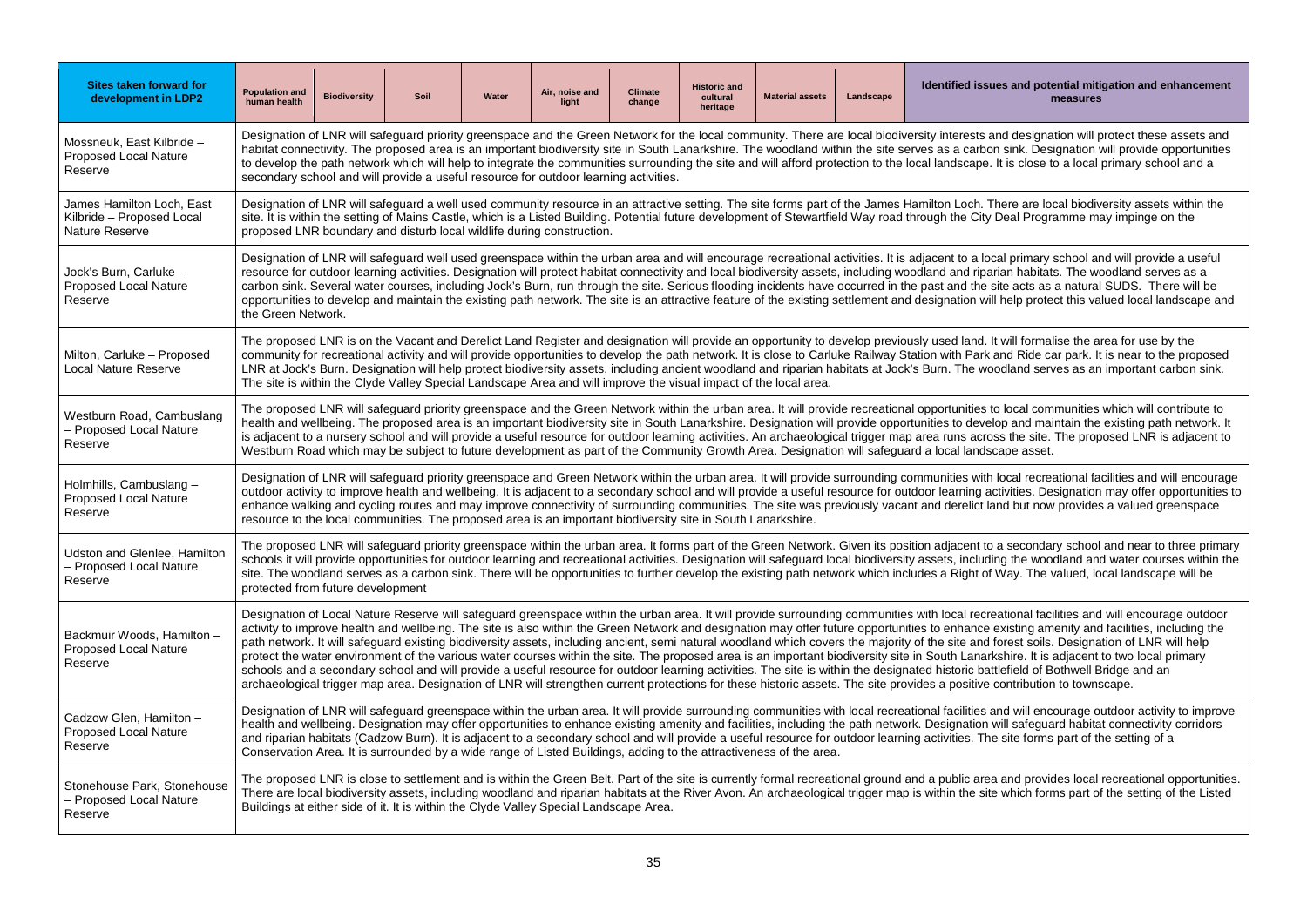#### **Identified issues and potential mitigation and enhancement measures**

nd will provide these and existing surrounding ire opportunities to enhance existing amenity ing ancient, semi natural woodland and bution to local air quality. It is adjacent to two the proposed LNR. The site provides a positive

nd will encourage outdoor activity to improve strategic walking and cycling routes. The odland of long established plantation origin elp protect these biodiversity assets and forest o a local primary school and a secondary school eral Scheduled Monuments are located within tural resources to communities. An

Ince development of this community asset which used and is well and support function will help safeguard and support  $d$ abitats as several water courses run through the portant biodiversity site in South Lanarkshire. d will provide a useful resource for outdoor he site is within the Clyde Valley Extension

ginally on the edge of settlement and encroaches to tryside. There will be pressure on existing services articularly when considered cumulatively with other n the locale. There is limited public transport. In th other potential developments the site will isting air quality issues, particularly in Lanark AQMA. private vehicle use will also increase emissions. The proximity to Clyde Valley Woodlands SAC and Reserve and there is opportunity to promote access here is potential impact on the Right of Way and core along the boundary of the site. There is local flood within the Clyde Valley SLA and there are potential  $\epsilon$  impacts as the site encroaches into the rural area.

|                                                                             | <b>Sites taken forward for</b><br>development in LDP2 | <b>Population and</b><br>human health                                                                                                                                                                                                                                                                                                                                                                                                                                                                                                                                                                                                                                                                                                                                                                                                                                                                                                                                                                                                                                                                                                                                                    | <b>Biodiversity</b> | <b>Soil</b> | Water | Air, noise and<br>light | <b>Climate</b><br>change | <b>Historic and</b><br>cultural<br>heritage | <b>Material assets</b> | Landscape | <b>Identified iss</b>                                                                                                                                                                                                                                                                                                                                                                                                                                                                                                                                                                                                                                                                                                                                             |
|-----------------------------------------------------------------------------|-------------------------------------------------------|------------------------------------------------------------------------------------------------------------------------------------------------------------------------------------------------------------------------------------------------------------------------------------------------------------------------------------------------------------------------------------------------------------------------------------------------------------------------------------------------------------------------------------------------------------------------------------------------------------------------------------------------------------------------------------------------------------------------------------------------------------------------------------------------------------------------------------------------------------------------------------------------------------------------------------------------------------------------------------------------------------------------------------------------------------------------------------------------------------------------------------------------------------------------------------------|---------------------|-------------|-------|-------------------------|--------------------------|---------------------------------------------|------------------------|-----------|-------------------------------------------------------------------------------------------------------------------------------------------------------------------------------------------------------------------------------------------------------------------------------------------------------------------------------------------------------------------------------------------------------------------------------------------------------------------------------------------------------------------------------------------------------------------------------------------------------------------------------------------------------------------------------------------------------------------------------------------------------------------|
| Neilsland and Earnock,<br><b>Nature Reserve</b>                             | Hamilton - Proposed Local                             | Designation of LNR will safeguard long established greenspace within the urban area. It is adjacent to Hamilton Community Growth Area an<br>communities with local recreational facilities and will encourage outdoor activity to improve health and wellbeing. Designation may offer future<br>and facilities, including the path network which will improve connectivity of communities. It will safeguard existing biodiversity assets, includired<br>watercourses within the site and protect habitat connectivity. The woodland serves as an important carbon sink and makes a positive contrib<br>local primary schools and will provide a useful resource for outdoor learning activities. An archaeological trigger map area is on the edge of t<br>contribution to townscape.                                                                                                                                                                                                                                                                                                                                                                                                   |                     |             |       |                         |                          |                                             |                        |           |                                                                                                                                                                                                                                                                                                                                                                                                                                                                                                                                                                                                                                                                                                                                                                   |
| Blantyre, Bothwell and<br>Uddingston - Clyde<br><b>Local Nature Reserve</b> | Corridor/Redlees - Proposed                           | Designation of LNR will safeguard greenspace on the urban edge. It will provide surrounding communities with local recreational facilities ar<br>health and wellbeing. The site is within the Strategic Green Network and designation may offer future opportunities to contribute to existing s<br>majority of the site is within the designated Bothwell Castle Grounds Site of Special Scientific Interest (SSSI). Ancient, semi natural and woo<br>cover large areas of the site. There are also important riparian habitats as the River Clyde flows through the site. Designation of LNR will he<br>soils from future development. The woodland acts as a carbon sink and safeguarding it will also help sustain local air quality. It is adjacent to<br>and will provide a useful resource for outdoor learning activities. The designated Bothwell Castle Grounds Quiet Area is within the site. Seve<br>the site. Designation of LNR will not only offer additional protection to these assets but will also open up managed access to historic and nat<br>archaeological trigger map area is also within the site. The site is within the Clyde Valley Special Landscape Area. |                     |             |       |                         |                          |                                             |                        |           |                                                                                                                                                                                                                                                                                                                                                                                                                                                                                                                                                                                                                                                                                                                                                                   |
| Millheugh and Greenhall,<br><b>Nature Reserve</b>                           | Hamilton - Proposed Local                             | Special Landscape Area.                                                                                                                                                                                                                                                                                                                                                                                                                                                                                                                                                                                                                                                                                                                                                                                                                                                                                                                                                                                                                                                                                                                                                                  |                     |             |       |                         |                          |                                             |                        |           | The proposed LNR is on the edge of settlement and is well used by the local community. Designation will help safeguard and support furthe<br>also forms part of the Strategic Green Network. It will also safeguard existing biodiversity assets, including ancient woodland and riparian ha<br>site. Designation will help protect the connectivity of habitats of important wildlife corridors to the Rotten Calder. The proposed area is an im<br>The woodland within the site serves as a carbon sink and supports the integrity of local air quality. It is adjacent to a local primary school and<br>learning activities. The site provides setting for several listed buildings adjacent to it. An archaeological trigger map area is within the site. The |
| Reference:                                                                  | CL38/003                                              |                                                                                                                                                                                                                                                                                                                                                                                                                                                                                                                                                                                                                                                                                                                                                                                                                                                                                                                                                                                                                                                                                                                                                                                          |                     |             |       |                         |                          |                                             |                        |           | The site is marg                                                                                                                                                                                                                                                                                                                                                                                                                                                                                                                                                                                                                                                                                                                                                  |
| Location:                                                                   | <b>Bellfield Road</b><br>(Site 1)                     |                                                                                                                                                                                                                                                                                                                                                                                                                                                                                                                                                                                                                                                                                                                                                                                                                                                                                                                                                                                                                                                                                                                                                                                          |                     |             |       |                         |                          |                                             |                        |           | the wider count<br>and facilities, pa<br>potential sites ir                                                                                                                                                                                                                                                                                                                                                                                                                                                                                                                                                                                                                                                                                                       |
| Settlement:                                                                 | Lanark                                                |                                                                                                                                                                                                                                                                                                                                                                                                                                                                                                                                                                                                                                                                                                                                                                                                                                                                                                                                                                                                                                                                                                                                                                                          |                     |             |       |                         |                          |                                             |                        |           | combination wit<br>contribute to ex                                                                                                                                                                                                                                                                                                                                                                                                                                                                                                                                                                                                                                                                                                                               |
| Area (HA):                                                                  | 3.60                                                  |                                                                                                                                                                                                                                                                                                                                                                                                                                                                                                                                                                                                                                                                                                                                                                                                                                                                                                                                                                                                                                                                                                                                                                                          |                     |             |       |                         |                          |                                             |                        |           | The increase in<br>site is in close p                                                                                                                                                                                                                                                                                                                                                                                                                                                                                                                                                                                                                                                                                                                             |
| Proposed<br>use/ units:                                                     | Housing<br>No. units unknown                          |                                                                                                                                                                                                                                                                                                                                                                                                                                                                                                                                                                                                                                                                                                                                                                                                                                                                                                                                                                                                                                                                                                                                                                                          |                     |             |       |                         |                          |                                             |                        |           | <b>National Nature</b><br>to this area. Th<br>path which runs<br>risk. The site is<br>local landscape                                                                                                                                                                                                                                                                                                                                                                                                                                                                                                                                                                                                                                                             |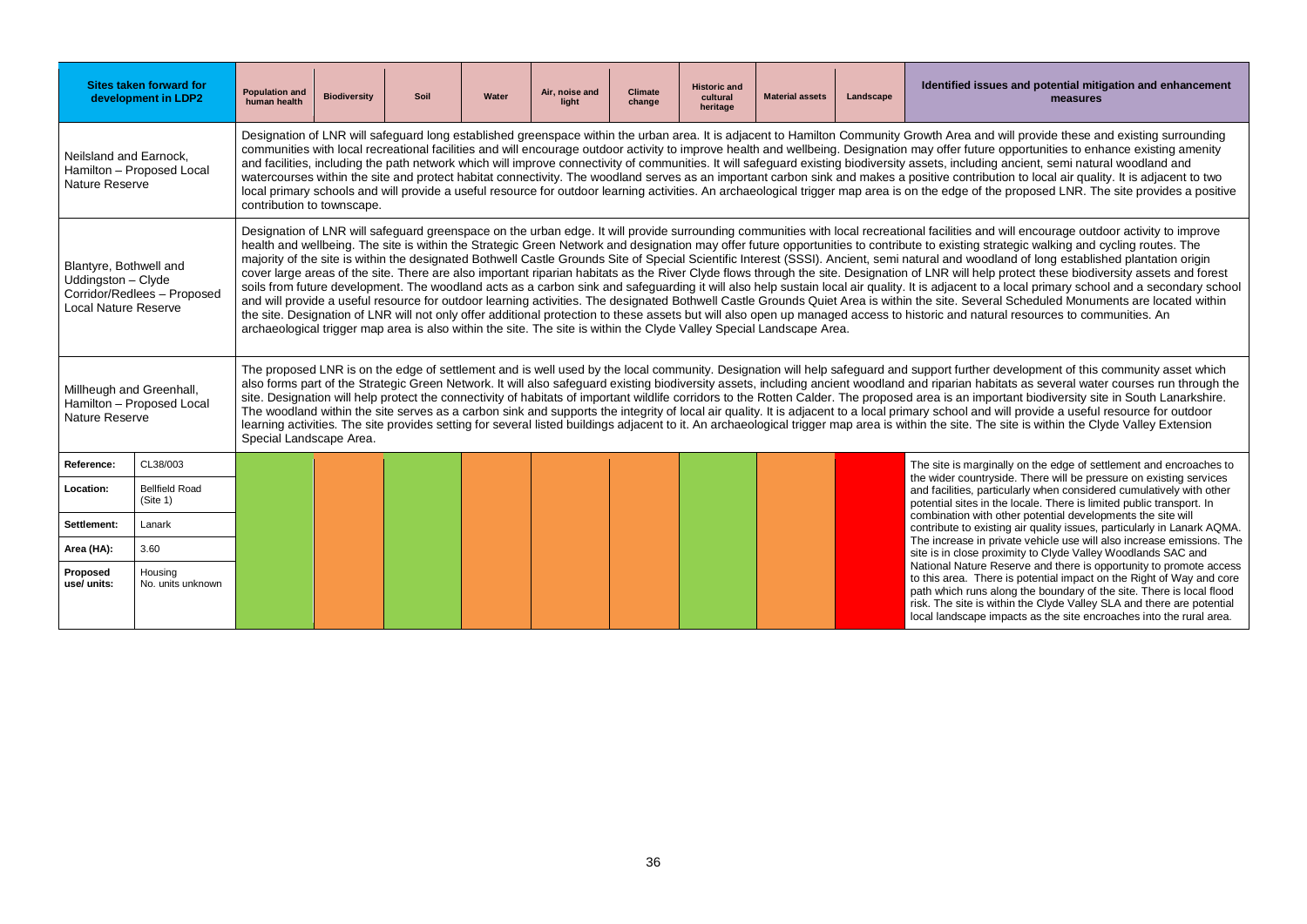

# **Appendix 2. LDP2 Policies**

|                | <b>Volume 1 Policies</b>               |                   | <b>Volume 2 Policies</b>                                             |
|----------------|----------------------------------------|-------------------|----------------------------------------------------------------------|
| 1              | <b>Spatial Strategy</b>                |                   |                                                                      |
| $\overline{2}$ | Climate Change                         | SDCC1             | Vacant, Derelict and Contaminated Land                               |
|                |                                        | SDCC <sub>2</sub> | Flood Risk*                                                          |
|                |                                        | SDCC <sub>3</sub> | Sustainable Drainage Systems                                         |
|                |                                        | SDCC4             | Sustainable Transport*                                               |
|                |                                        | SDCC5             | Waste Management Facilities and Buffer Zones*                        |
|                |                                        | SDCC6             | Renewable Heat*                                                      |
|                |                                        | SDCC7             | Low and Zero Carbon Emissions from New Buildings                     |
| 3              | <b>General Urban Area/Settlements</b>  |                   |                                                                      |
| 4              | Green Belt and Rural Area              | GBRA1             | Rural Design and Development                                         |
|                |                                        | GBRA2             | Business Proposals within Green Belt and Rural Area                  |
|                |                                        | GBRA3             | New Equestrian Businesses                                            |
|                |                                        | GBRA4             | Conversion and Re-use of Existing Buildings                          |
|                |                                        | GBRA5             | Redevelopment of Previously Developed Land Containing Buildings      |
|                |                                        | GBRA6             | <b>Replacement Houses</b>                                            |
|                |                                        | GBRA7             | Small Scale Settlement Extensions (Rural Area only)                  |
|                |                                        | GBRA8             | Development of Gap Sites                                             |
|                |                                        | GBRA9             | <b>Consolidation of Existing Building Groups</b>                     |
|                |                                        | GBRA10            | Accommodation Associated with an Existing or Proposed Rural Business |
|                |                                        | GBRA11            | <b>Enabling Development</b>                                          |
|                |                                        | GBRA12            | Hutting                                                              |
| 5              | Development Management and Placemaking | DM <sub>1</sub>   | New Development Design                                               |
|                |                                        | DM <sub>2</sub>   | <b>House Extensions and Alterations</b>                              |
|                |                                        | DM3               | Subdivision of Garden Ground                                         |
|                |                                        | DM4               | <b>Conversion of Domestic Buildings</b>                              |
|                |                                        | DM <sub>5</sub>   | <b>Extended Family Accommodation</b>                                 |
|                |                                        | DM <sub>6</sub>   | Subdivision of Property for Residential Use                          |
|                |                                        | DM7               | Demolition and Redevelopment for Residential Use                     |
|                |                                        | DM <sub>8</sub>   | Hot Food Shops                                                       |
|                |                                        | DM9               | <b>Advertisements Displays</b>                                       |
|                |                                        | <b>DM10</b>       | <b>Electronic Communications Development</b>                         |
|                |                                        | <b>DM11</b>       | Working from Home                                                    |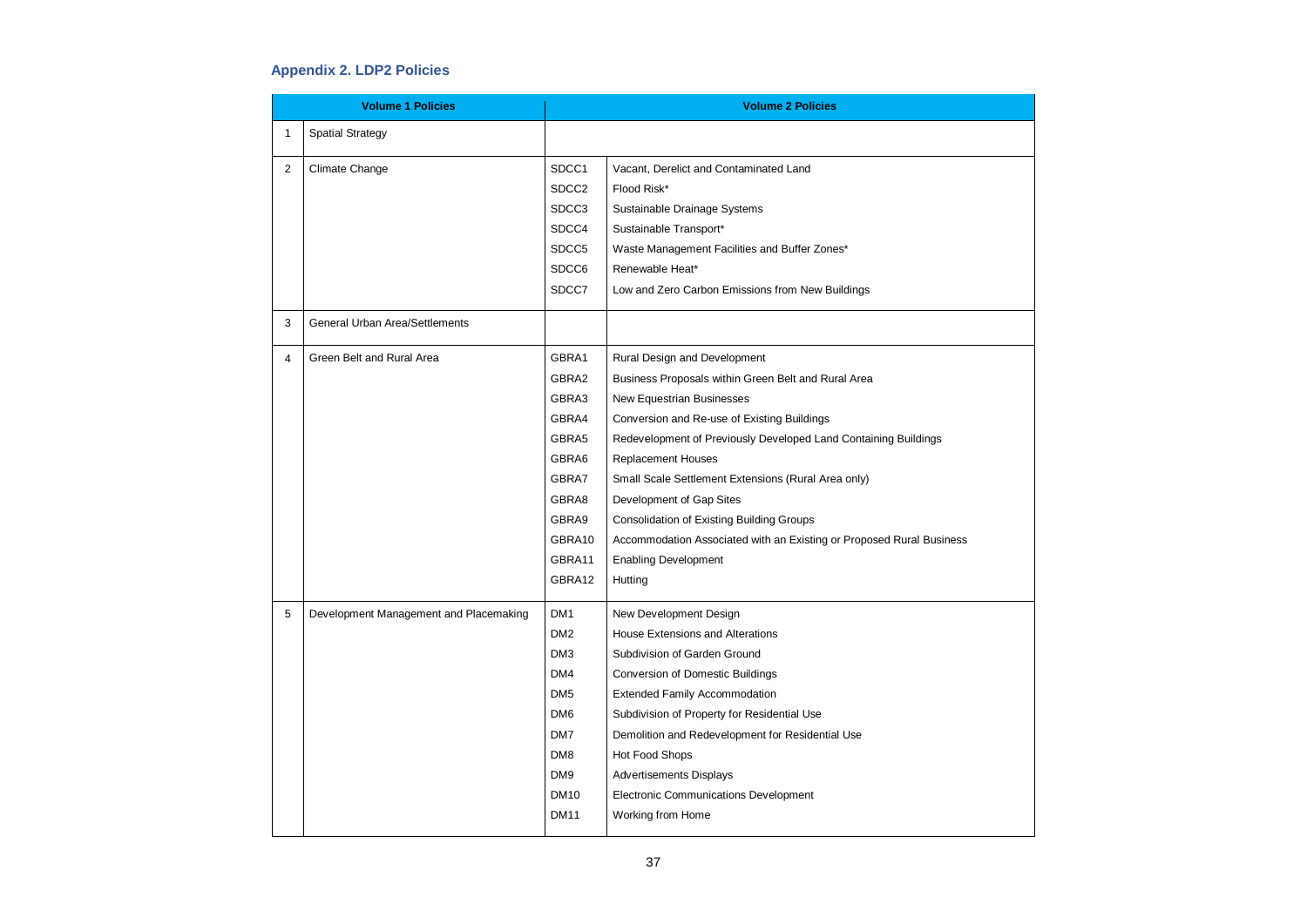

|                | <b>Volume 1 Policies</b>                   |                  | <b>Volume 2 Policies</b>                              |
|----------------|--------------------------------------------|------------------|-------------------------------------------------------|
|                |                                            | <b>DM12</b>      | <b>Mobile Snack Vans</b>                              |
|                |                                            | <b>DM13</b>      | Development within General Urban Areas/ Settlements   |
|                |                                            | <b>DM14</b>      | Gypsy, Travellers and Occupational Travellers Sites   |
|                |                                            | <b>DM15</b>      | Enforcement                                           |
|                |                                            | <b>DM16</b>      | Monitoring                                            |
|                |                                            | <b>DM17</b>      | <b>Water Supply</b>                                   |
|                |                                            | <b>DM18</b>      | Foul Drainage and Sewerage                            |
|                |                                            | <b>DM19</b>      | <b>Air Quality</b>                                    |
|                |                                            | <b>DM20</b>      | Noise and Noise Assessment for Developments           |
|                |                                            | <b>DM21</b>      | <b>Sterilisation of Mineral Reserves</b>              |
|                |                                            | <b>DM22</b>      | Supporting Information                                |
|                |                                            | <b>DM23</b>      | Legal Agreements                                      |
| 6              | Visitor Economy and Tourism                | VET <sub>1</sub> | <b>Visitor Attractions</b>                            |
|                |                                            | VET <sub>2</sub> | Visitor Accommodation                                 |
| $\overline{7}$ | <b>Community Infrastructure Assessment</b> |                  |                                                       |
| 8              | Employment                                 | ICD1             | <b>Strategic Economic Investment Locations</b>        |
|                |                                            | ICD <sub>2</sub> | Non-conforming Uses in Core Industrial/Business Areas |
|                |                                            | ICD <sub>3</sub> | Other Employment Land Use Areas                       |
|                |                                            | ICD4             | <b>Strategic Office Developments</b>                  |
|                |                                            | ICD <sub>5</sub> | Class 2 Office Developments                           |
| 9              | Network of Centres and Retailing           |                  |                                                       |
| 10             | New Retail/Commercial Proposals            |                  |                                                       |
| 11             | Housing                                    |                  |                                                       |
| 12             | Affordable Housing                         |                  |                                                       |
| 13             | Green Network and Greenspace               |                  |                                                       |
| 14             | Natural and Historic Environment           | NHE <sub>1</sub> | New Lanark World Heritage Site                        |
|                |                                            | NHE <sub>2</sub> | Archaeological Sites and Monuments                    |
|                |                                            | NHE <sub>3</sub> | <b>Listed Buildings</b>                               |
|                |                                            | NHE4             | Gardens and Designed Landscapes                       |
|                |                                            | NHE <sub>5</sub> | <b>Historic Battlefields</b>                          |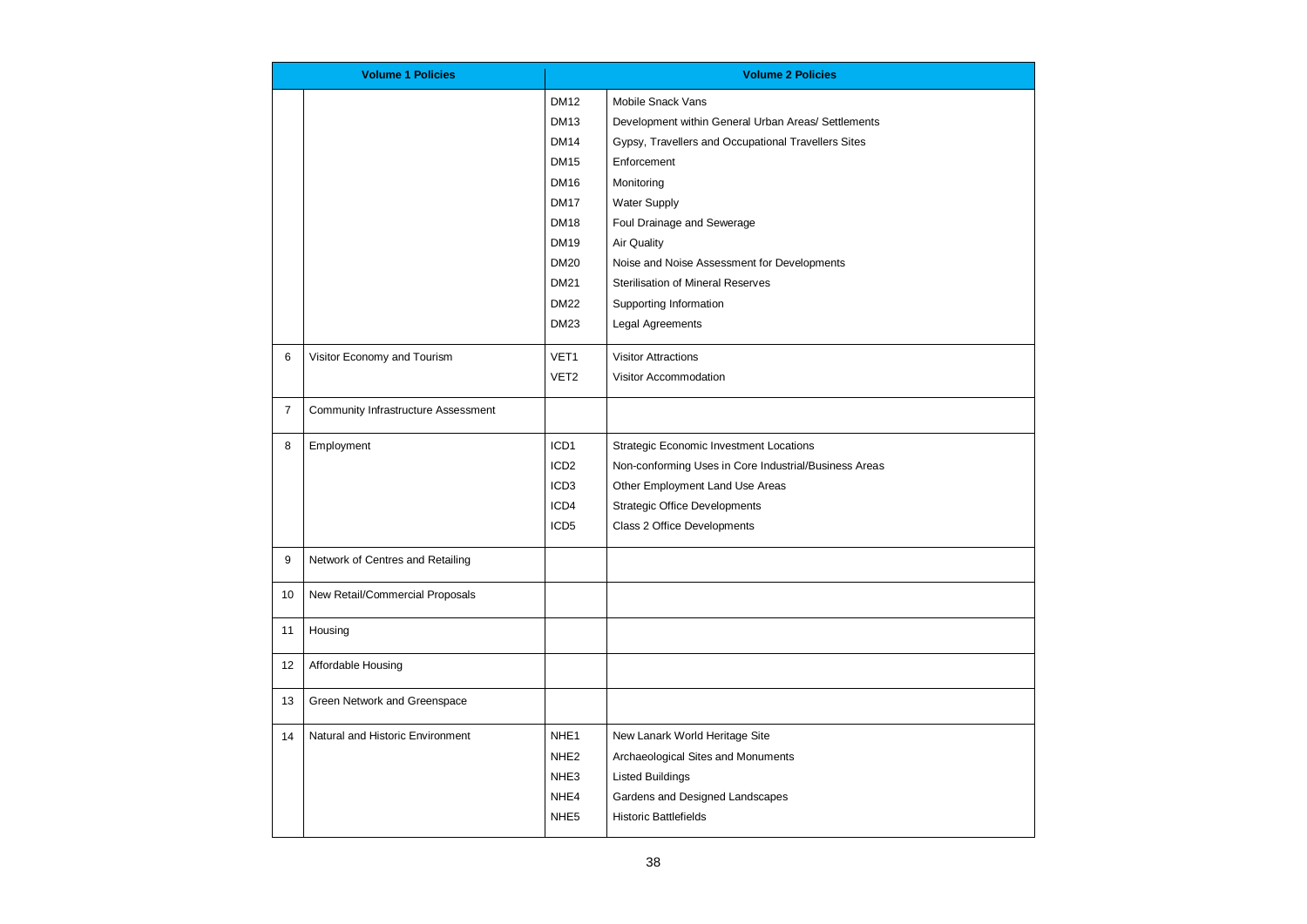

|    | <b>Volume 1 Policies</b>                                                                                                                                           |                   | <b>Volume 2 Policies</b>                                          |  |  |  |  |  |
|----|--------------------------------------------------------------------------------------------------------------------------------------------------------------------|-------------------|-------------------------------------------------------------------|--|--|--|--|--|
|    |                                                                                                                                                                    | NHE <sub>6</sub>  | <b>Conservation Areas</b>                                         |  |  |  |  |  |
|    |                                                                                                                                                                    | NHE7              | Natura 2000 Sites                                                 |  |  |  |  |  |
|    |                                                                                                                                                                    | NHE <sub>8</sub>  | National Nature Reserves and Sites of Special Scientific Interest |  |  |  |  |  |
|    |                                                                                                                                                                    | NHE9              | <b>Protected Species</b>                                          |  |  |  |  |  |
|    |                                                                                                                                                                    | NHE <sub>10</sub> | Prime Agricultural Land                                           |  |  |  |  |  |
|    |                                                                                                                                                                    | NHE <sub>11</sub> | Peatland and Carbon Rich Soils                                    |  |  |  |  |  |
|    |                                                                                                                                                                    | NHE <sub>12</sub> | Water Environment*                                                |  |  |  |  |  |
|    |                                                                                                                                                                    | NHE <sub>13</sub> | Forestry and Woodland                                             |  |  |  |  |  |
|    |                                                                                                                                                                    | NHE <sub>14</sub> | <b>Tree Preservation Orders</b>                                   |  |  |  |  |  |
|    |                                                                                                                                                                    | NHE <sub>15</sub> | <b>Local Nature Reserves</b>                                      |  |  |  |  |  |
|    |                                                                                                                                                                    | NHE <sub>16</sub> | Landscape                                                         |  |  |  |  |  |
|    |                                                                                                                                                                    | NHE <sub>17</sub> | <b>Country Parks</b>                                              |  |  |  |  |  |
|    |                                                                                                                                                                    | NHE <sub>18</sub> | Walking, Cycling and Riding Routes*                               |  |  |  |  |  |
|    |                                                                                                                                                                    | NHE <sub>19</sub> | <b>Quiet Areas</b>                                                |  |  |  |  |  |
|    |                                                                                                                                                                    | NHE <sub>20</sub> | Biodiversity                                                      |  |  |  |  |  |
|    |                                                                                                                                                                    | NHE <sub>21</sub> | Geodiversity                                                      |  |  |  |  |  |
| 15 | <b>Travel and Transport</b>                                                                                                                                        | SDCC4             | Sustainable Transport*                                            |  |  |  |  |  |
|    |                                                                                                                                                                    | NHE <sub>18</sub> | Walking, Cycling and Riding Routes*                               |  |  |  |  |  |
| 16 | Water Environment and Flooding                                                                                                                                     | SDCC <sub>2</sub> | Flood Risk*                                                       |  |  |  |  |  |
|    |                                                                                                                                                                    | NHE <sub>12</sub> | Water Environment*                                                |  |  |  |  |  |
| 17 | Waste                                                                                                                                                              | SDCC5             | Waste Management Facilities and Buffer Zones*                     |  |  |  |  |  |
| 18 | Renewable Energy                                                                                                                                                   | SDCC6             | Renewable Heat*                                                   |  |  |  |  |  |
|    |                                                                                                                                                                    | RE1               | Renewable Energy                                                  |  |  |  |  |  |
|    |                                                                                                                                                                    | RE <sub>2</sub>   | <b>Biomass</b>                                                    |  |  |  |  |  |
| 19 | <b>Minerals Development</b>                                                                                                                                        | MIN1              | Settlements                                                       |  |  |  |  |  |
|    |                                                                                                                                                                    | MIN <sub>2</sub>  | Cumulative Impact                                                 |  |  |  |  |  |
|    |                                                                                                                                                                    | MIN3              | Restoration                                                       |  |  |  |  |  |
|    |                                                                                                                                                                    | MIN4              | <b>Peat Extraction</b>                                            |  |  |  |  |  |
|    |                                                                                                                                                                    | MIN <sub>5</sub>  | Controlling Impacts from Extraction Sites                         |  |  |  |  |  |
|    |                                                                                                                                                                    | MIN6              | <b>Community Benefit</b>                                          |  |  |  |  |  |
|    |                                                                                                                                                                    | MIN7              | <b>Bing Reclamation</b>                                           |  |  |  |  |  |
|    |                                                                                                                                                                    | MIN8              | Aggregate Recycling                                               |  |  |  |  |  |
|    | * These volume 2 policies are considered to have links to more than one of the Volume1 policies and were assessed under each of the relevant Volume 1<br>policies. |                   |                                                                   |  |  |  |  |  |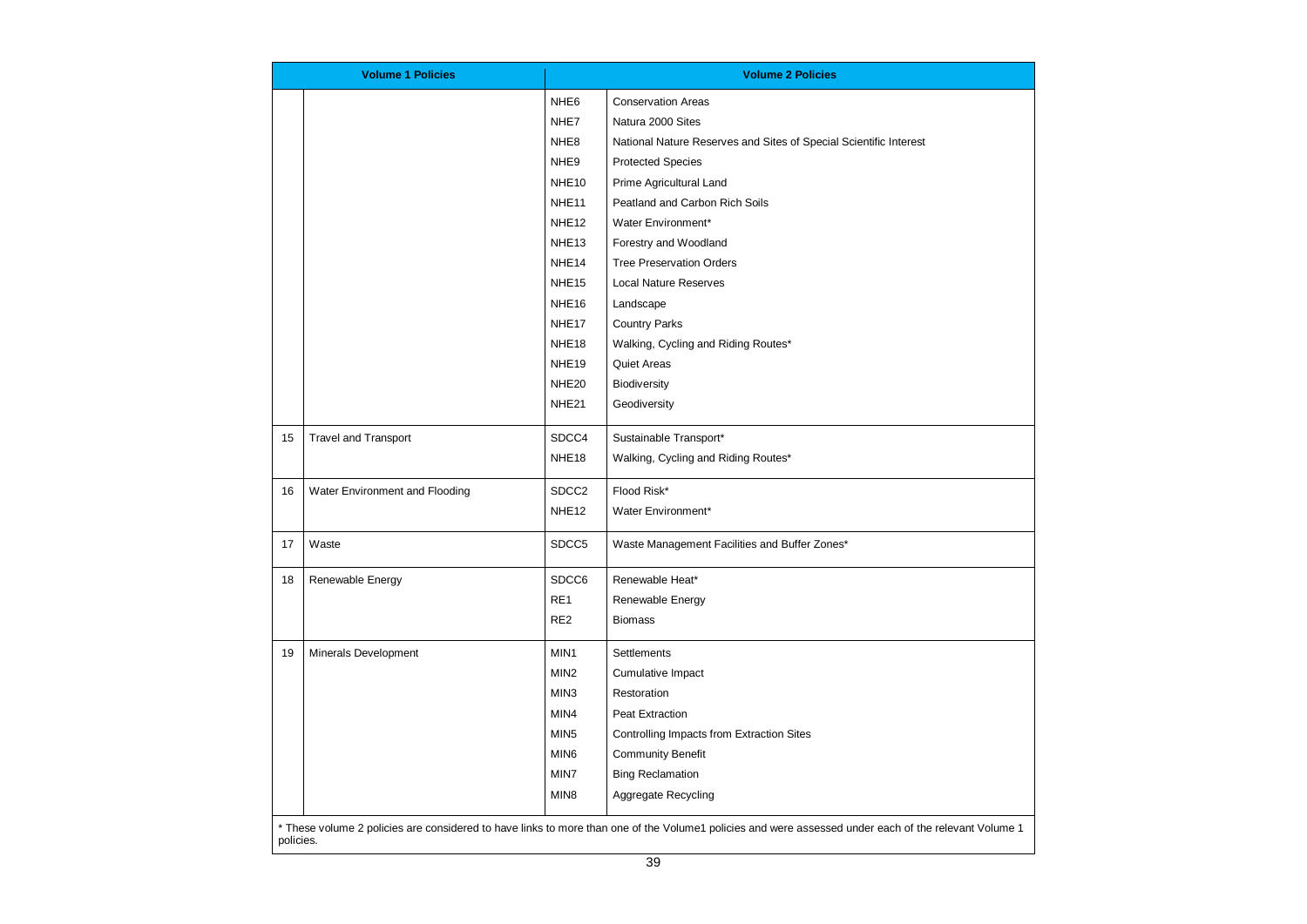# **Appendix 3: Prediction and evaluation of the effects of the Policies of LDP2**

|           |                                                                                                                         | <b>Local Development Plan - Policies</b> |                                    |                                                                  |                                                         |                                                                                   |                                                                     |                                                                      |                                |                                                                          |                                                                           |                              |                                                   |
|-----------|-------------------------------------------------------------------------------------------------------------------------|------------------------------------------|------------------------------------|------------------------------------------------------------------|---------------------------------------------------------|-----------------------------------------------------------------------------------|---------------------------------------------------------------------|----------------------------------------------------------------------|--------------------------------|--------------------------------------------------------------------------|---------------------------------------------------------------------------|------------------------------|---------------------------------------------------|
|           |                                                                                                                         | Policy 1:<br><b>Spatial Strategy</b>     | Policy 2:<br><b>Climate Change</b> | Policy 3:<br><b>General Urban</b><br>Area/<br><b>Settlements</b> | Policy 4:<br><b>Green Belt and</b><br><b>Rural Area</b> | Policy 5:<br><b>Development</b><br><b>Management</b><br>and<br><b>Placemaking</b> | Policy 6:<br><b>Visitor</b><br><b>Economy and</b><br><b>Tourism</b> | Policy 7:<br><b>Community</b><br>Infrastructure<br><b>Assessment</b> | Policy 8:<br><b>Employment</b> | Policy 9:<br><b>Network of</b><br><b>Centres and</b><br><b>Retailing</b> | Policy 10:<br><b>New Retail/</b><br><b>Commercial</b><br><b>Proposals</b> | Policy 11:<br><b>Housing</b> | Policy 12:<br><b>Affordable</b><br><b>Housing</b> |
|           | Improve human health and<br>community wellbeing                                                                         | $+ +$<br>S-M-L                           | ٠<br>S-M-L                         | ٠<br>$M-L$                                                       | ÷<br>S-M-L                                              | $+ +$<br>S-M-L                                                                    | ٠<br>S-M-L                                                          | ÷<br>$M-L$                                                           | ٠<br>S-M-L                     | $+ +$<br>S-M-L                                                           | ÷<br>S-M-L                                                                | $+ +$<br>S-M-L               | $+ +$<br>S-M-L                                    |
|           | Protect, promote, improve<br>and enhance biodiversity<br>and encourage habitat<br>connectivity                          | ٠<br>$M-L$                               | ٠<br>S-M-L                         | ÷<br>$M-L$                                                       | ÷<br>S-M-L                                              | ÷<br>S-M-L                                                                        | ٠<br>S-M-L                                                          | ÷<br>$M-L$                                                           | $\boldsymbol{0}$               | $\boldsymbol{0}$                                                         | ÷<br>S-M-L                                                                | $+/-$<br>$M-L$               | $\bf{0}$                                          |
|           | Protect high quality and<br>sensitive soils and address<br>contaminated land                                            | ÷<br>$M-L$                               | $\boldsymbol{0}$                   | ٠<br>$M-L$                                                       | ÷<br>S-M-L                                              | ÷<br>S-M-L                                                                        | $\boldsymbol{0}$                                                    | $\boldsymbol{0}$                                                     | $\boldsymbol{0}$               | $\boldsymbol{0}$                                                         | $\boldsymbol{0}$                                                          | $-1$<br>$M-L$                | $\bf{0}$                                          |
| Objective | Protect and enhance the<br>water environment                                                                            | ٠<br>S-M-L                               | $\bf{0}$                           | ٠<br>$M-L$                                                       | ÷<br>S-M-L                                              | ÷<br>S-M-L                                                                        | $\boldsymbol{0}$                                                    | $\mathbf 0$                                                          | $\boldsymbol{0}$               | $\boldsymbol{0}$                                                         | $\boldsymbol{0}$                                                          | ٠<br>S-M-L                   | $\bf{0}$                                          |
|           | Maintain and improve air<br>quality and minimise noise<br>and light pollution                                           | $\ddot{}$<br>$M-L$                       | ÷<br>S-M-L                         | $+ +$<br>$M-L$                                                   | ÷<br>S-M-L                                              | ٠<br>S-M-L                                                                        | ٠<br>S-M-L                                                          | $\boldsymbol{0}$                                                     | $-1$<br>S-M-L                  | S-M-L                                                                    | ÷<br>S-M-L                                                                | ÷<br>S-M-L                   | $\bf{0}$                                          |
|           | Reduce the causes and<br>effects of climate change<br>and promote adaptation<br>measures and sustainable<br>communities | $+ +$<br>$M-L$                           | ÷<br>S-M-L                         | $+ +$<br>S-M-L                                                   | ÷<br>S-M-L                                              | ÷<br>S-M-L                                                                        | ٠<br>S-M-L                                                          | $\boldsymbol{0}$                                                     | $-1$<br>S-M-L                  | ÷<br>S-M-L                                                               | ÷<br>S-M-L                                                                | ÷<br>S-M-L                   | ÷<br>$M-L$                                        |
|           | Protect and enhance the<br>built and historic<br>environment                                                            | $+ +$<br>$M-L$                           | $\boldsymbol{0}$                   | ٠<br>$M-L$                                                       | ÷<br>S-M-L                                              | ٠<br>S-M-L                                                                        | $\ddot{}$<br>S-M-L                                                  | $\boldsymbol{0}$                                                     | $\boldsymbol{0}$               | ÷<br>S-M-L                                                               | ÷<br>S-M-L                                                                | $\ddot{}$<br>S-M-L           | $\boldsymbol{0}$                                  |
|           | Promote the effective and<br>sustainable use of land<br>and other material assets                                       | $+ +$<br>$M-L$                           | ÷.<br>S-M-L                        | $+ +$<br>S-M-L                                                   | ٠<br>S-M-L                                              | $+ +$<br>S-M-L                                                                    | ٠<br>S-M-L                                                          | $+ +$<br>S-M-L                                                       | ÷<br>S-M-L                     | ٠<br>S-M-L                                                               | ٠<br>S-M-L                                                                | ٠<br>S-M-L                   | ÷.<br>$M-L$                                       |
|           | Protect and enhance the<br>quality of landscapes and<br>townscapes                                                      | $+/-$<br>$M-L$                           | ٠<br>$S-M-L$                       | $\blacksquare$<br>$M-L$                                          | ÷<br>S-M-L                                              | ٠<br>S-M-L                                                                        | ٠<br>S                                                              | $\boldsymbol{0}$                                                     | $\boldsymbol{0}$               | ٠<br>S-M-L                                                               | ÷<br>S-M-L                                                                | S-M-L                        | $\bf{0}$                                          |

|                                          | <b>Key to scoring:</b> |   |                       |   |                   |  |  |                       |              |                       |               |              |
|------------------------------------------|------------------------|---|-----------------------|---|-------------------|--|--|-----------------------|--------------|-----------------------|---------------|--------------|
|                                          | <b>Major positive</b>  |   | <b>Minor positive</b> |   | <b>Neutral</b>    |  |  | <b>Minor negative</b> | <b>COLOR</b> | <b>Major negative</b> | $+$ $+/-$ etc | <b>Mixed</b> |
| $\sim$<br><b>Short term effects</b><br>ν |                        | M | Medium term effects   | - | Long term effects |  |  |                       |              |                       |               |              |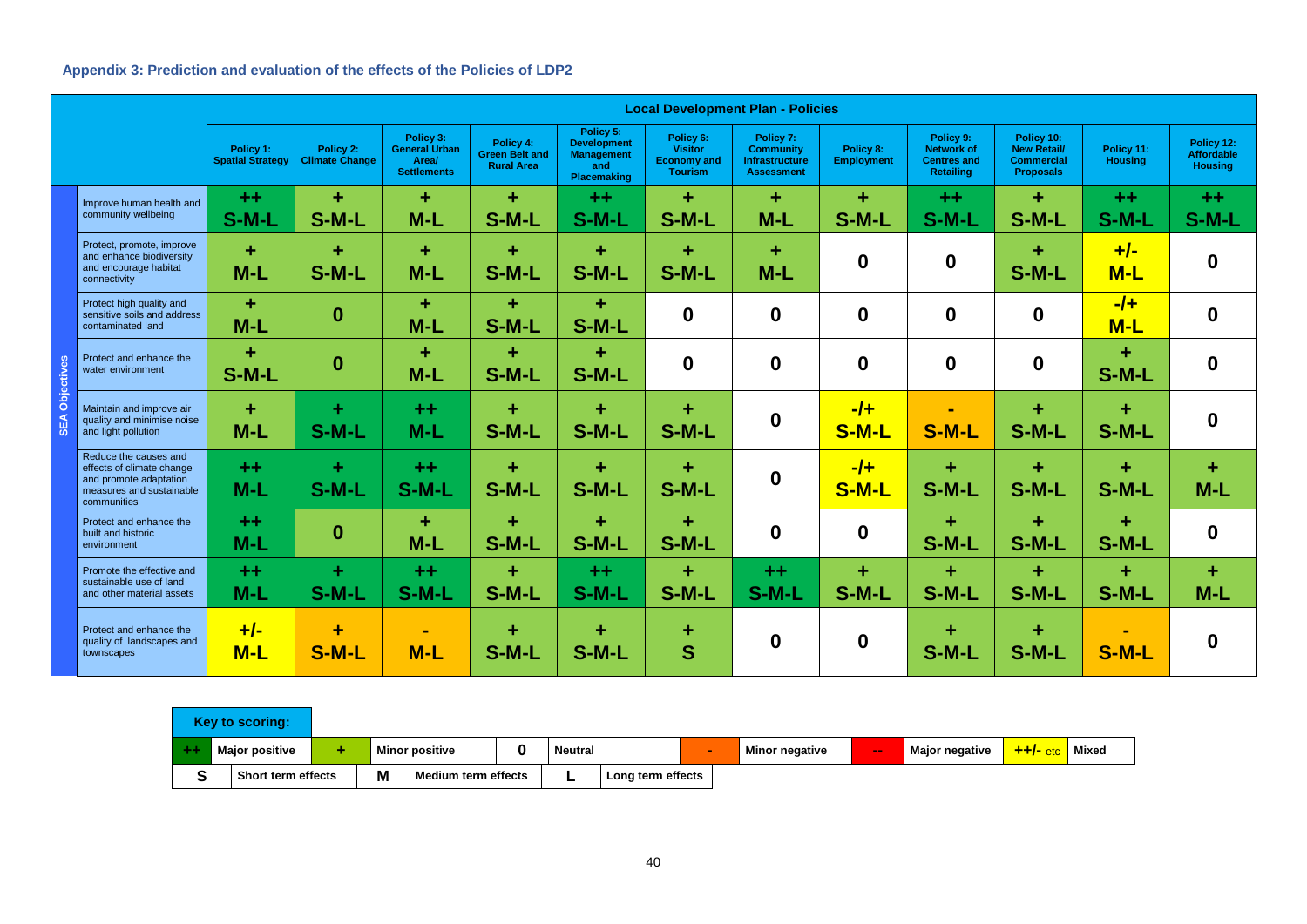|                       |                                                                                                                               | Policy 13:<br><b>Green Network</b><br>and<br><b>Greenspace</b> | Policy 14:<br><b>Natural and</b><br><b>Historic</b><br><b>Environment</b> | Policy 15:<br><b>Travel and</b><br><b>Transport</b> | Policy 16:<br><b>Water</b><br><b>Environment</b><br>and Flooding | Policy 17:<br><b>Waste</b> | Policy 18:<br><b>Renewable</b><br><b>Energy</b> | Policy 19:<br><b>Minerals</b><br><b>Development</b> |
|-----------------------|-------------------------------------------------------------------------------------------------------------------------------|----------------------------------------------------------------|---------------------------------------------------------------------------|-----------------------------------------------------|------------------------------------------------------------------|----------------------------|-------------------------------------------------|-----------------------------------------------------|
|                       | Improve human<br>health and<br>community wellbeing                                                                            | $\ddot{}$<br>S-M-L                                             | ÷<br>S-M-L                                                                | ÷<br>S-M-L                                          | ٠<br>S-M-L                                                       | ٠<br>S-M-L                 | $+ +/-$<br>S-M-L                                | $+/-$<br>S-M-L                                      |
|                       | Protect, promote,<br>improve and<br>enhance biodiversity<br>and encourage<br>habitat connectivity                             | $\ddot{}$<br>S-M-L                                             | $+ +$<br>S-M-L                                                            | $\boldsymbol{0}$                                    | $\ddot{}$<br>S-M-L                                               | ٠<br>S-M-L                 | $+/-$<br>S-M-L                                  | $+/-$<br>S-M-L                                      |
|                       | Protect high quality<br>and sensitive soils<br>and address<br>contaminated land                                               | $\ddot{}$<br>S-M-L                                             | $\ddot{\phantom{1}}$<br>S-M-L                                             | $\boldsymbol{0}$                                    | ÷<br>S-M-L                                                       | $\boldsymbol{0}$           | $+/-$<br>S-M-L                                  | $-1+$<br>S-M-L                                      |
|                       | Protect and enhance<br>the water<br>environment                                                                               | ÷<br>S-M-L                                                     | ÷<br>S-M-L                                                                | $\boldsymbol{0}$                                    | $+ +$<br>S-M-L                                                   | ÷<br>S-M-L                 | $-1+$<br><b>S-M</b>                             | $-1$<br>S-M-L                                       |
| <b>SEA Objectives</b> | Maintain and<br>improve air quality<br>and minimise noise<br>and light pollution                                              | $\ddot{}$<br>S-M-L                                             | ÷<br>S-M-L                                                                | ÷<br>S-M-L                                          | $\bf{0}$                                                         | ٠<br>S-M-L                 | $-1$<br>S-M-L                                   | $-4$<br>S-M-L                                       |
|                       | Reduce the causes<br>and effects of<br>climate change and<br>promote adaptation<br>measures and<br>sustainable<br>communities | ٠<br>S-M-L                                                     | ٠<br>S-M-L                                                                | ÷<br>S-M-L                                          | ٠<br>S-M-L                                                       | ٠<br>$S-M-L$               | $+ +/-$<br>$S-M-L$                              | $-1$<br>S-M-L                                       |
|                       | Protect and enhance<br>the built and historic<br>environment                                                                  | ÷<br>S-M-L                                                     | $+ +$<br>S-M-L                                                            | $\boldsymbol{0}$                                    | $\bf{0}$                                                         | $\boldsymbol{0}$           | $+/-$<br><b>S-M</b>                             | $-1$<br>S-M-L                                       |
|                       | Promote the<br>effective and<br>sustainable use of<br>land and other<br>material assets                                       | $^{\mathrm{+}}$<br>S-M-L                                       | ╋<br>S-M-L                                                                | ٠<br>S-M-L                                          | ٠<br>S-M-L                                                       | ٠<br>S-M-L                 | $+/-$<br><u>S-M-L</u>                           | $+/-$<br><u>S-M-L</u>                               |
|                       | Protect and enhance<br>the quality of<br>landscapes and<br>townscapes                                                         | ÷<br>S-M-L                                                     | ٠<br>S-M-L                                                                | $\boldsymbol{0}$                                    | $\boldsymbol{0}$                                                 | $\boldsymbol{0}$           | $-1$<br><b>S-M-L</b>                            | $+/-$<br>S-M-L                                      |



| <b>Key to scoring:</b> |                       |                           |   |                            |   |                       |              |                       |            |              |
|------------------------|-----------------------|---------------------------|---|----------------------------|---|-----------------------|--------------|-----------------------|------------|--------------|
|                        | <b>Major positive</b> | <b>Minor positive</b>     |   | <b>Neutral</b>             |   | <b>Minor negative</b> | <b>COLOR</b> | <b>Major negative</b> | $++/-$ etc | <b>Mixed</b> |
|                        | <b>Uncertain</b>      | <b>Short term effects</b> | M | <b>Medium term effects</b> | - | Long term effects     |              |                       |            |              |